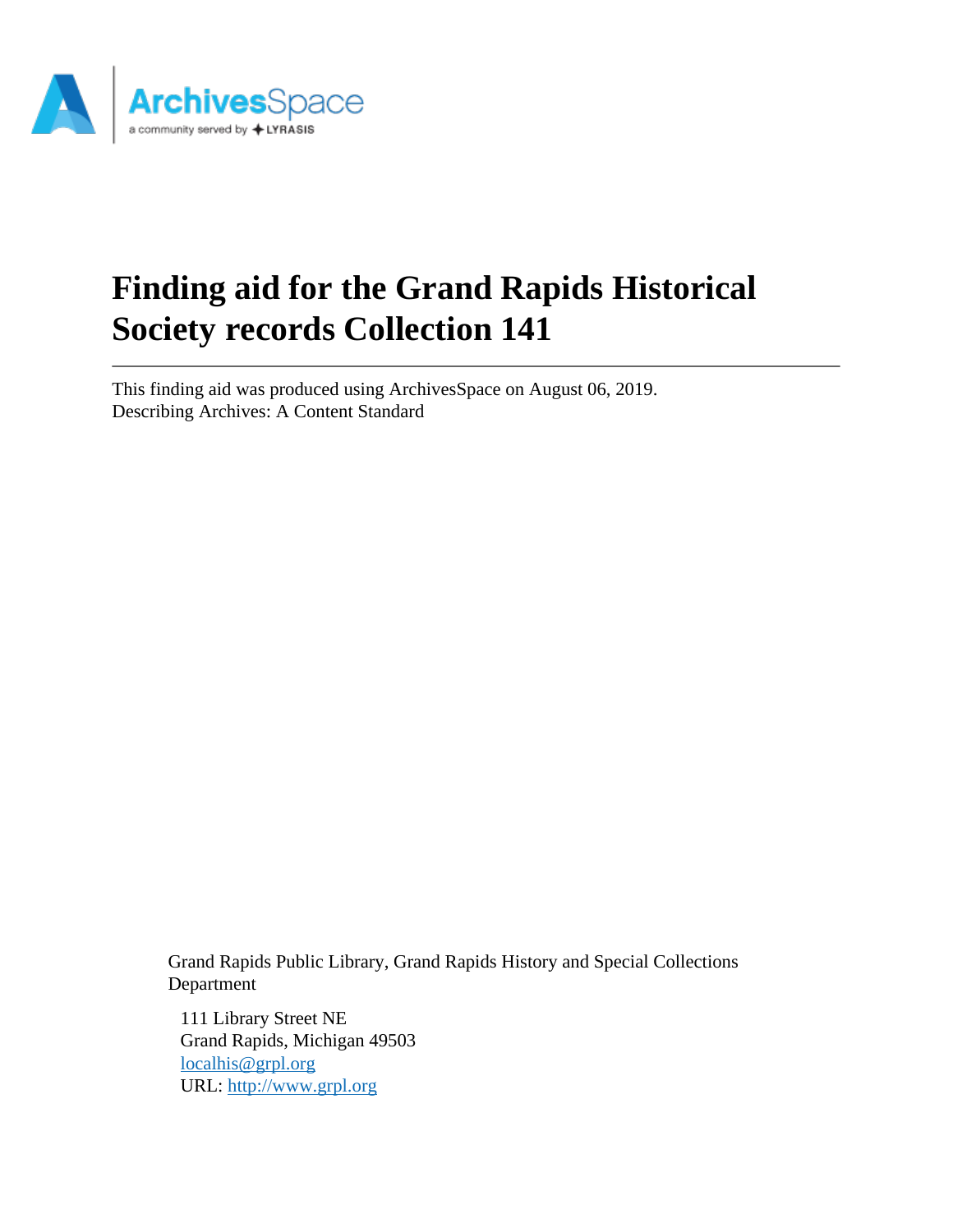# <span id="page-1-0"></span>**Table of Contents**

| -19       |
|-----------|
| 20        |
|           |
| 20        |
| <b>20</b> |
| 20        |
|           |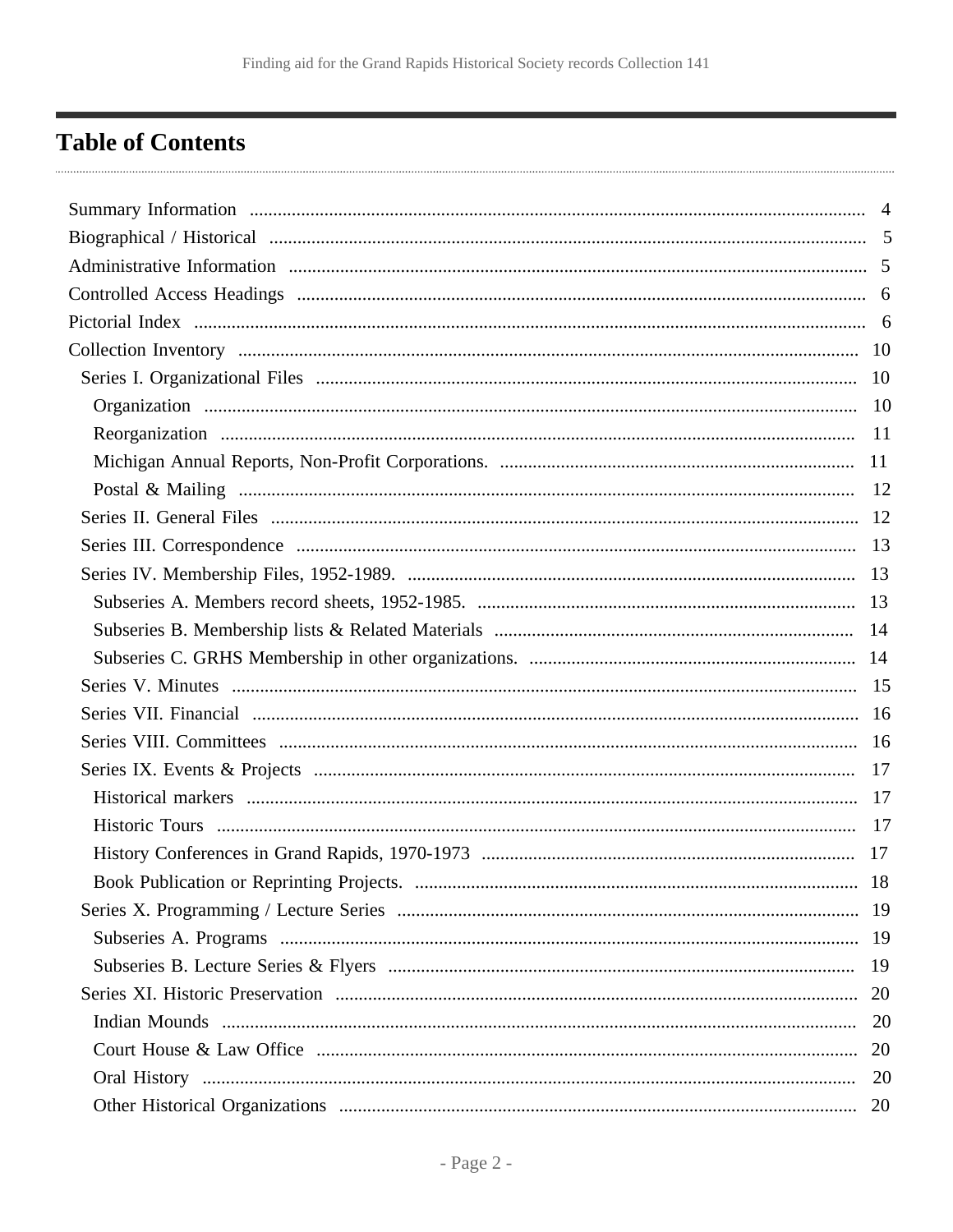| Subseries E. Master "Review" Copies of Grand Rivers Valley Review, 1979-1992, Grand River Valley |    |
|--------------------------------------------------------------------------------------------------|----|
|                                                                                                  |    |
| Subseries F. Publications of the Historical Society of Grand Rapids [Reprinted from The Michigan |    |
|                                                                                                  |    |
|                                                                                                  |    |
|                                                                                                  | 41 |
|                                                                                                  |    |
|                                                                                                  | 41 |
|                                                                                                  |    |
|                                                                                                  | 43 |
|                                                                                                  | 43 |
|                                                                                                  | 43 |
|                                                                                                  | 43 |
|                                                                                                  | 44 |
|                                                                                                  | 44 |
|                                                                                                  |    |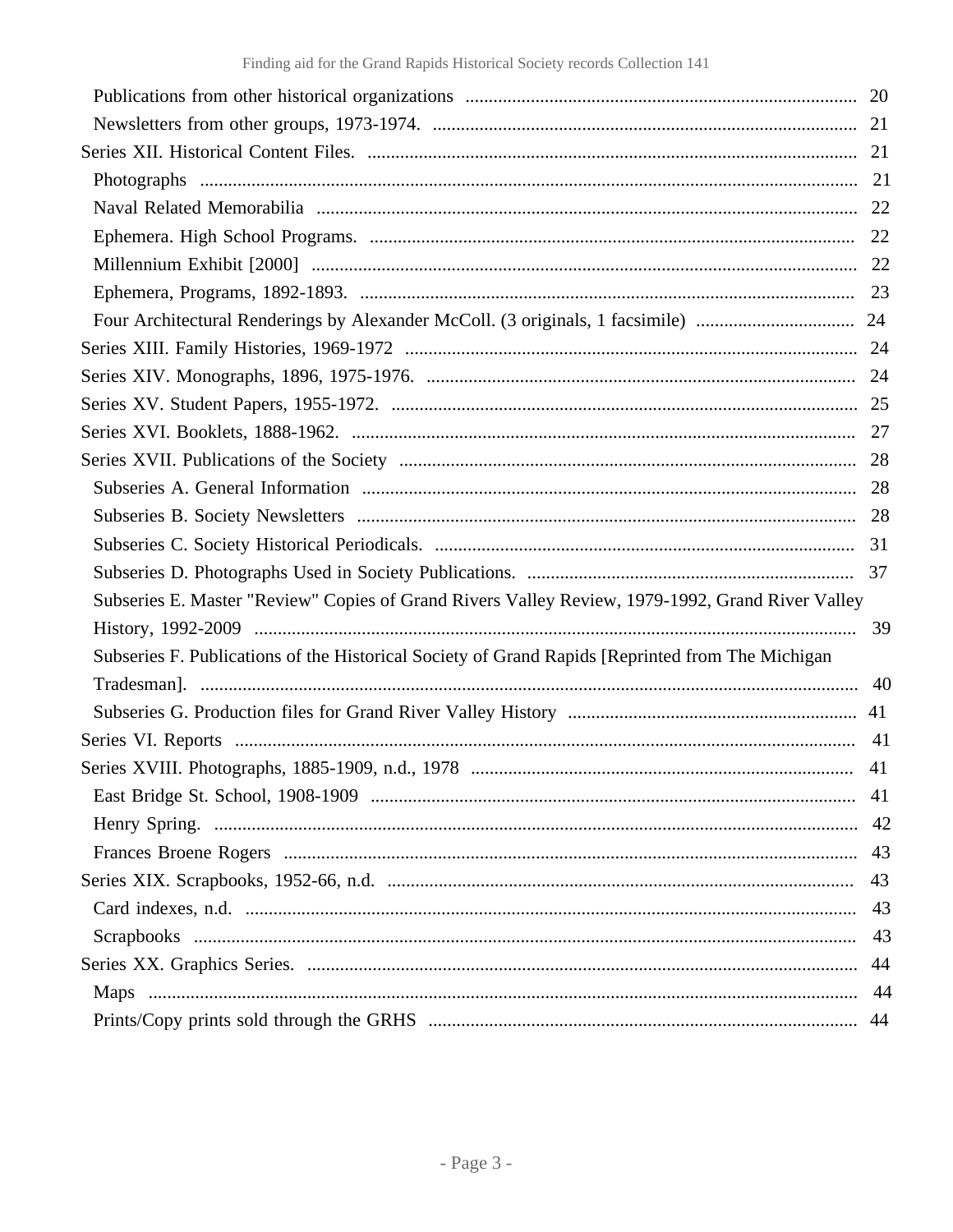# <span id="page-3-0"></span>**Summary Information**

| <b>Repository:</b>                                              | Grand Rapids Public Library, Grand Rapids History and Special<br><b>Collections Department</b>                                                                                                                                                                                                                                                                                                                                                                                                                                                                                                                                                                                                                                                                                                                                                                                                                                                                                                                                                                                                                                                   |
|-----------------------------------------------------------------|--------------------------------------------------------------------------------------------------------------------------------------------------------------------------------------------------------------------------------------------------------------------------------------------------------------------------------------------------------------------------------------------------------------------------------------------------------------------------------------------------------------------------------------------------------------------------------------------------------------------------------------------------------------------------------------------------------------------------------------------------------------------------------------------------------------------------------------------------------------------------------------------------------------------------------------------------------------------------------------------------------------------------------------------------------------------------------------------------------------------------------------------------|
| <b>Creator:</b>                                                 | <b>Grand Rapids Historical Society</b>                                                                                                                                                                                                                                                                                                                                                                                                                                                                                                                                                                                                                                                                                                                                                                                                                                                                                                                                                                                                                                                                                                           |
| <b>Title:</b>                                                   | <b>Grand Rapids Historical Society records</b>                                                                                                                                                                                                                                                                                                                                                                                                                                                                                                                                                                                                                                                                                                                                                                                                                                                                                                                                                                                                                                                                                                   |
| ID:                                                             | Collection 141                                                                                                                                                                                                                                                                                                                                                                                                                                                                                                                                                                                                                                                                                                                                                                                                                                                                                                                                                                                                                                                                                                                                   |
| <b>ID</b> [Archivists<br><b>Toolkit</b><br>Database::RESOURCE]: | 149                                                                                                                                                                                                                                                                                                                                                                                                                                                                                                                                                                                                                                                                                                                                                                                                                                                                                                                                                                                                                                                                                                                                              |
| Date [inclusive]:                                               | 1888-1992                                                                                                                                                                                                                                                                                                                                                                                                                                                                                                                                                                                                                                                                                                                                                                                                                                                                                                                                                                                                                                                                                                                                        |
| <b>Physical Description:</b>                                    | 15.3 Linear Feet Approximately 30 boxes                                                                                                                                                                                                                                                                                                                                                                                                                                                                                                                                                                                                                                                                                                                                                                                                                                                                                                                                                                                                                                                                                                          |
| Language of the<br><b>Material:</b>                             | English                                                                                                                                                                                                                                                                                                                                                                                                                                                                                                                                                                                                                                                                                                                                                                                                                                                                                                                                                                                                                                                                                                                                          |
| <b>Material Specific</b><br><b>Details:</b><br>Abstract:        | For the most part the publications highlight holdings in the Grand<br>Rapids Public Library Archives. A large percentage of the images<br>are taken from other collections in the Grand Rapids Public Library<br>Local History Department, including images and items in the Archival<br>collections as well as images from books and periodicals in the<br>collections. In July 2004, the negatives were added to the GRPL copy<br>negative database, as they may be the only negative source for the<br>image in the collections. In the case of the photo prints, the negatives<br>for most of these exist in the GRPL copy negatives or in other archival<br>collections. In some cases, original materials may have been obtained<br>independently for a new publication, but the source of these items have<br>apparently not been documented. Alternatively, the original items may<br>have been removed from other collections in the GRPL Archives, and<br>without benefit of original markings to the contrary are now believed<br>to belong to this collection.<br>The Grand Rapids Historical Society was officially founded in 1895 |
|                                                                 | as the Historical Society of Grand Rapids. It was reorganized in 1906<br>and again in 1951. Through its programs and publications, members<br>explore the history of Western Michigan, and in particular Kent<br>County and the Greater Grand Rapids area. Records documented in<br>this finding aid are the collected filed of the organization. Included<br>are minutes, working files, membership records, books and student<br>papers on local history topics, society newsletters and manuscripts,<br>scrapbooks and copies of The Grand River Valley Review, as well as<br>copies of the photos used in that publication. Also included are some<br>historical documents.                                                                                                                                                                                                                                                                                                                                                                                                                                                                  |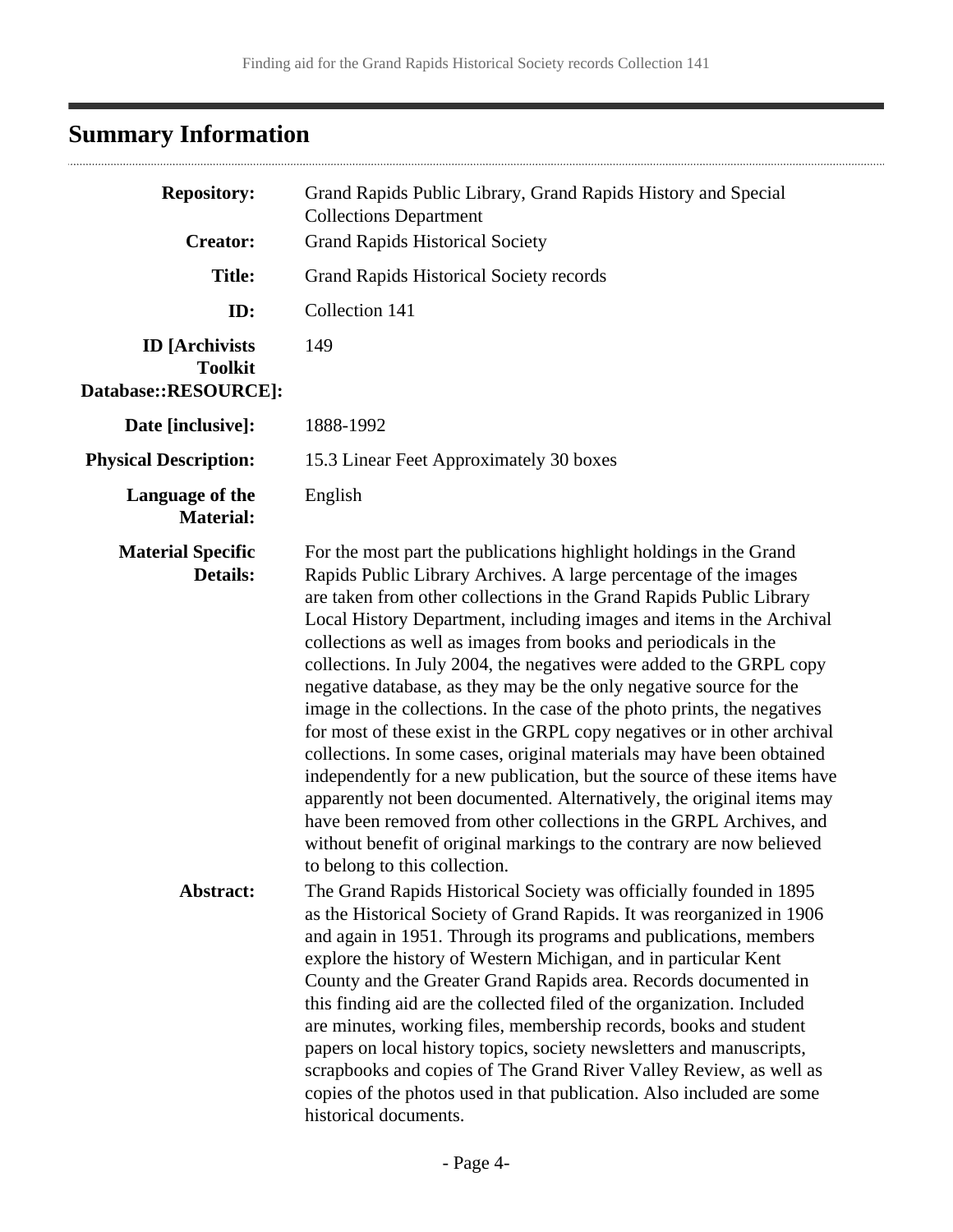## <span id="page-4-0"></span>**Biographical / Historical**

The Grand Rapids Historical Society was organized in 1894 and reorganized again in 1906, under the auspices of the Grand Rapids Public Library. In 1951 the organization was reorganized a second time, by Donald W. Kohlstedt, Director of the Grand Rapids Public Library.

Since the 1951 reorganization the group has remained active. During its early years it published a chatty newsletter, sponsored various speakers, and conducted local history essay contests for high school students. In 1973-1974 a reprint of Baxter's History of Grand Rapids was issued through the Society.

The newsletter, begun in 1954, underwent a major format and content change in 1979. Part of this change resulted when the city commission established the office of City Historian. The City Historian was able to devote more time to the goals of the society than had previously been possible. That same year the society began publishing the Grand River Valley Review (later History), a journal of studious articles on the history of the region.

Since 1980, the Society has given the annual Albert E. Baxter Award to a person who has made significant contributions to the preservation and interpretation of Grand River Valley history.

The Society interfaces with several related historical organizations in the Grand Rapids area. From its beginnings the Society has had a close relationship with staff of the Grand Rapids Public Library. Directors Lucy Ball, Samuel Ranck and Donald Kohlstedt were all active members and leaders of the organization. The Grand Rapids Historical Society passes on to the Grand Rapids Public Library those historical documents sent to the Society, to become part of the Archives or sometimes the circulating collections of the Grand Rapids Public Library.

**^** [Return to Table of Contents](#page-1-0)

## <span id="page-4-1"></span>**Administrative Information**

### **Publication Statement**

Grand Rapids Public Library, Grand Rapids History and Special Collections Department

111 Library Street NE Grand Rapids, Michigan 49503 [localhis@grpl.org](mailto:localhis@grpl.org) URL:<http://www.grpl.org>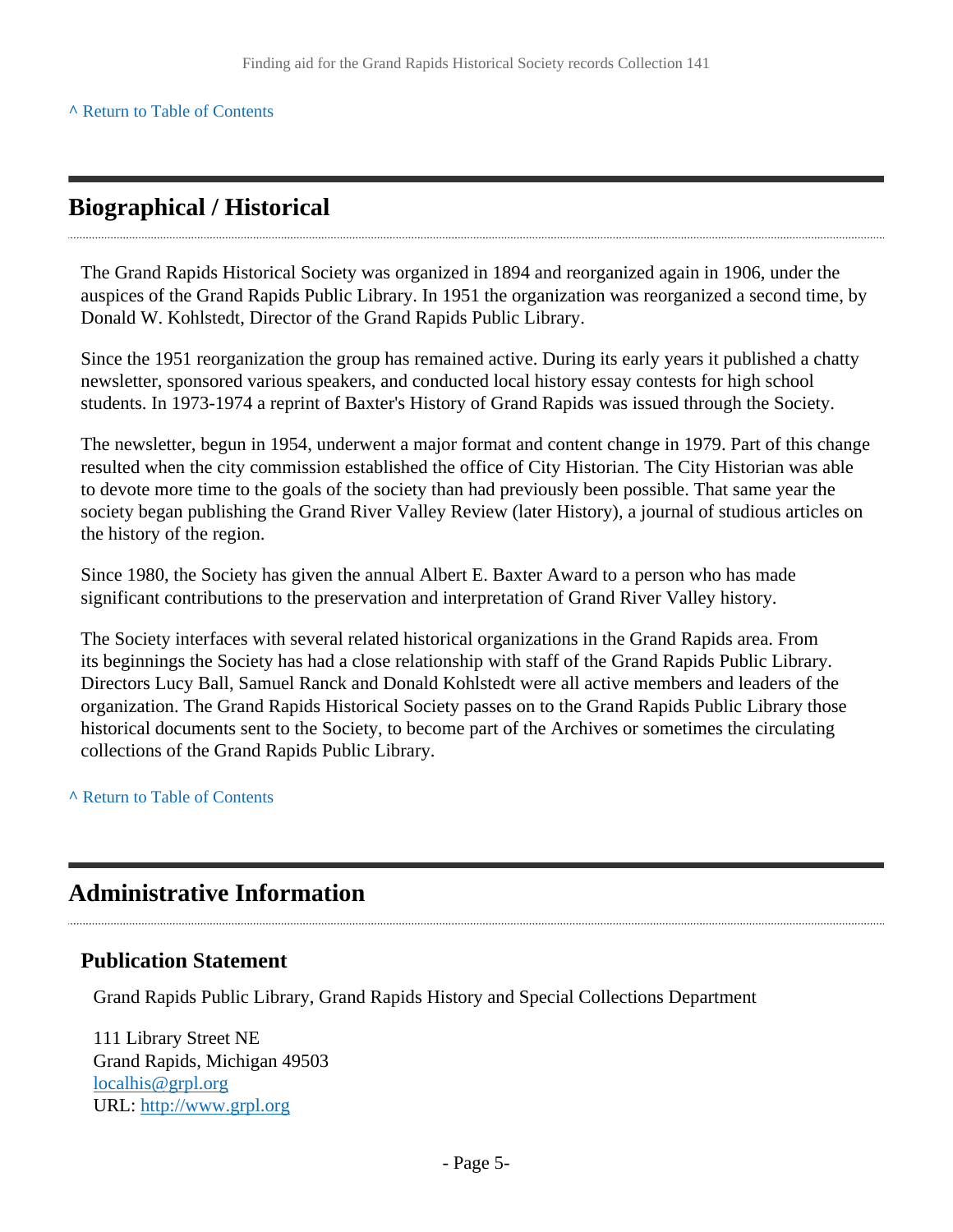### **Immediate Source of Acquisition**

Grand Rapids Historical Society

Accessions 1987.00; 1979.020; 1999.108; 00.[627].1; 2006.049 plus continuous additions.

**^** [Return to Table of Contents](#page-1-0)

## <span id="page-5-0"></span>**Controlled Access Headings**

- Kent County (Mich.) -- History
- Grand Rapids (Mich.) -- History
- records (documents)

## <span id="page-5-1"></span>**Pictorial Index**

Airplane parts, c.1918 - Box 10, Folder 17

Airplanes - Box 10, Folder 17

Amway Grand Plaza Hotel - Box 11, Folder 1

Amway Grand Plaza Hotel. Interiors - Box 11, Folder 1

Anti-Tuberculosis Society - Box 10, Folder 17

Armenians – Box 20, Folder 4

Ball gravesite marker - Box 10, Folder 16

Baseball parks - Box 10, Folder 17

Baseball players - Box 10, Folder 17

Blacksmith shop - Box 10, Folder 18

Bunk houses. Interiors - Box 10, Folder 17

Calvin Seminary - Box 10, Folder 17

Campau Square views - Box 10, Folder 16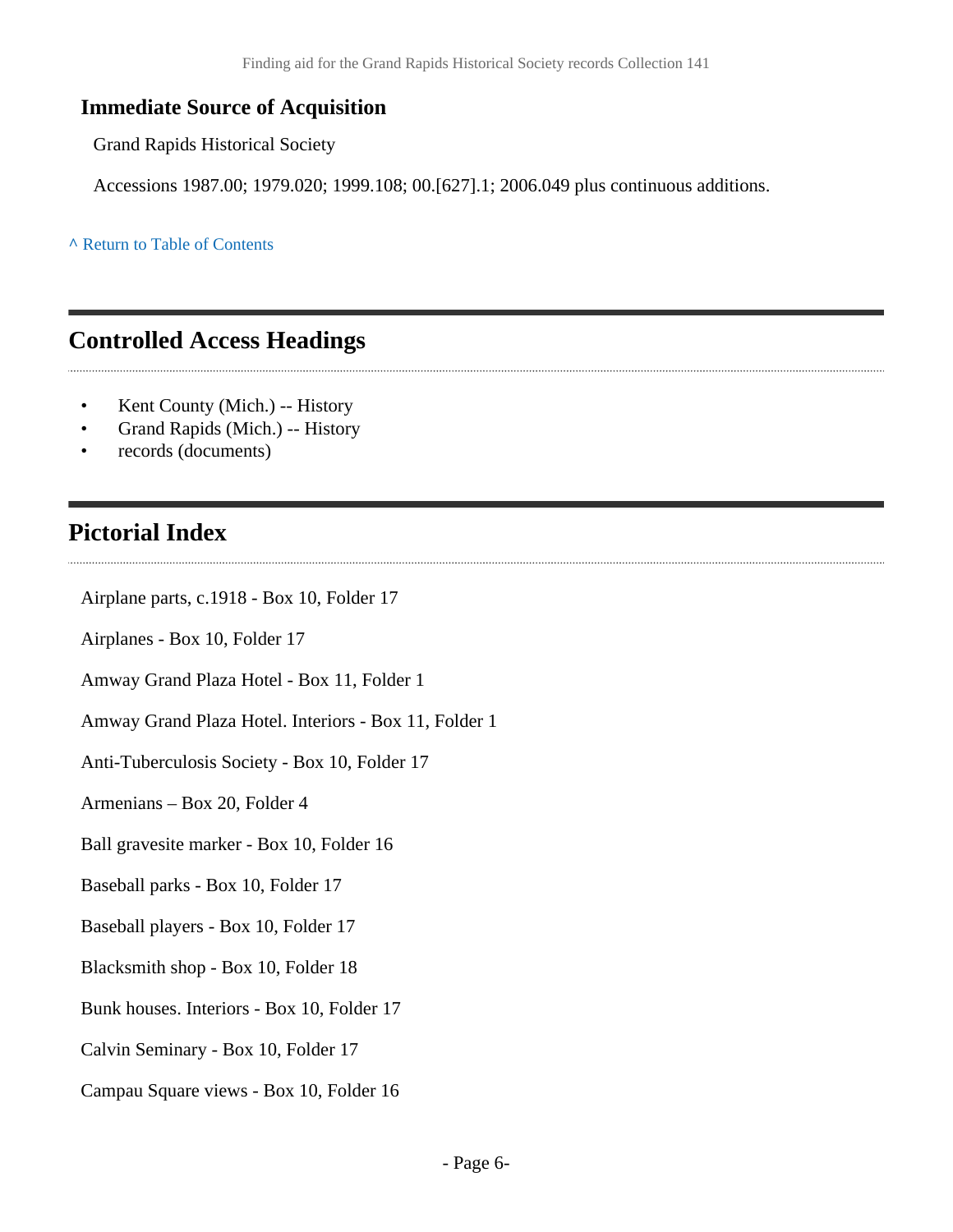- Civil war soldiers Box 10, Folder 15
- Clocks Box 10, Folder 15
- Coit School Box 10, Folder 16
- Corduroy road Box 10, Folder 15
- Eagle Hotel Box 10, Folder 15
- East Bridge Street School Box 11, Folder 13
- Funerals Box 10, Folder 18
- Fur traders Box 20, Folder 2
- Furniture Box 10, Folder 15-16; Box 11, Folder 15
- Furniture factories. Interiors Box 10, Folder 17
- Furniture industry Box 20, Folder 3
- Goat cart Box 10, Folder 18
- Grab Corners. views Box 10, Folder 16
- Grand Rapids. Art Museum Box 10, Folder 17
- Grand Rapids. Felt Boot & Shoe Co. Employees Box 10, Folder 17
- Grand Rapids. Gas Co. Office Box 10, Folder 17
- Grand Rapids. Study Club Box 10, Folder 17
- Grand Rapids. views Box 11, Folder 1
- Grocery stores. Interiors Box 10, Folder 17
- Handley-Page Bomber Box 10, Folder 17
- Hannah & Sons delivery wagon Box 10, Folder 17
- Harvesting wheat Box 10, Folder 18
- Hayes Body Corp. Trucks Box 11, Folder 2
- Horse and hearse Box 10, Folder 18
- Horse and milk wagon Box 10, Folder 17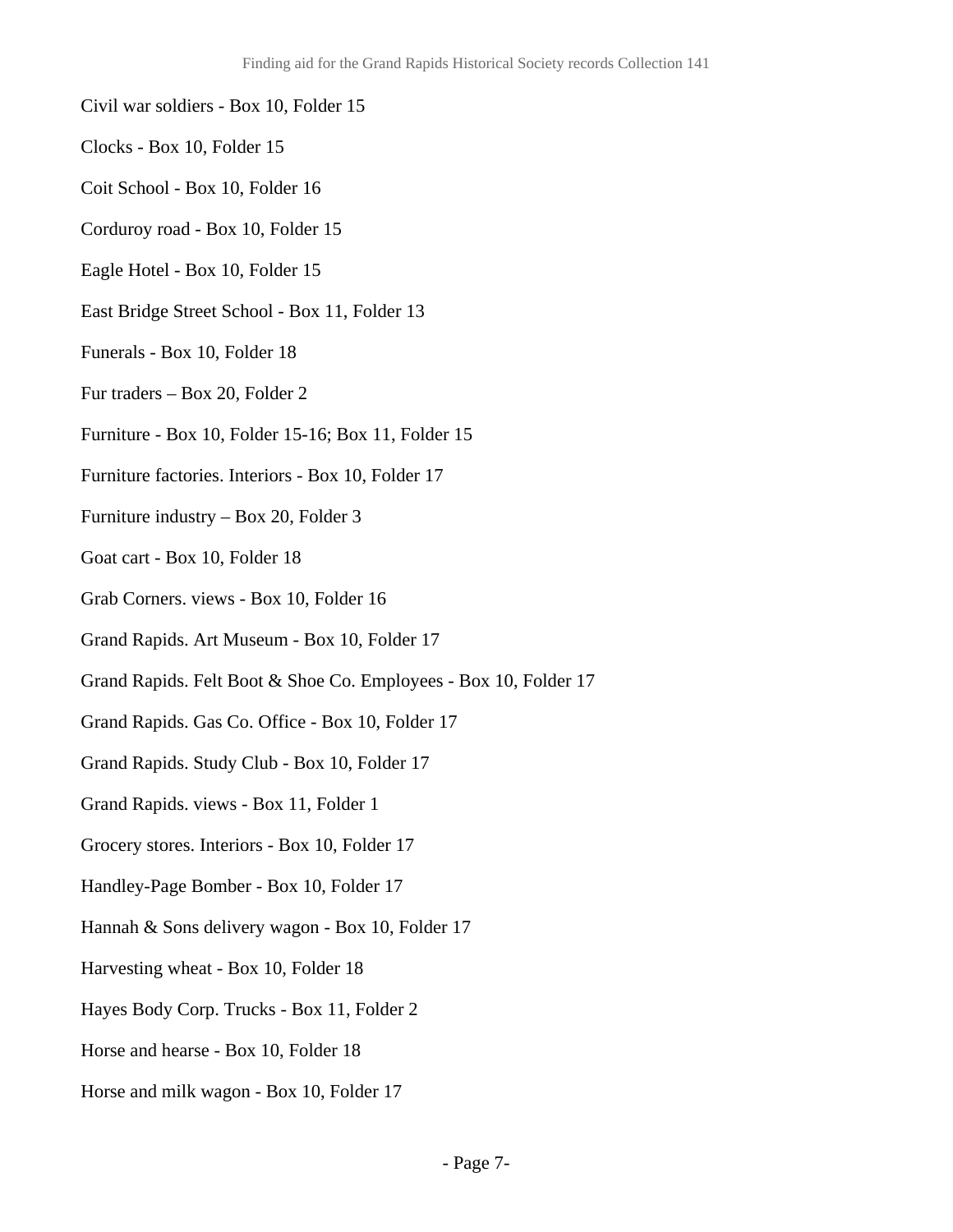- Horse and wagon Box 10, Folder 17
- Hospitals. Interiors Box 10, Folder 18
- Hotels Box 10, Folder 15; Box 11, Folder 1
- Houses Box 10, Folder 15,17
- Houses. Currier, A.A. Box 11, Folder 16
- Infant Feeding Clinic Box 10, Folder 17
- Jewelry stores. Interiors Box 10, Folder 15
- Ladies Literary Club building Box 10, Folder 17
- Ladies Literary Club members Box 10, Folder 17
- League of Women campaign Box 10, Folder 17
- Log cabins Box 10, Folder 15, f.17
- Logging Box 10, Folder 17
- Logging. Sled Box 10, Folder 18
- Map. Dvina-Vaga Fronts, 1918-19 Box 11, Folder 03
- Map. Green River Box 10, Folder 15
- Map. Yankee Springs Box 11, Folder 1
- Market Street view, 1857 Box 10, Folder 15
- Michigan history Box 20, Folder 2
- Milk wagons Box 10, Folder 17
- Monuments and markers Box 10, Folder 16
- Mussell drugstore Box 10, Folder 17
- Old Ironsides Table Box 10, Folder 15
- Oxen team Box 10, Folder 18
- People. Ball, Daniel: Box 20, Folder 2
- People. Ball, John: Box 20, Folder 2-3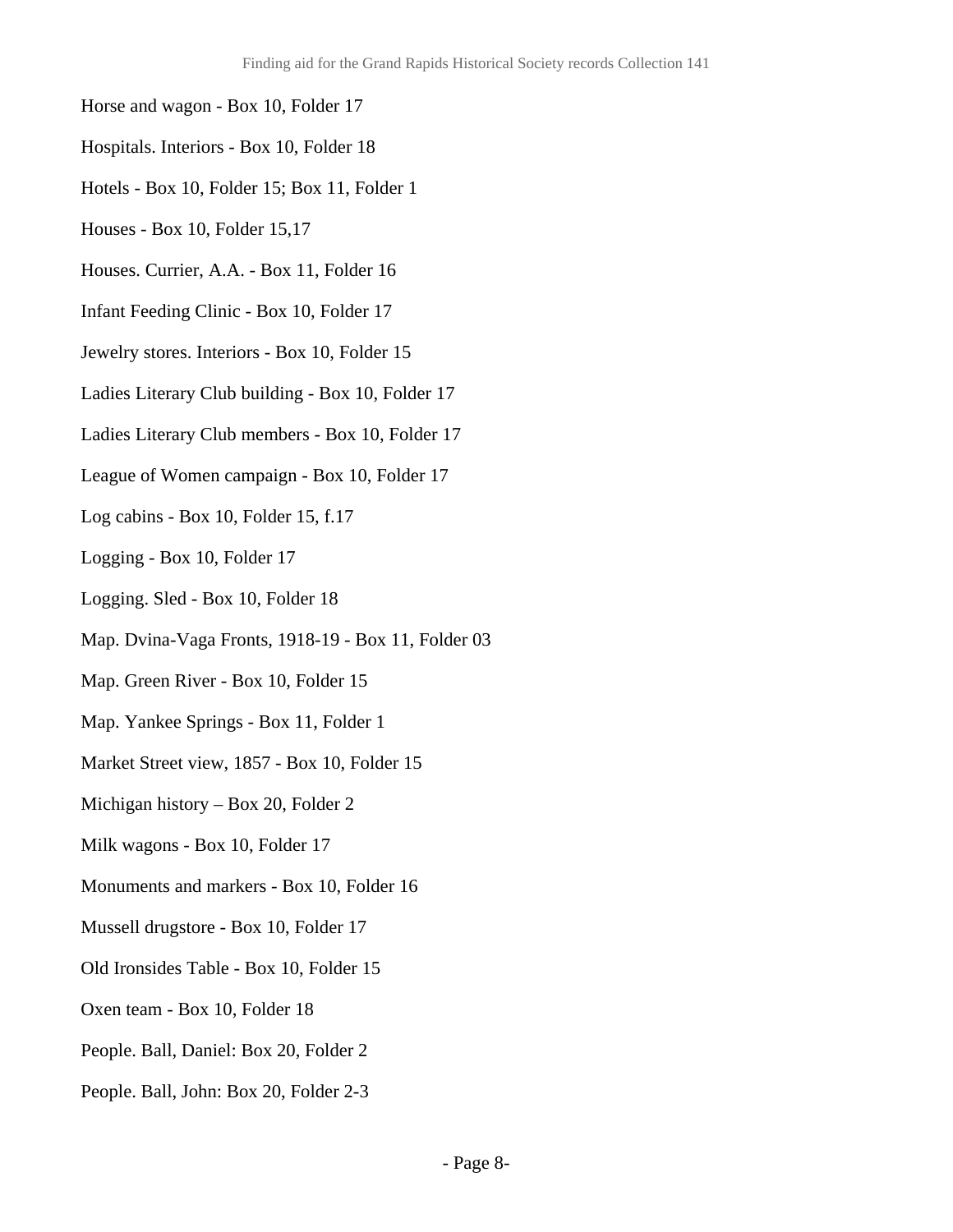- People. Brower, Mrs.: Box 10, Folder 15
- People. Brown, Mr.: Box 10, Folder 17
- People. Campau, Abbie H.: Box 11, Folder 17
- People. Clark, Billy: Box 11, Folder 2
- People. Colby, Mr.: Box 10, Folder 16
- G.R. Study Club members: Box 10, Folder 17
- People. Gilbert, Thomas D.: Box 10, Folder 15
- People. Gronberg, John G.: Box 11, Folder 18
- People. Kramer, John: Box 10, Folder 15
- People. LaRue, Mr.: Box 10, Folder 17
- People. McColl, John Alexander: Box 11, Folder 19
- People. Merkle, Marion: Box 10, Folder 15
- People. Moore, Orlando H.: Box 10, Folder 15
- People. Morgan, John H.: Box 10, Folder 15
- People. Powers, William H.: Box 10, Folder 16
- People. Preusser, Albert: Box 10, Folder 15
- People. Sackett, Mr.: Box 11, Folder 20
- People. Simmons, Red: Box 11, Folder 2
- People. Spring, Henry: Box 11, Folder 21
- People. VanRaalte, D.B.K.: Box 10, Folder 15
- People. VanSchelven, Gerrit: Box 10, Folder 15
- Pharmacies Box 10, Folder 17
- Preussers Jewelry Box 10, Folder 15
- Ramona Athletic Park Box 10, Folder 17
- Ramona Theater. Interior Box 11, Folder 2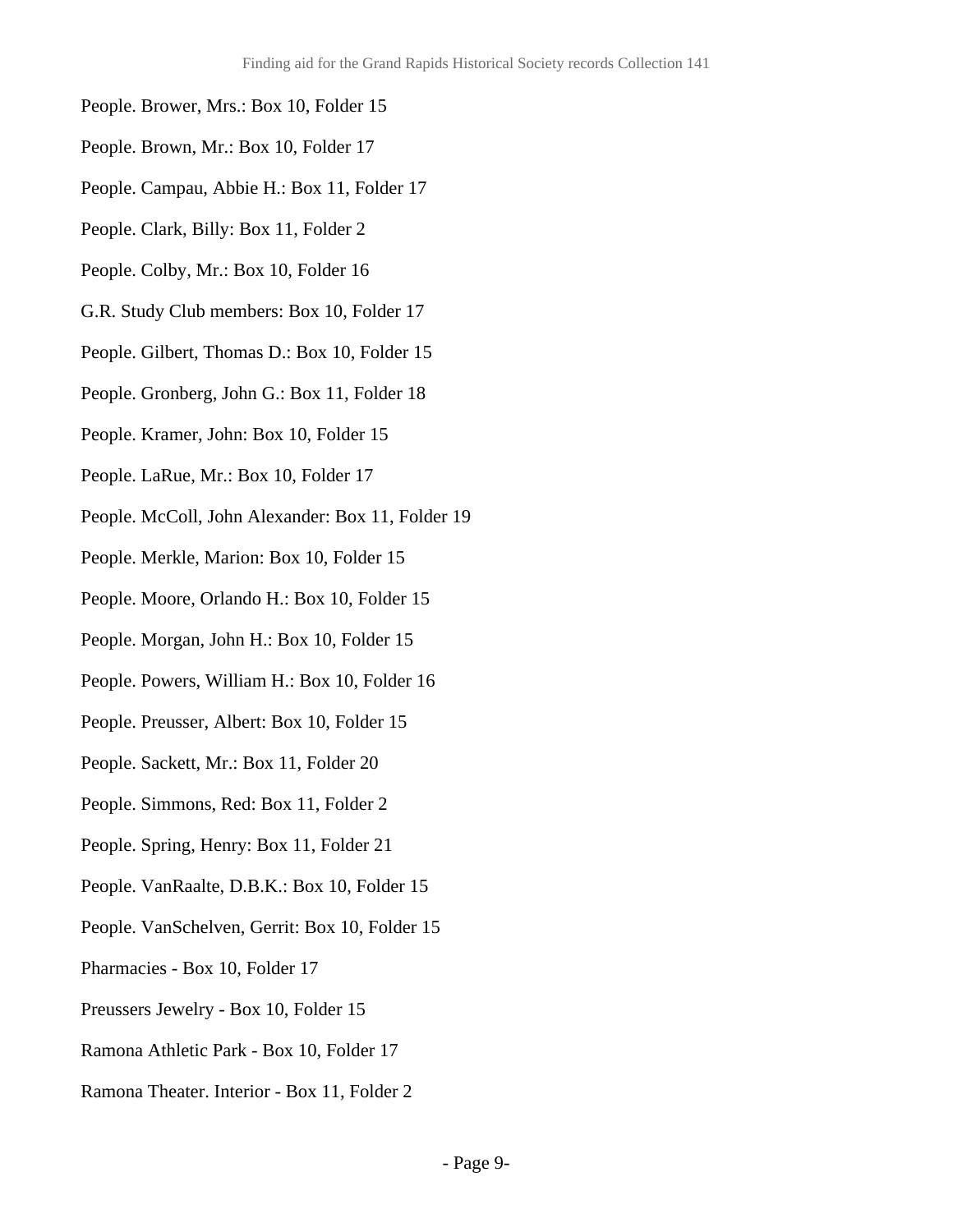- Red Cross headquarters, c.1918 Box 10, Folder 17
- Reeds Lake Box 10, Folder 17
- Register of Deeds. Office Box 10, Folder 18
- Row boats Box 10, Folder 17
- Schools Box 10, Folder 16-17
- Schools. Interiors Box 11, Folder 13
- Soldiers Box 10, Folder 15
- St. Cecilia Chorus Box 10, Folder 17
- St. Cecilia. Auditorium Box 10, Folder 17
- Stoves Box 10, Folder 16
- Students Box 11, Folder 13
- Tables Box 10, Folder 15
- Telephone switchboard Box 10, Folder 17
- Theaters. Interiors Box 11, Folder 2
- Trucks Box 10, Folder 17; Box 11, Folder 2
- Veteran's Park Box 11, Folder 14
- Wall papers Box 10, Folder 18

## <span id="page-9-0"></span>**Collection Inventory**

### <span id="page-9-1"></span>**Series I. Organizational Files**

#### **Scope and Contents**

Includes incorporation documents, reorganization documents, non-profit and U.S. Mailing related materials.

### <span id="page-9-2"></span>**Organization**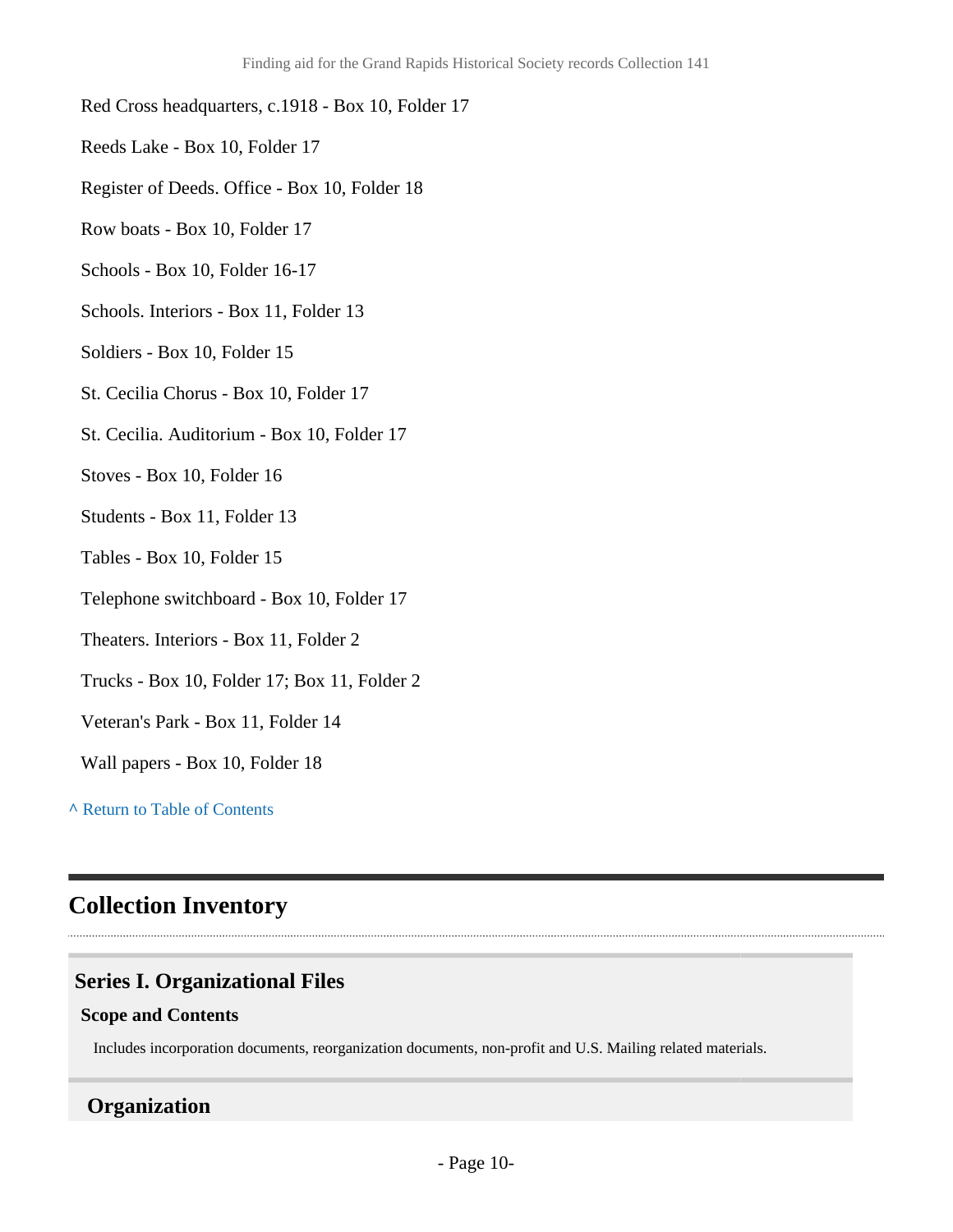<span id="page-10-0"></span>

| <b>Title/Description</b>                                                                                                 | <b>Instances</b> |                     |
|--------------------------------------------------------------------------------------------------------------------------|------------------|---------------------|
| Articles of Association of the Historical Society of Grand<br>Rapids. Oct. 5, 1895. 00.[2311].1                          | <b>Box 1.5</b>   | Folder 1            |
| Correspondence RE Articles of Association, Oct. 1895. +<br>Receipts. 00.[2311].1                                         | Box 1.5          | Folder 1            |
| By-Laws. n.d. annotated. 00.[2311].1                                                                                     | <b>Box 1.5</b>   | Folder <sub>2</sub> |
| Constitution and By-Laws. 1895. Published booklet type version<br>$(2)$ , 00.[2311].1                                    | <b>Box 1.5</b>   | Folder <sub>2</sub> |
| Amendment to Constitution. Adopted Jan. 29, 1896. 00.[2311].1                                                            | <b>Box 1.5</b>   | Folder <sub>2</sub> |
| Reorganization                                                                                                           |                  |                     |
| <b>Title/Description</b>                                                                                                 | <b>Instances</b> |                     |
| Questionnaire, 1951.                                                                                                     | Box 1            | Folder 1            |
| Documents, 1951.                                                                                                         | Box 1            | Folder <sub>2</sub> |
| By Laws, 1951-71.                                                                                                        | Box 1            | Folder <sub>3</sub> |
| By Laws drafts, [1951].                                                                                                  | Box 1            | Folder 4            |
| Proposed by-laws & correspondence, 1951.                                                                                 | <b>Box 21</b>    | Folder <sub>2</sub> |
| <b>Custodial History</b>                                                                                                 |                  |                     |
| 2 items of correspondence sorted into Baxter<br>Correspondence folder by mistake, and moved 3/29/2006 to<br>this folder. |                  |                     |
| <b>Custodial History:</b><br><b>Custodial History</b>                                                                    |                  |                     |

2 items of correspondence sorted into Baxter Correspondence folder by mistake, and moved 3/29/2006 to this folder.

| By Laws $1971 + 1977$ Amendments + Correspondence. | Box 23 | Folder 1 |
|----------------------------------------------------|--------|----------|
| Incorporation, 1971, 1979.                         | Rox 1  | Folder 5 |

## <span id="page-10-1"></span>**Michigan Annual Reports, Non-Profit Corporations.**

| <b>Title/Description</b> | <b>Instances</b> |          |
|--------------------------|------------------|----------|
| 1975                     | <b>Box 23</b>    | Folder 2 |
| 1976                     | <b>Box 23</b>    | Folder 2 |
| 1977                     | <b>Box 23</b>    | Folder 2 |
| 1978                     | <b>Box 23</b>    | Folder 2 |
| 1980                     | <b>Box 23</b>    | Folder 2 |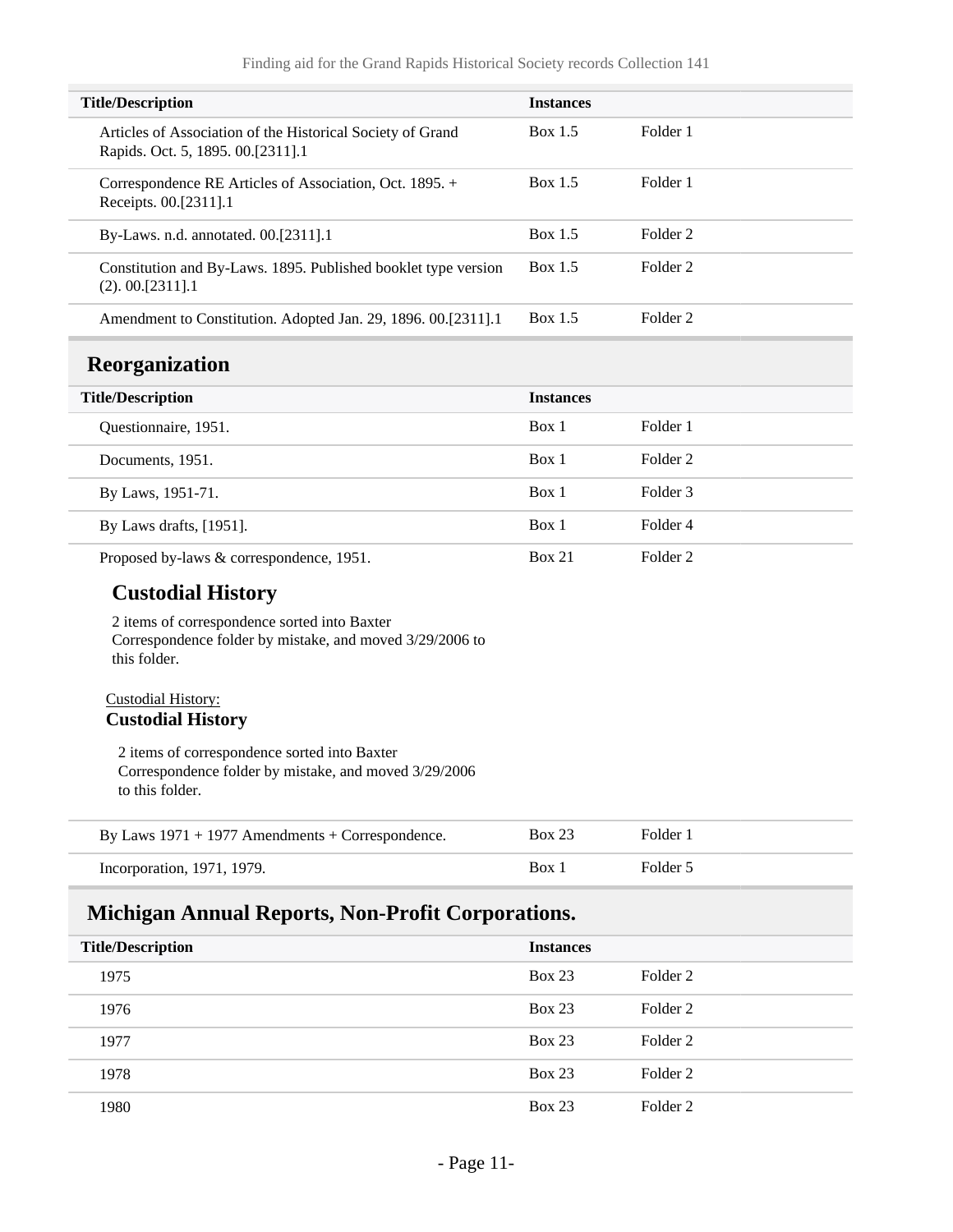## <span id="page-11-0"></span>**Postal & Mailing**

| <b>Title/Description</b>                           | <b>Instances</b> |                     |
|----------------------------------------------------|------------------|---------------------|
| Postal & Mailing permits and procedures, 1971/1972 | <b>Box 23</b>    | Folder 3            |
| Mailing lists, 1970-1977.                          | Box 8            | Folder <sub>7</sub> |
| Mailing Lists, 1979-1980                           | <b>Box 23</b>    | Folder 16           |

**^** [Return to Table of Contents](#page-1-0)

### <span id="page-11-1"></span>**Series II. General Files**

| <b>Title/Description</b>  | <b>Instances</b> |           |
|---------------------------|------------------|-----------|
| Guidelines, n.d.          | Box 2            | Folder 15 |
| History of Society, 1977. | Box 2            | Folder 16 |

#### **General**

"1951" written on folder, but not found.

| Letterhead                                                    | Box 23        | Folder 50 |
|---------------------------------------------------------------|---------------|-----------|
| Stationary                                                    | <b>Box 23</b> | Folder 45 |
| <b>Baxter Award Certificate Masters</b>                       | <b>Box 23</b> | Folder 46 |
| Grand Rapids Historical Society Logo. Gary Fraser, Aug. 1978. | <b>Box 23</b> | Folder 47 |
| Contest Runner Up. Peggy Ebels. Nov. 18, 1974.                | <b>Box 23</b> | Folder 48 |
| Contest Winner, Janine Sladek.                                | <b>Box 23</b> | Folder 49 |
| Interviews, n.d.                                              | Box 2         | Folder 17 |
| Meeting notices, 1952, 1954.                                  | Box 2         | Folder 18 |

## **Scope and Content**

Previously listed as 1956, not found. Mostly 1952 data in folder.

**^** [Return to Table of Contents](#page-1-0)

#### **Scope and Contents**

Previously listed as 1956, not found. Mostly 1952 data in folder.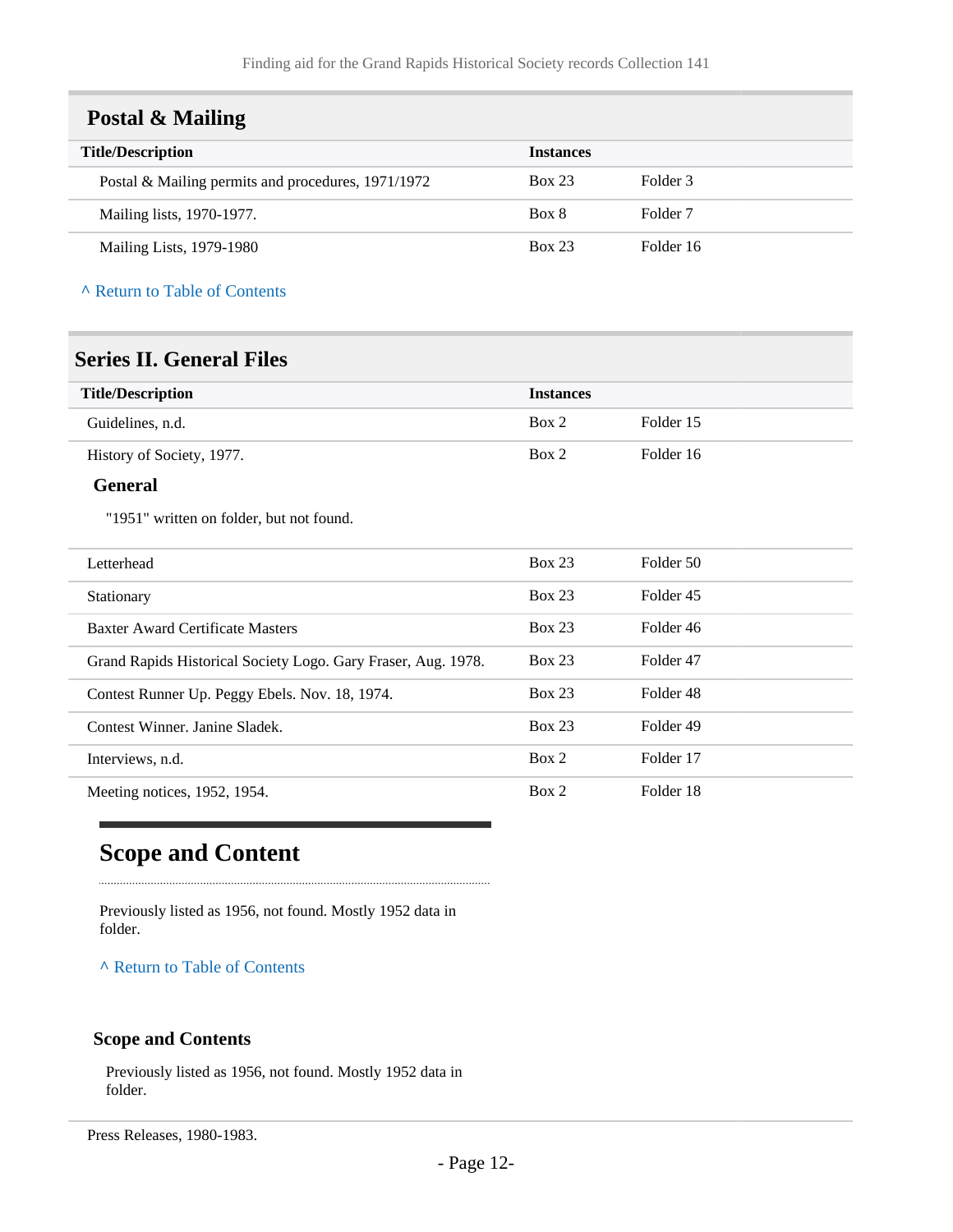|                                                                                                                                                       | <b>Box 23</b> | Folder 43 |
|-------------------------------------------------------------------------------------------------------------------------------------------------------|---------------|-----------|
| Promotional Brochures, 1980-1983, and n.d. Includes local<br>and other. Includes annual meeting and field trip flyers, and<br>miscellaneous art work. | <b>Box 23</b> | Folder 42 |
| Promotional Literature & Examples. Includes local and other.                                                                                          | <b>Box 23</b> | Folder 44 |
| Administrative Assistant $&$ Sale position, 1979                                                                                                      | <b>Box 23</b> | Folder 13 |

## <span id="page-12-0"></span>**Series III. Correspondence**

| <b>Title/Description</b>                                                                                                                                                        | <b>Instances</b> |                      |
|---------------------------------------------------------------------------------------------------------------------------------------------------------------------------------|------------------|----------------------|
| Correspondence & document related to a trust set up by L.G.<br>Stuart, for the creation of a library 1897 [L.G.Stuart Fund?]. 00.<br>$[2311]$ .1                                | Box 1.5          | Folder 6             |
| 1894/1895 Correspondence RE name of society of Navy Dept.<br>mailing list, and change from Historical Society of Michigan to<br>Historical Society of Grand Rapids. 00.[2311].1 | Box 2.5          |                      |
| Correspondence, 1951-1976.                                                                                                                                                      | Box 2            | Folder 14            |
| General 1973-1981                                                                                                                                                               | Box 23           | Folder 33            |
| Commercial, 1975-1978                                                                                                                                                           | Box 23           | Folder 34            |
| Personal, 1971-1980                                                                                                                                                             | <b>Box 23</b>    | Folder 35            |
| Historical Research Requests, 1975-1976                                                                                                                                         | Box 23           | Folder 36            |
| Historical Society of Michigan, 1970-1973.                                                                                                                                      | <b>Box 23</b>    | Folder 32            |
| Michigan State Historical Society, 1976-1980                                                                                                                                    | Box 23           | Folder 37            |
| Kent Co. Historical Preservation, 1976-1977                                                                                                                                     | Box 23           | Folder 38            |
| AASLH - Am. Assoc. for State & Local History, 1977                                                                                                                              | <b>Box 23</b>    | Folder 39            |
| West Michigan Historical Foundation, 1974.                                                                                                                                      | Box 23           | Folder <sub>41</sub> |

**^** [Return to Table of Contents](#page-1-0)

## <span id="page-12-1"></span>**Series IV. Membership Files, 1952-1989.**

## <span id="page-12-2"></span>**Subseries A. Members record sheets, 1952-1985.**

| <b>Title/Description</b> | <b>Instances</b> |          |
|--------------------------|------------------|----------|
|                          | Box 4            | Folder 1 |
| В                        | Box 4            | Folder 2 |

C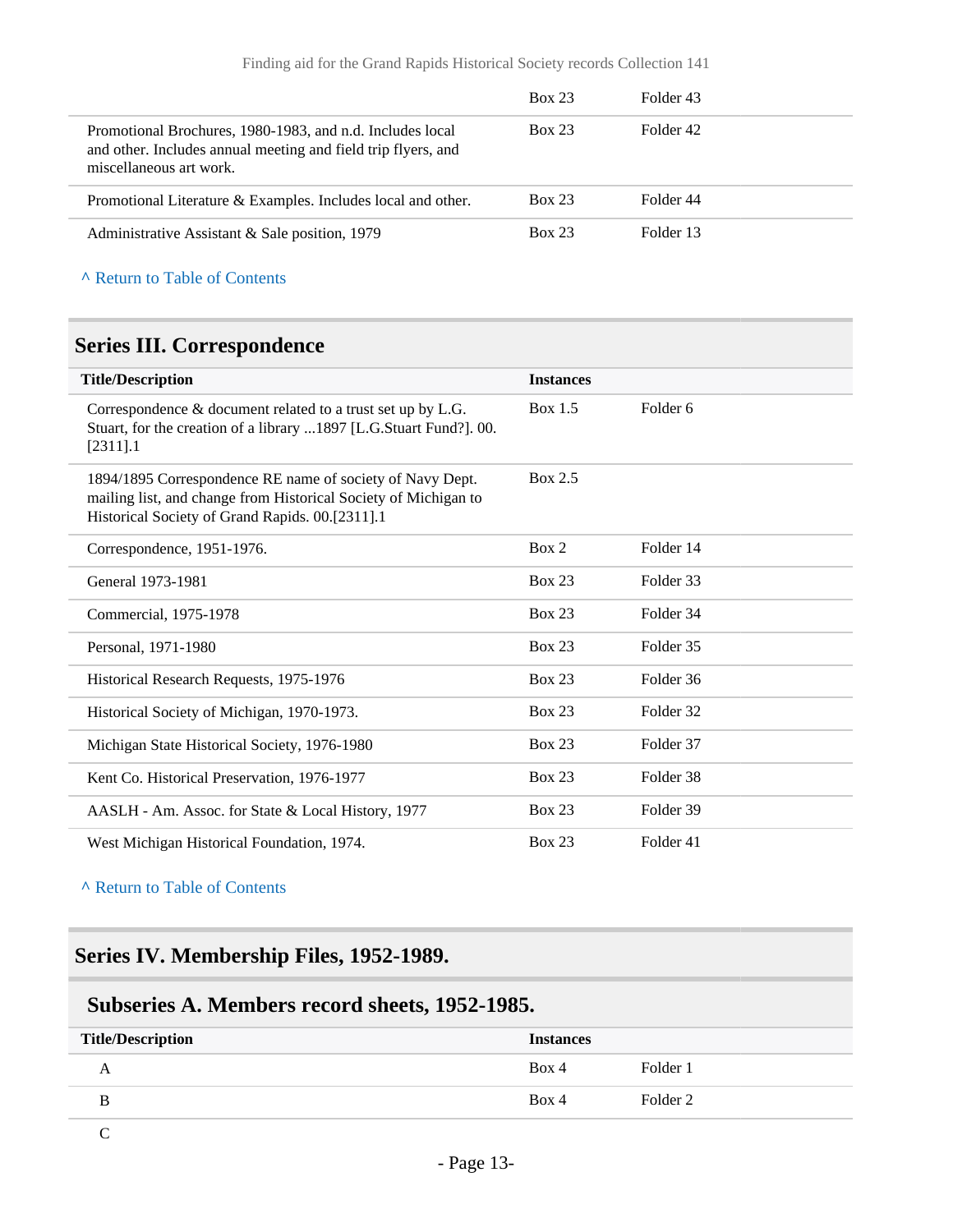|       | Box 4 | Folder 3            |
|-------|-------|---------------------|
| $D-E$ | Box 4 | Folder 4            |
| $F-G$ | Box 4 | Folder 5            |
| $H-J$ | Box 4 | Folder 6            |
| $K-L$ | Box 4 | Folder <sub>7</sub> |
| $M-O$ | Box 4 | Folder <sub>8</sub> |
| $P-R$ | Box 4 | Folder 9            |
| S     | Box 4 | Folder 10           |
| $T-V$ | Box 4 | Folder 11           |
| W-Z   | Box 4 | Folder 12           |

## <span id="page-13-0"></span>**Subseries B. Membership lists & Related Materials**

| <b>Title/Description</b>                                                                                                                                                                                                                              | <b>Instances</b> |                     |
|-------------------------------------------------------------------------------------------------------------------------------------------------------------------------------------------------------------------------------------------------------|------------------|---------------------|
| Membership lists, 1954-1964                                                                                                                                                                                                                           | Box 4            | Folder 13           |
| Membership lists, 1968-1974                                                                                                                                                                                                                           | Box 4            | Folder 14           |
| Membership lists, 1976-1979                                                                                                                                                                                                                           | Box 4            | Folder 15           |
| Membership lists, 1980-1981                                                                                                                                                                                                                           | Box 4            | Folder 16           |
| Membership lists, 1981-1983                                                                                                                                                                                                                           | Box 5            | Folder 1            |
| Membership lists, 1985-1986                                                                                                                                                                                                                           | Box 5            | Folder <sub>2</sub> |
| 1988 (Removed from Apple diskette. [Members deleted from<br>list?, 1988?]                                                                                                                                                                             | Box 5            | Folder <sub>3</sub> |
| Biographical data, n.d.                                                                                                                                                                                                                               | Box 5            | Folder 4            |
| Brochures.                                                                                                                                                                                                                                            | Box 5            | Folder 5            |
| Old Grand Rapids: a pictorial time trip into yesterday. Flyer. 00.<br>$[0627]$ .1                                                                                                                                                                     | Box 5            | Folder 5            |
| Members deleted from list, ca.1989.                                                                                                                                                                                                                   | Box 5            | Folder <sub>6</sub> |
| Memberships, Miscellaneous, 1963-1978. Includes<br>correspondence and flyers on local membership, memberships<br>in other organizations, materials collected for membership<br>brochure, and other miscellany, such as brochure on getting<br>grants. | Box 5            | Folder <sub>7</sub> |
| Honorary Membership. Includes sample blank copies of<br>certificate for complimentary membership.                                                                                                                                                     | Box 5            | Folder <sub>8</sub> |
| Membership Correspondence, 1973-1983                                                                                                                                                                                                                  | Box 5            | Folder <sub>9</sub> |

<span id="page-13-1"></span>**Subseries C. GRHS Membership in other organizations.**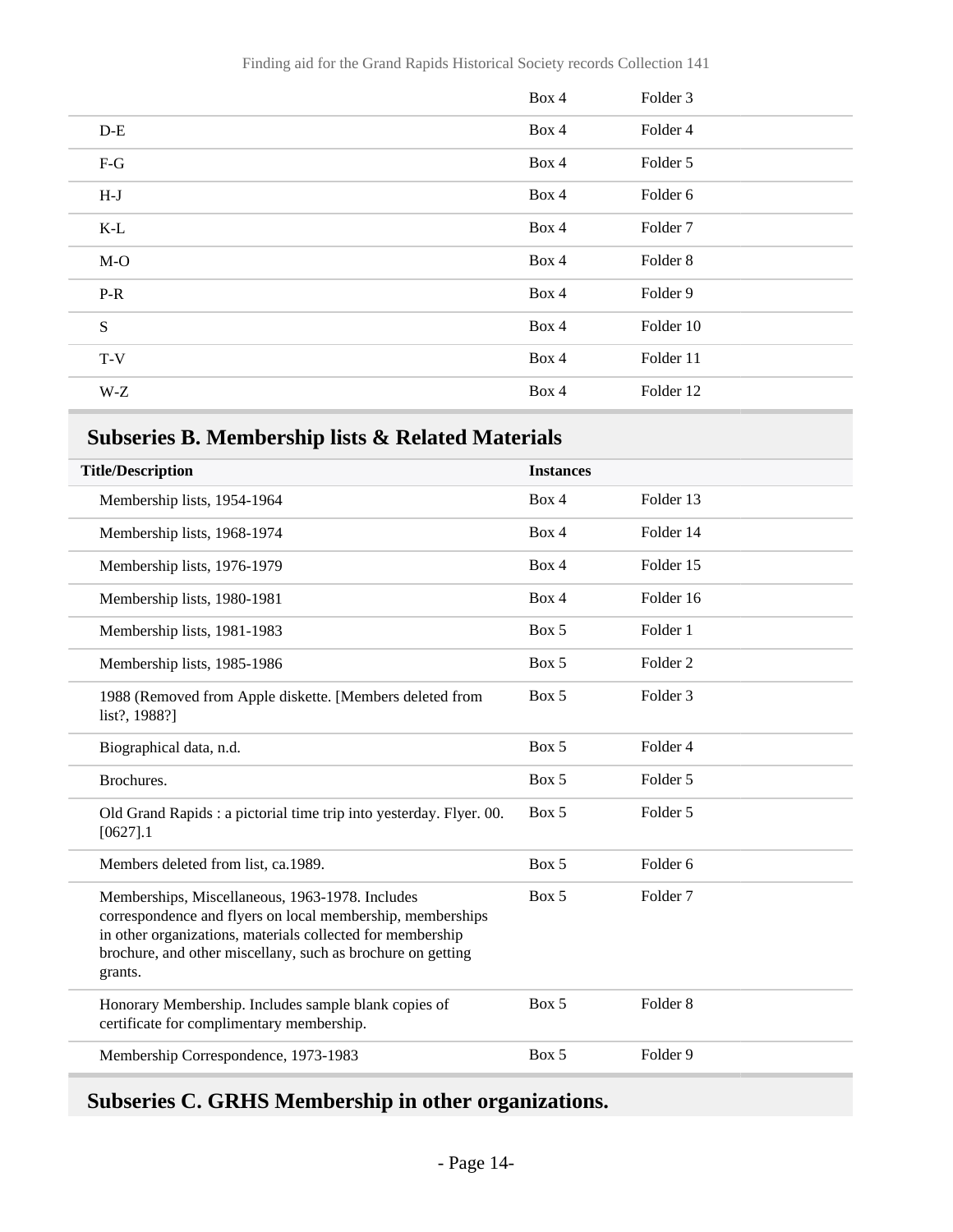| <b>Title/Description</b>                                                             | <b>Instances</b> |             |
|--------------------------------------------------------------------------------------|------------------|-------------|
| Kent Co. Members of the Historical Society of Michigan, Sept.<br>26, 1958, 1979, 020 | Box 5            | Folder 9.5  |
| AASLH Membership Correspondence.                                                     | Box 5            | Folder 10   |
| <b>AASLH</b> Membership Certificate.                                                 | <b>Box 23</b>    | Folder 39.5 |
| American Heritage. Subscription/membership                                           | Box 5            | Folder 11   |
| Art & Antiques Magazine. Subscription info.                                          | Box 5            | Folder 12   |
| Sample "Letter to New Members"                                                       | Box 5            | Folder 13   |
| Sample Renewal letters and envelops.                                                 | Box 5            | Folder 14   |

## <span id="page-14-0"></span>**Series V. Minutes**

| <b>Title/Description</b> | <b>Instances</b> |                     |
|--------------------------|------------------|---------------------|
| Minutes, 1951-1954.      | Box 1            | Folder 6            |
| Minutes, 1954-1956.      | Box 1            | Folder <sub>7</sub> |
| Minutes, 1956-1959.      | Box 1            | Folder <sub>8</sub> |
| Minutes, 1960-1964.      | Box 1            | Folder 9            |
| Minutes, 1964-1967.      | Box 1            | Folder 10           |
| Minutes, 1967-1969.      | Box 1            | Folder 11           |
| Minutes, 1970-1972.      | Box 1            | Folder 12           |
| Minutes, 1973-1976.      | Box 1            | Folder 13           |
| Minutes, 1976-1978.      | Box 1            | Folder 14           |
| Minutes, 1979-1982.      | Box 2            | Folder 1            |
| Minutes, 1983-1985.      | Box 2            | Folder <sub>2</sub> |
| Minutes, 1986-1987.      | Box 2            | Folder 3            |
| Minutes, 1988-1989.      | Box 2            | Folder 4            |
| Minutes, 1990-1992.      | Box 2            | Folder 5            |
| Minutes, 1993-1994.      | <b>Box 2.1</b>   | Folder 1            |
| Minutes, 1995.           | <b>Box 2.1</b>   | Folder <sub>2</sub> |
| Minutes, 1996.           | <b>Box 2.1</b>   | Folder 3            |
| Minutes, 1997.           | <b>Box 2.1</b>   | Folder 5            |
| Minutes, 1998-1999.      | <b>Box 2.1</b>   | Folder 6            |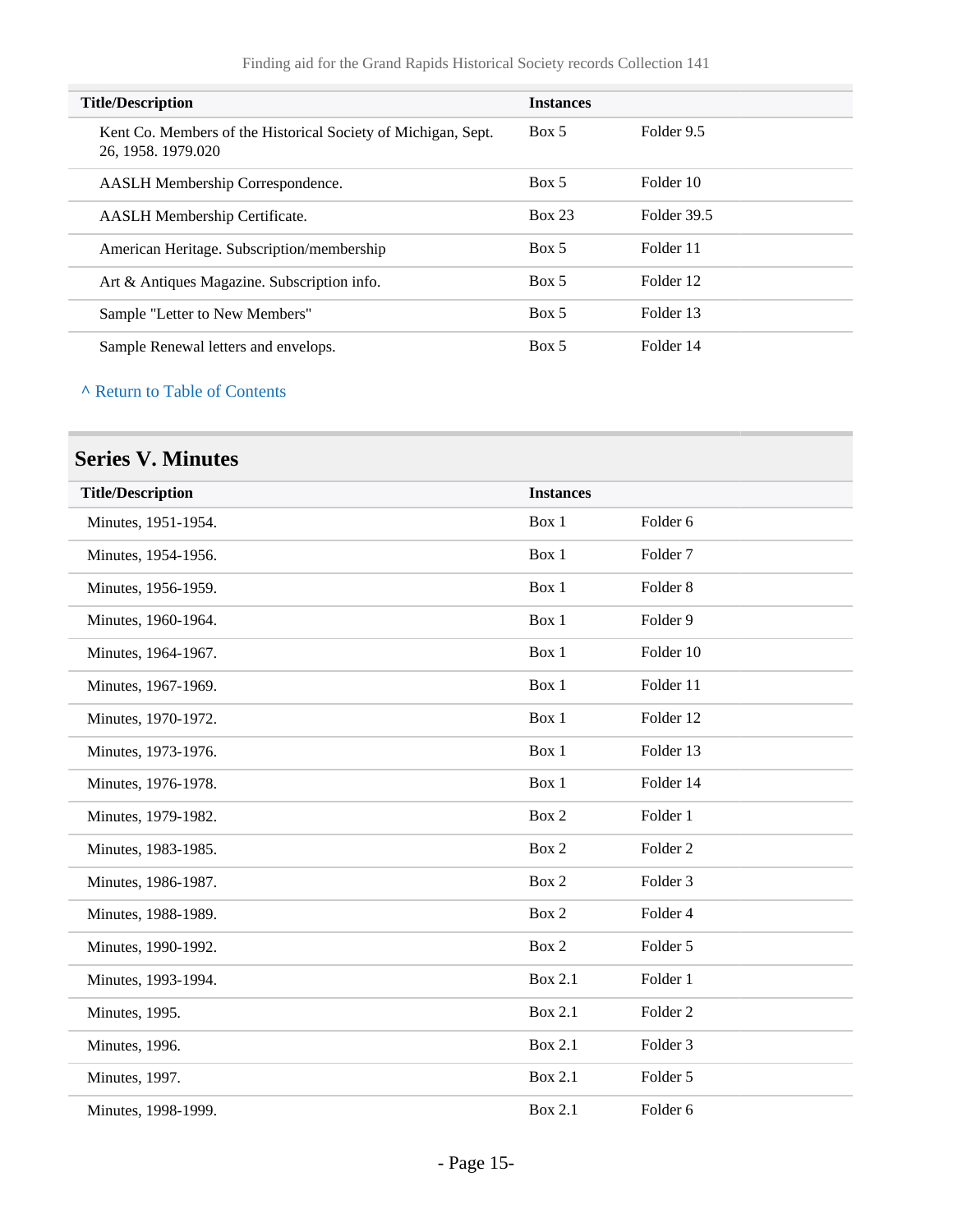| Minutes, 2000.                                      | Box 2.1 | Folder <sub>7</sub> |
|-----------------------------------------------------|---------|---------------------|
| Minutes, 2001-2002.                                 | Box 2.1 | Folder 8            |
| Minutes, 2003.                                      | Box 2.1 | Folder 9            |
| Minutes, 2005-2006.                                 | Box 2.1 | Folder 11           |
| Minutes, 2007-2008.                                 | Box 2.1 | Folder 12           |
| Annual Meeting Minutes, Jan. 19, 1897. (2 versions) | Box 1.5 | Folder 3            |
| Annual Meeting Minutes, 1910. 00.[2311].1           | Box 1.5 | Folder 3            |
| President's Notebook, ca. 1950's-1960.              | Box 2.5 |                     |

### <span id="page-15-0"></span>**Series VII. Financial**

| <b>Title/Description</b>                                                                                                                           | <b>Instances</b> |                      |
|----------------------------------------------------------------------------------------------------------------------------------------------------|------------------|----------------------|
| Budget, 1979-1982                                                                                                                                  | <b>Box 23</b>    | Folder <sub>4</sub>  |
| Annual Account, June 1, 1899. 00.[2311].1                                                                                                          | Box 2.5          |                      |
| Treasurer's Reports, 1954-1956; 1984-1990.                                                                                                         | Box 2            | Folder <sub>9</sub>  |
| Treasurer's Reports, 1954-1956; 1984-1990.                                                                                                         | Box 2            | Folder 10            |
| Treasurer's Reports 1993-1997, March, 1998                                                                                                         | Box 2.1          | Folder 4             |
| Treasurer's Reports 2000-2004                                                                                                                      | Box 2.1          | Folder 10            |
| Treasurer's Reports 2004-2008                                                                                                                      | Box 2.1          | Folder 13            |
| Finance Committee, 1980-1982                                                                                                                       | <b>Box 23</b>    | Folder 9             |
| Grants & Fund Raising Information. Includes general literature<br>on national or out of state options, as well as local agencies and<br>endeavors. | <b>Box 23</b>    | Folder 5             |
| Michigan Council for the Humanities. Celebrate Great Lakes.<br>1989/1990.                                                                          | <b>Box 23</b>    | Folder 6             |
| National Endowment for the Humanities. 1977                                                                                                        | <b>Box 23</b>    | Folder 40            |
| Sales, 1970s-1980s.                                                                                                                                | Box 2            | Folder <sub>22</sub> |
| Book List, Mar. 23, 1981.                                                                                                                          | <b>Box 23</b>    | Folder 31            |

#### **^** [Return to Table of Contents](#page-1-0)

### <span id="page-15-1"></span>**Series VIII. Committees**

| <b>Title/Description</b>       | Instances |
|--------------------------------|-----------|
| Archives Committee, 1971-1973. |           |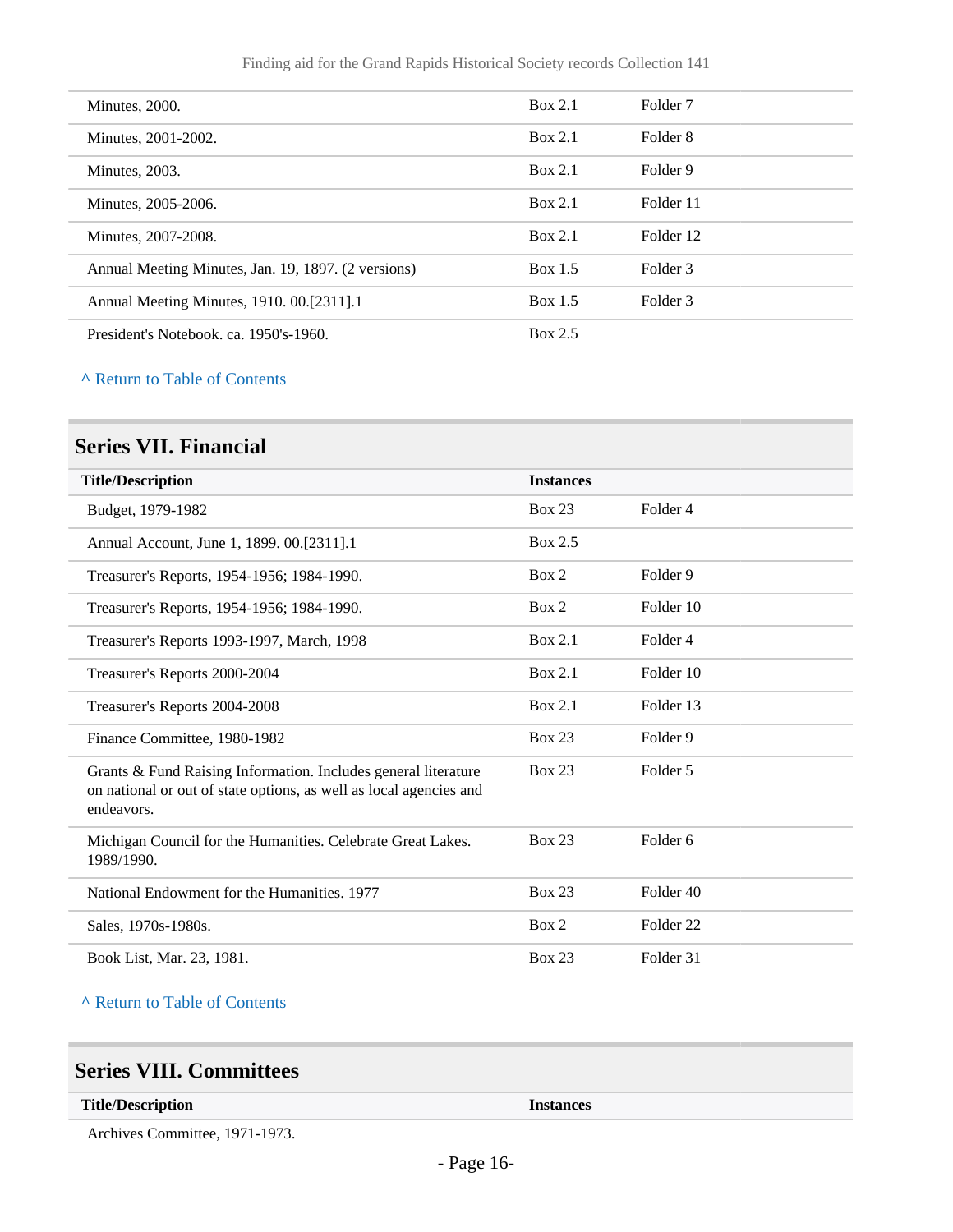|                                 | Box 2         | Folder 6  |
|---------------------------------|---------------|-----------|
| Committees, 1951.               | Box 2         | Folder 7  |
| Membership Committee, 1976-1977 | Box 23        | Folder 10 |
| Nomination Committee, 1991      | <b>Box 23</b> | Folder 12 |
| Planning Committee, 1982        | <b>Box 23</b> | Folder 27 |
| <b>Publication Committee</b>    | <b>Box 23</b> | Folder 11 |

## <span id="page-16-0"></span>**Series IX. Events & Projects**

| <b>Title/Description</b>                                                                            | <b>Instances</b> |                      |
|-----------------------------------------------------------------------------------------------------|------------------|----------------------|
| Annual Banquets, 1956-1989.                                                                         | Box 2            | Folder 11            |
| Annual Banquet, 1978                                                                                | Box 23           | Folder 30            |
| Ballots, 1980-1981.                                                                                 | Box 2            | Folder 12            |
| Annual Banquet programs 1990-2009                                                                   | <b>Box 29</b>    | Folder 6             |
| Annual Meeting/Banquet, 2000. Includes photographs, attendee<br>list, invoices, program information | <b>Box 29</b>    | Folder 8             |
| Annual Meeting/Banquet 2001. Includes attendee list, invoice,<br>program information, donations     | <b>Box 29</b>    | Folder 9             |
| Contests, 1956, n.d.                                                                                | Box 2            | Folder 13            |
| Bicentennial Projects, 1976                                                                         | Box 23           | Folder <sub>29</sub> |
| Festival booths, 1974-1977. Includes Festival programs for 1976<br>& 1977.                          | Box 23           | Folder 21            |

## <span id="page-16-1"></span>**Historical markers**

| <b>Title/Description</b>                                | <i>Instances</i> |           |
|---------------------------------------------------------|------------------|-----------|
| <b>Historical Marker Productions, 1974</b>              | <b>Box 23</b>    | Folder 24 |
| Graceland Mausoleum Historical Plaque Dedication, 1930. | <b>Box 23</b>    | Folder 22 |

## <span id="page-16-2"></span>**Historic Tours**

| <b>Title/Description</b>     | <b>Instances</b> |           |
|------------------------------|------------------|-----------|
| Coit Tour Guide list.        | <b>Box 23</b>    | Folder 23 |
| Voigt House flyer, ca. 1976. | <b>Box 23</b>    | Folder 23 |
| Dutch History Tour, 1985     | <b>Box 23</b>    | Folder 20 |

## <span id="page-16-3"></span>**History Conferences in Grand Rapids, 1970-1973**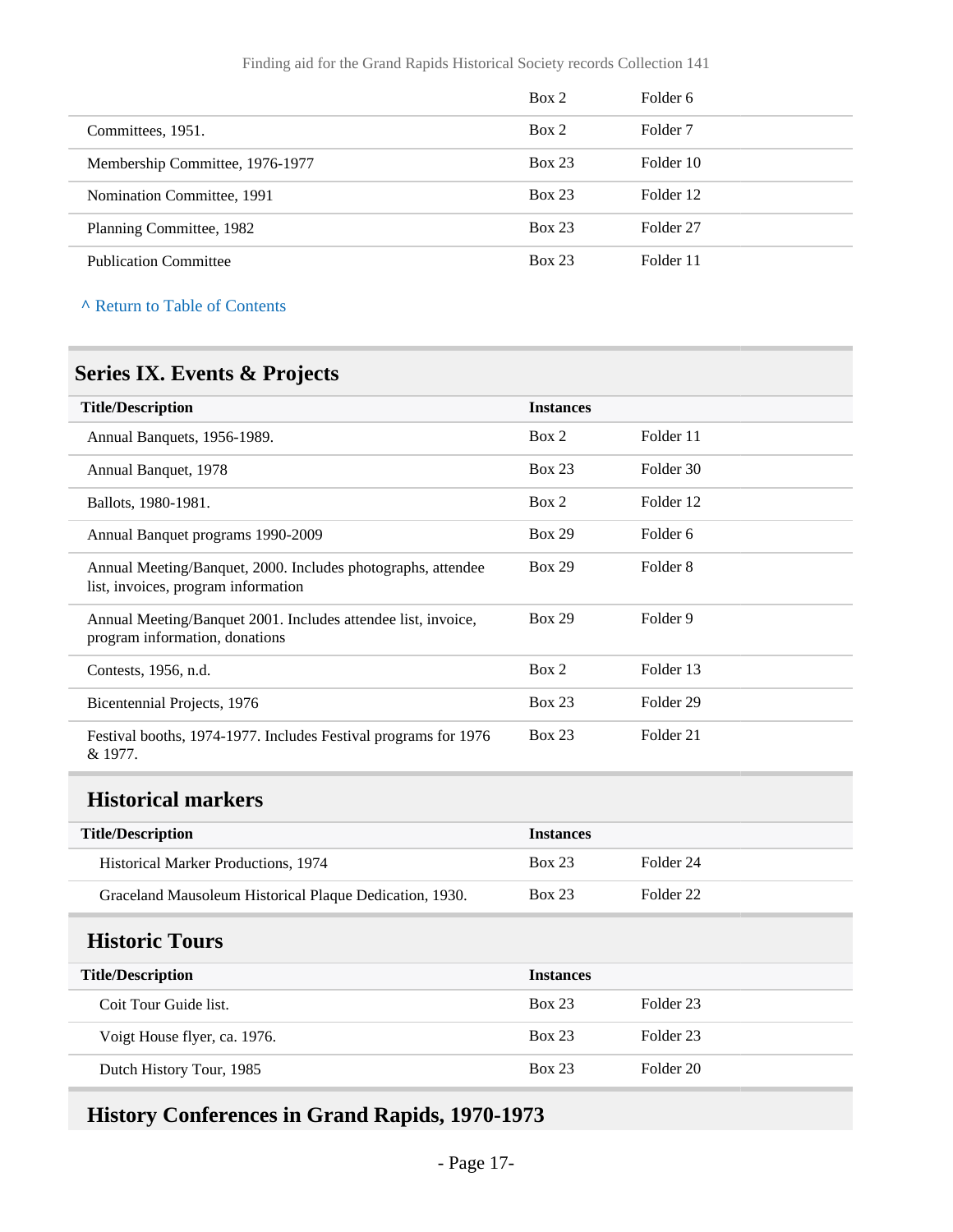| <b>Title/Description</b>                                                                                                                                                                                                                                                                                                                                   | <b>Instances</b> |                     |
|------------------------------------------------------------------------------------------------------------------------------------------------------------------------------------------------------------------------------------------------------------------------------------------------------------------------------------------------------------|------------------|---------------------|
| First Michigan Historic Preservation Conference, flyer. May<br>1970                                                                                                                                                                                                                                                                                        | <b>Box 23</b>    | Folder 32           |
| Correspondence from Historical Society of Michigan RE<br>possible regional meeting at Aquinas. Jan. 1973.                                                                                                                                                                                                                                                  | <b>Box 23</b>    | Folder 32           |
| Non-profit Showcase 6-16 DVD produced at GRTV 10/30/07<br>by the Community Media Center. Sister Barbara Hansen of the<br>Community Media Center interviewing Jennifer Morrison, at<br>the time vice president of the Board of Trustees of the Historical<br>Society, discussing purpose, programs, and general information<br>about the Historical Society | <b>Box 29</b>    | Folder <sub>7</sub> |

## <span id="page-17-0"></span>**Book Publication or Reprinting Projects.**

# **Baxter's History of Grand Rapids Reprint Publication Project, 1972-1974.**

| <b>Title/Description</b>                                                                                                                                          | <b>Instances</b> |                      |  |
|-------------------------------------------------------------------------------------------------------------------------------------------------------------------|------------------|----------------------|--|
| Baxter Reprint, Invoices (2) WOOD FM & WOTV invoices<br>which say nothing directly about Baxter, but may be for the<br>purchase of promotional time for the book. | <b>Box 21</b>    | Folder <sub>7</sub>  |  |
| GR Press Clipping RE Baxter book. May 19, 1974.                                                                                                                   | <b>Box 21</b>    | Folder <sub>8</sub>  |  |
| Contracts. Baxter's History of Grand Rapids. 1973-1975.                                                                                                           | <b>Box 21</b>    | Folder 5             |  |
| Correspondence, Baxter reprint. 1972-1974. Includes gift<br>certificates on buff colored paper w historical images.                                               | <b>Box 21</b>    | Folder <sub>6</sub>  |  |
| Baxter's History Reprint, 1977.                                                                                                                                   | <b>Box 23</b>    | Folder <sub>61</sub> |  |
| <b>Custodial History</b>                                                                                                                                          |                  |                      |  |
| Items added from 21-2 above.                                                                                                                                      |                  |                      |  |
| <b>Custodial History:</b><br><b>Custodial History</b><br>Items added from 21-2 above.                                                                             |                  |                      |  |
|                                                                                                                                                                   |                  |                      |  |
| Everett's Memorials of the Grand River Valley reprint notes,<br>1983-1984.                                                                                        | <b>Box 23</b>    | Folder <sub>64</sub> |  |
| Everett reprint index mockup                                                                                                                                      | <b>Box 23</b>    | Folder <sub>65</sub> |  |
| Old Grand Rapids Reprint proofs, 1980.                                                                                                                            | <b>Box 23</b>    | Folder <sub>66</sub> |  |
| Old Grand Rapids Reprint notes, 1980.                                                                                                                             | <b>Box 23</b>    | Folder <sub>67</sub> |  |
| <b>Map Reprint Projects</b>                                                                                                                                       |                  |                      |  |
| <b>Title/Description</b>                                                                                                                                          | <b>Instances</b> |                      |  |
| Map reprints guide sheets & notes, 1988.                                                                                                                          | <b>Box 23</b>    | Folder <sub>63</sub> |  |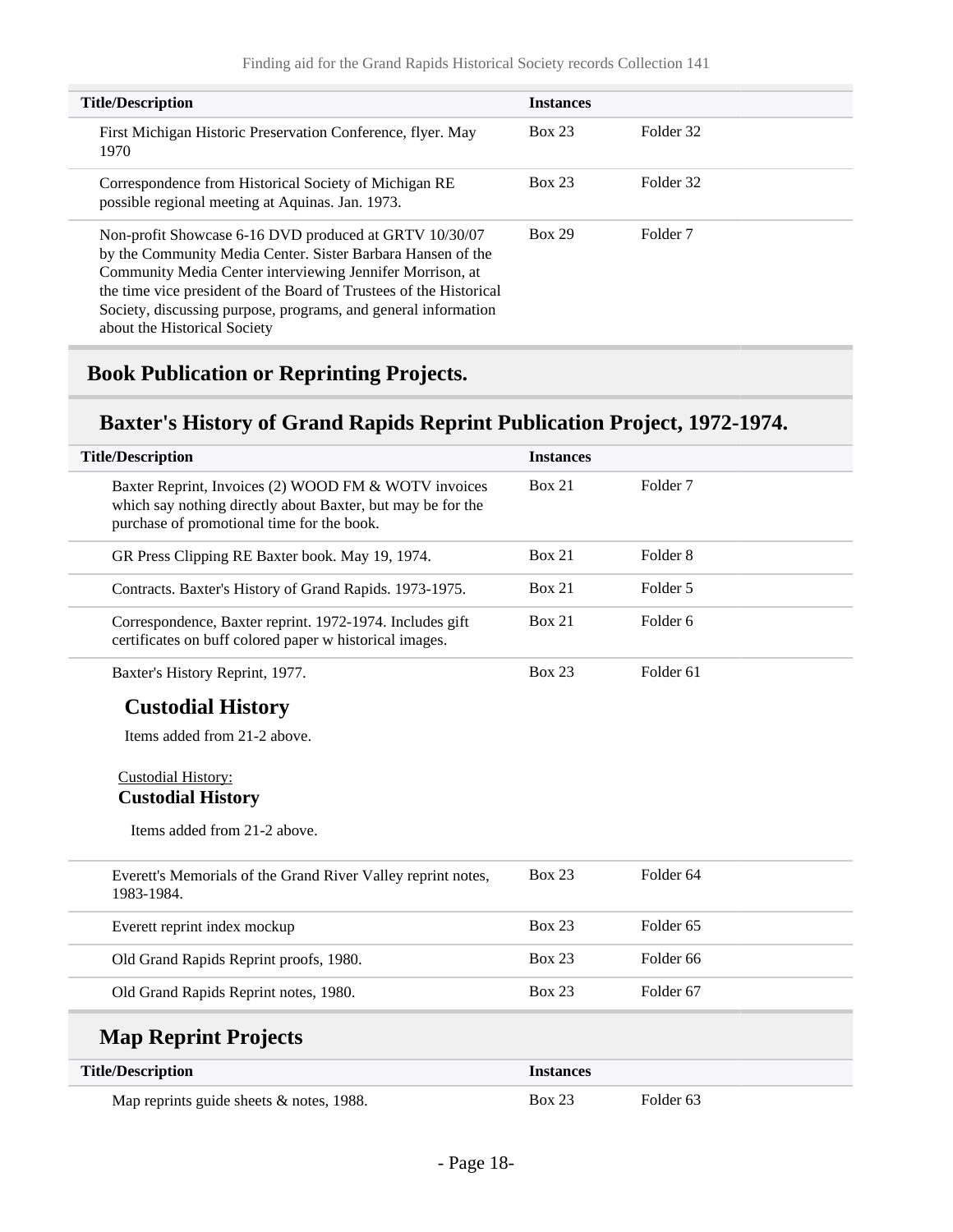## **General Publishers & Printers Note Files**

| <b>Title/Description</b>                                           | <b>Instances</b> |           |
|--------------------------------------------------------------------|------------------|-----------|
| Early American Life sampler packet, 1980.                          | <b>Box 23</b>    | Folder 60 |
| Windsor Publications (Battle Creek, Mi.)                           | <b>Box 23</b>    | Folder 62 |
| Historical Publications for Purchase flyers sampler,<br>1974-1980. | <b>Box 23</b>    | Folder 25 |

## **New Publications**

| <b>Title/Description</b>                                                                                                                                                                                               | <b>Instances</b> |
|------------------------------------------------------------------------------------------------------------------------------------------------------------------------------------------------------------------------|------------------|
| Paths of Destruction: the story of West Michigan's worst<br>national disaster, the Tornadoes of Apr. 3, 1956 / by Ernest J.<br>Ostuno. GRHS: 2008. CD: Changing Winds, in pocket at the<br>back. Book + CD. $2008.042$ | Box 20           |

#### **^** [Return to Table of Contents](#page-1-0)

## <span id="page-18-0"></span>**Series X. Programming / Lecture Series**

## <span id="page-18-1"></span>**Subseries A. Programs**

| <b>Title/Description</b>                                                                                        | <b>Instances</b> |                     |
|-----------------------------------------------------------------------------------------------------------------|------------------|---------------------|
| Programs, 1951.                                                                                                 | Box 2            | Folder 21           |
| Programs, 1951-1976, 1980-1983. Includes a summary list of<br>previous programs from Dec. 7, 1951 to Dec. 1975. | <b>Box 23</b>    | Folder <sub>7</sub> |
| Program Committee, 1972-1992.                                                                                   | <b>Box 23</b>    | Folder 8            |

## <span id="page-18-2"></span>**Subseries B. Lecture Series & Flyers**

| <b>Title/Description</b>                                               | <b>Instances</b> |           |
|------------------------------------------------------------------------|------------------|-----------|
| Annual Lecture Series, 1996-97 season                                  | Box 23           | Folder 8  |
| "Exploring West Michigan History: six programs about local<br>history" | <b>Box 23</b>    | Folder 19 |
| 1980/81 flyer                                                          | <b>Box 23</b>    | Folder 19 |
| 1981/82 flyer                                                          | <b>Box 23</b>    | Folder 19 |
| 1982/83 flyer                                                          | Box 23           | Folder 19 |
| 1987/88 flyer                                                          | Box 23           | Folder 19 |
| 1990/91 flyer                                                          | <b>Box 23</b>    | Folder 19 |
| 1992-1993 flyer                                                        | <b>Box 29</b>    | Folder 1  |
| February 1998 postcard                                                 | <b>Box 29</b>    | Folder 1  |
|                                                                        |                  |           |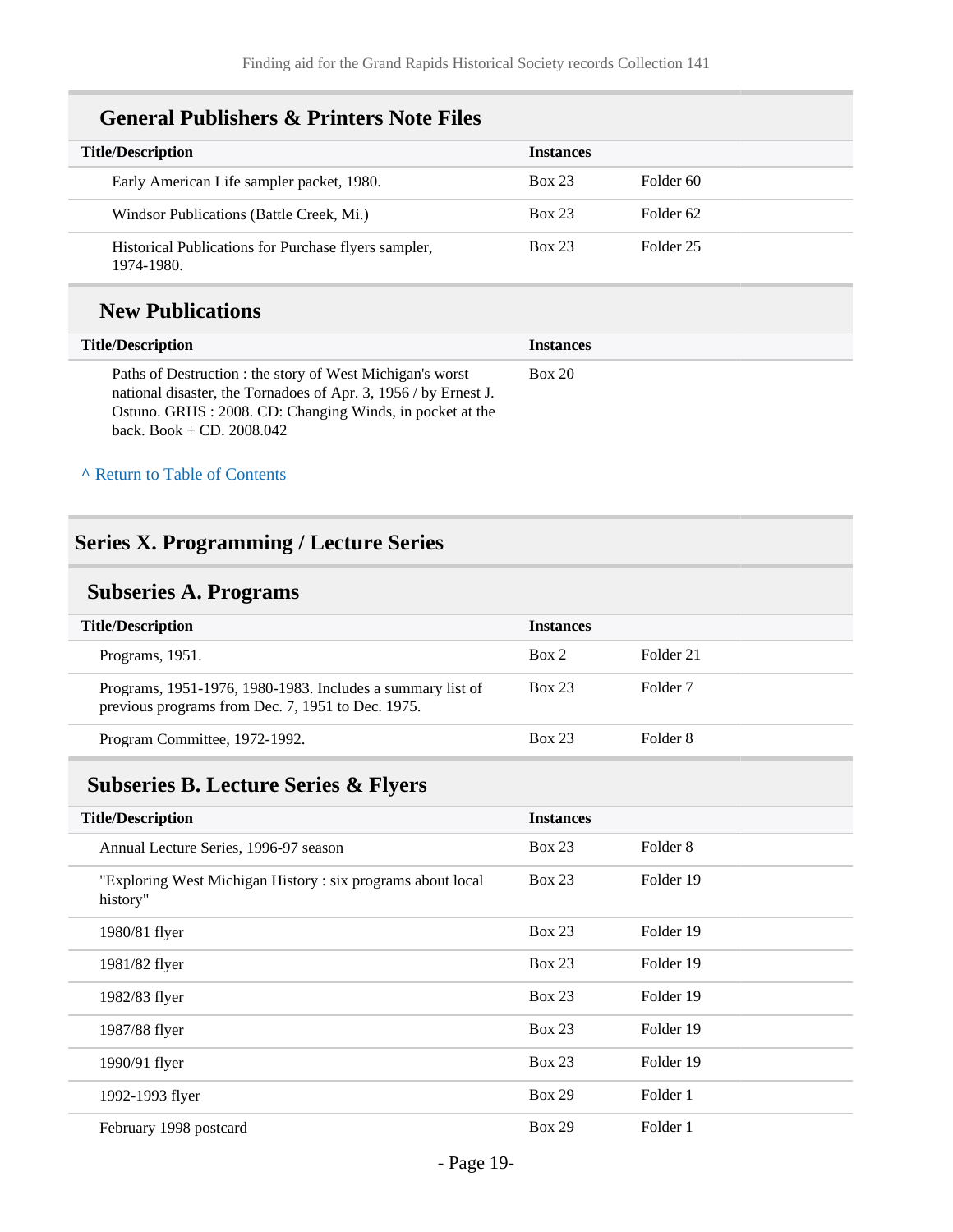| Flyers, 2001-2002                                                                                                                                                                     | <b>Box 29</b> | Folder 2  |
|---------------------------------------------------------------------------------------------------------------------------------------------------------------------------------------|---------------|-----------|
| Program bookmark, flyers, postcards 2003-2004                                                                                                                                         | <b>Box 29</b> | Folder 3  |
| Program bookmark, flyers, postcards 2005-2006                                                                                                                                         | <b>Box 29</b> | Folder 4  |
| Program bookmark, flyers, postcards 2007-2010                                                                                                                                         | <b>Box 29</b> | Folder 5  |
| Script for WJEF(Radio?) program "Know Your City", Sept.<br>6, 1956. RE the Michigan Room at the Grand Rapids Public<br>Library. Mrs. Abrams, Mr. Corneil, and Mrs. Richards speaking. | <b>Box 21</b> | Folder 4  |
| Newspaper clippings, 1972-75, n.d., and misc. other years.                                                                                                                            | Box 2         | Folder 19 |

## <span id="page-19-0"></span>**Series XI. Historic Preservation**

### <span id="page-19-1"></span>**Indian Mounds**

| <b>Title/Description</b>                                                                                           | <b>Instances</b> |           |
|--------------------------------------------------------------------------------------------------------------------|------------------|-----------|
| Norton Indian Mounds, 1972.                                                                                        | Box 2            | Folder 20 |
| Norton Indian Mounds. Synopsis of Local Effort on the Indian<br>Mounds Project / W.D. Frankforter. n.d. Mimeo copy | <b>Box 23</b>    | Folder 28 |

## <span id="page-19-2"></span>**Court House & Law Office**

| <b>Title/Description</b>                                                                                                                                    | <b>Instances</b> |           |
|-------------------------------------------------------------------------------------------------------------------------------------------------------------|------------------|-----------|
| Ruth Evans Correspondence & Files on historical preservation,<br>including: Concerns for the historic preservation of Kent County<br>Circuit Court records. | <b>Box 23</b>    | Folder 17 |
| Calkins Law Office Volunteers, 1981-1983                                                                                                                    | <b>Box 23</b>    | Folder 14 |

## <span id="page-19-3"></span>**Oral History**

| <b>Title/Description</b>               | <b>Instances</b> |           |
|----------------------------------------|------------------|-----------|
| Oral History Survey & Misc. 1974-1977. | Box 23           | Folder 26 |

## <span id="page-19-4"></span>**Other Historical Organizations**

| <b>Title/Description</b> | <b>Instances</b> |           |
|--------------------------|------------------|-----------|
| <b>Directories</b>       | <b>Box 23</b>    | Folder 18 |

## <span id="page-19-5"></span>**Publications from other historical organizations**

| <b>Title/Description</b>                                                                                                                   | <b>Instances</b> |           |
|--------------------------------------------------------------------------------------------------------------------------------------------|------------------|-----------|
| Chronicle: magazine of the Historical Society of Michigan.<br>Winter 1977/1978. See pg. 27. A bit of Custer humor / by<br>Gordon L. Olson. | <b>Box 28</b>    | Folder 59 |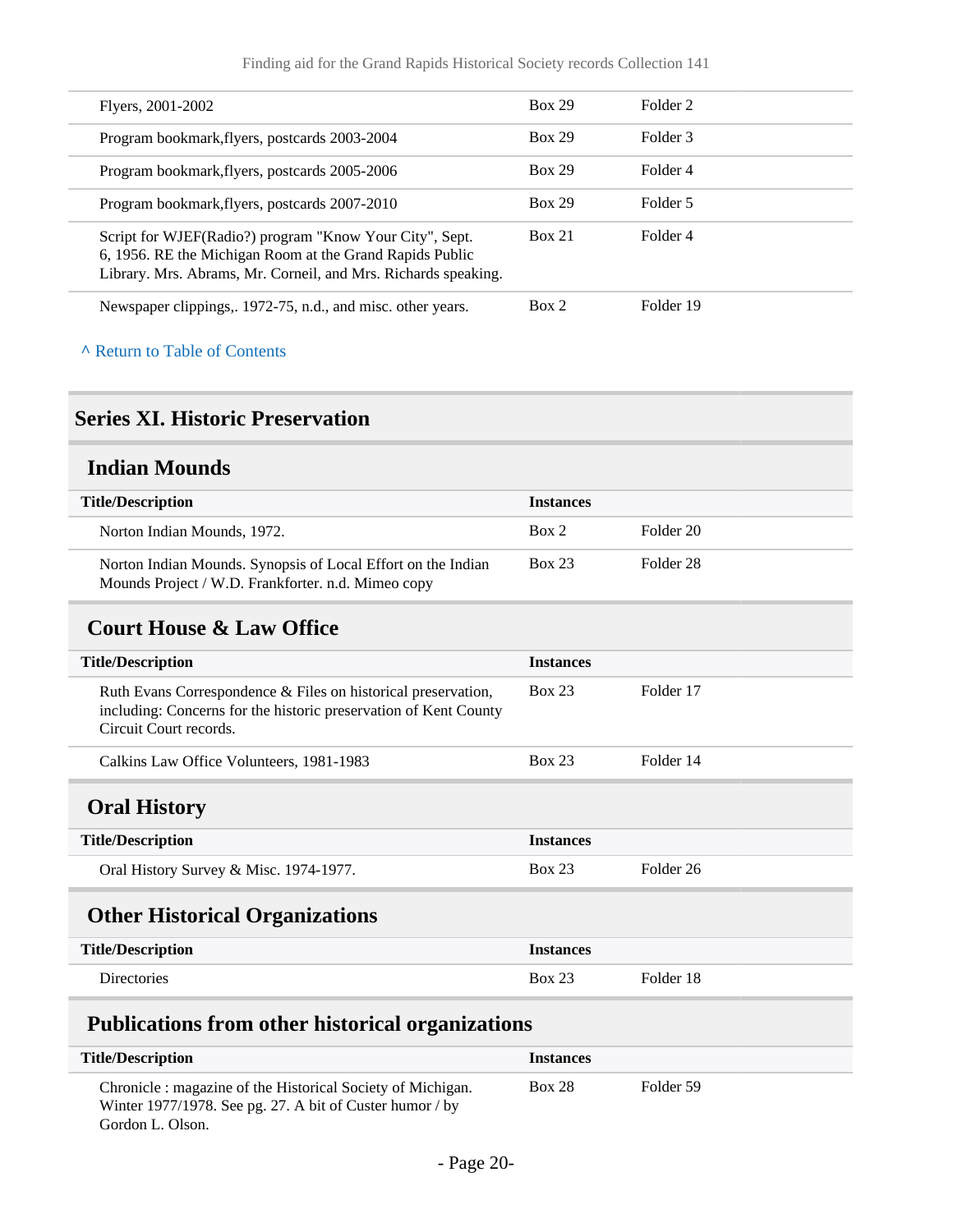# <span id="page-20-0"></span>**Newsletters from other groups, 1973-1974.**

| <b>Title/Description</b>                           | <b>Instances</b> |           |
|----------------------------------------------------|------------------|-----------|
| Michigan Bicentennial Review, Sept. 1973           | Box 2            | Folder 25 |
| Kentwood Historical Society Newsletter. June 1974. | Box 2            | Folder 25 |

#### **^** [Return to Table of Contents](#page-1-0)

### <span id="page-20-1"></span>**Series XII. Historical Content Files.**

| <b>Title/Description</b>                                                                                                            | <b>Instances</b> |                      |
|-------------------------------------------------------------------------------------------------------------------------------------|------------------|----------------------|
| Speech, Angie Bingham Gilbert, June 1901. To the Men and<br>Women of the Pioneer Association.                                       | Box 2            | Folder 22.5          |
| Speech. E.V. Dudley (Evered C. Dudley). Nov./Dec. 1962.<br>Glimpses of Yesterday's Legal Lights. Typed Mimeo copy.                  | Box 1.5          | Folder <sub>7</sub>  |
| Photocopy of clipping. "Will Recall Legal Tiff : Dudley to Speak<br>to Historical Unit" GR Press, Nov. 23, 1962. p. 7               | Box 1.5          | Folder <sub>7</sub>  |
| Sixth Street Bridge, 1976.                                                                                                          | Box 2            | Folder <sub>23</sub> |
| Song book, Sheet music (4), n.d. Story of Michigan / V. Belding<br>Wagner, 1960.                                                    | Box 2            | Folder 24            |
| <b>General</b>                                                                                                                      |                  |                      |
| Other sheet music items do not appear to be Grand Rapids &<br>Michigan associated.                                                  |                  |                      |
| GRHS Archives. Listing by Subject, Typed May 1976.                                                                                  | <b>Box 23</b>    | Folder 15            |
| <b>General</b>                                                                                                                      |                  |                      |
| This document appears to index the articles and monographs<br>present in this collection at that time, by broad subject<br>heading. |                  |                      |
|                                                                                                                                     |                  |                      |

## <span id="page-20-2"></span>**Photographs**

| <b>Title/Description</b>                     | <b>Instances</b> |
|----------------------------------------------|------------------|
| National Naval Volunteers Group photo, 1917. | <b>Box 25</b>    |

#### **General**

Exterior with flags and cannons in the front, and buildings behind the group. Detached from board with "Baker-Coster Photo Co. ... Grand Rapids" stamp on back.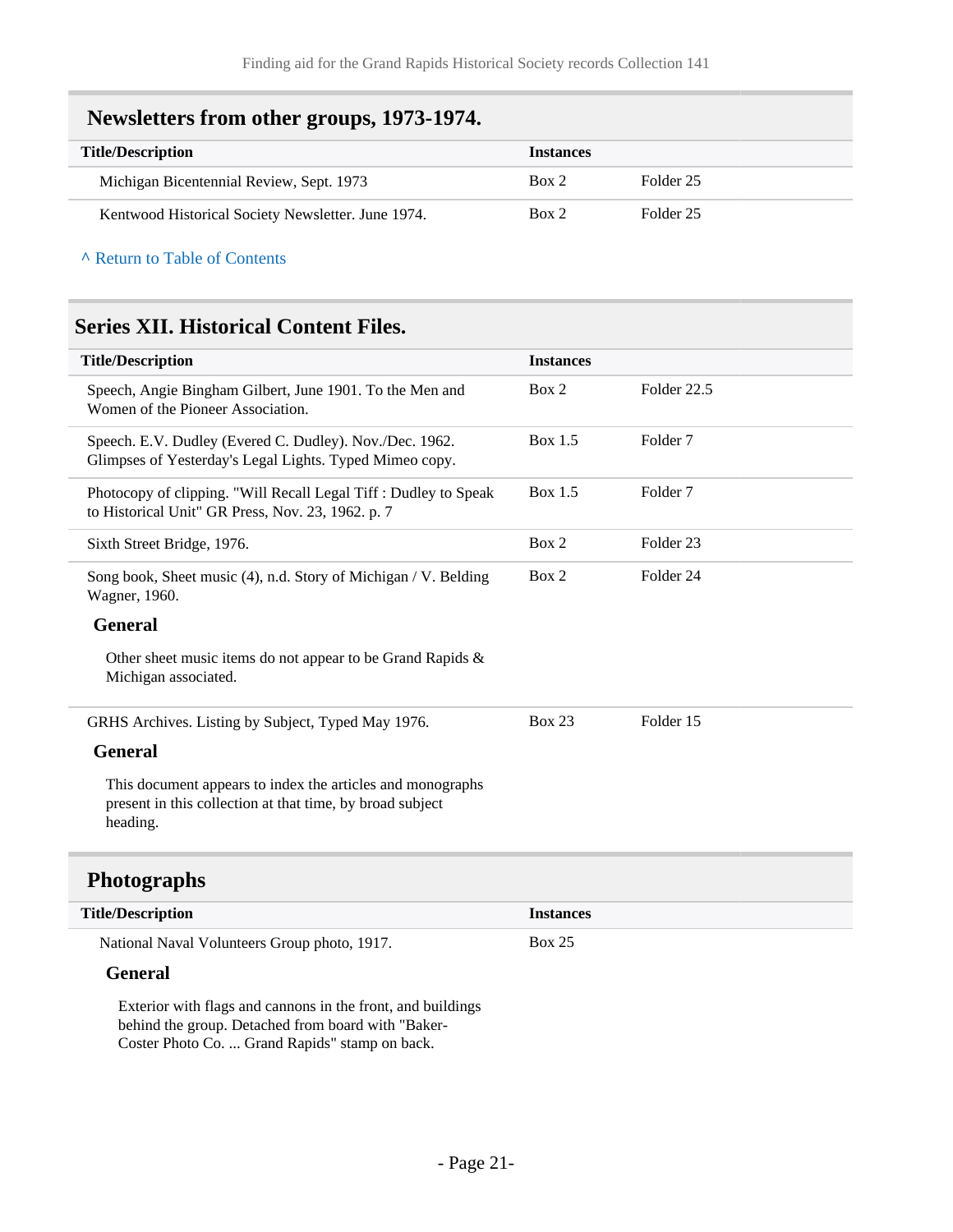Accompanying clipping GR Herald, May 30, 1949, provides name identifications.

| Five Sailors. Group portrait photo in photo folder. Wells in | <b>Box 25</b> |
|--------------------------------------------------------------|---------------|
| front. ca. 1916-1918. Photo postcard format.                 |               |

### <span id="page-21-0"></span>**Naval Related Memorabilia**

| <b>Title/Description</b>                                                             | <b>Instances</b> |
|--------------------------------------------------------------------------------------|------------------|
| Photocopy of donor letter, Lois Wells Santalo, giving<br>information on Harry Wells. | <b>Box 25</b>    |
| Postcards. U.S. Naval Training Station, Great Lakes, Ill.                            | Box 25           |
| Bullet (periodical) Aug. 30, 1918.                                                   | <b>Box 25</b>    |
| General                                                                              |                  |

pg. 10 includes a small photo "The Electricians" with H. Wells in charge.

### <span id="page-21-1"></span>**Ephemera. High School Programs.**

### **Central High School**

| <b>Title/Description</b>                              | <b>Instances</b> |
|-------------------------------------------------------|------------------|
| 1. Class Day Exercises, May 28, 1915.                 | <b>Box 25</b>    |
| 2. Graduating Exercises, 8th Grade, June 22, 1911 (2) | <b>Box 25</b>    |
| 3. Banquet, Class of 1915, June 23. (2)               | <b>Box 25</b>    |
| 4. Graduating Exercises, June 25, 1915                | <b>Box 25</b>    |
| 5. Graduating Exercises. 8th Grade, June 25, 1915.    | <b>Box 25</b>    |
| 6. Commencement Announcement. June 25, 1915.          | <b>Box 25</b>    |

## **Union High School**

| <b>Title/Description</b>                   | <b>Instances</b> |
|--------------------------------------------|------------------|
| 7. Class Day program, June 8, 1916         | <b>Box 25</b>    |
| 8. 5th Annual Commencement, June 21, 1916. | <b>Box 25</b>    |

### <span id="page-21-2"></span>**Millennium Exhibit [2000]**

#### **General**

Items solicited by the GRHS for a Millennium Exhibit.

## **Harry H. Wells, Killgore Family, WWI materials**

|  | <b>Title/Description</b> |
|--|--------------------------|
|--|--------------------------|

**Title/Description Instances**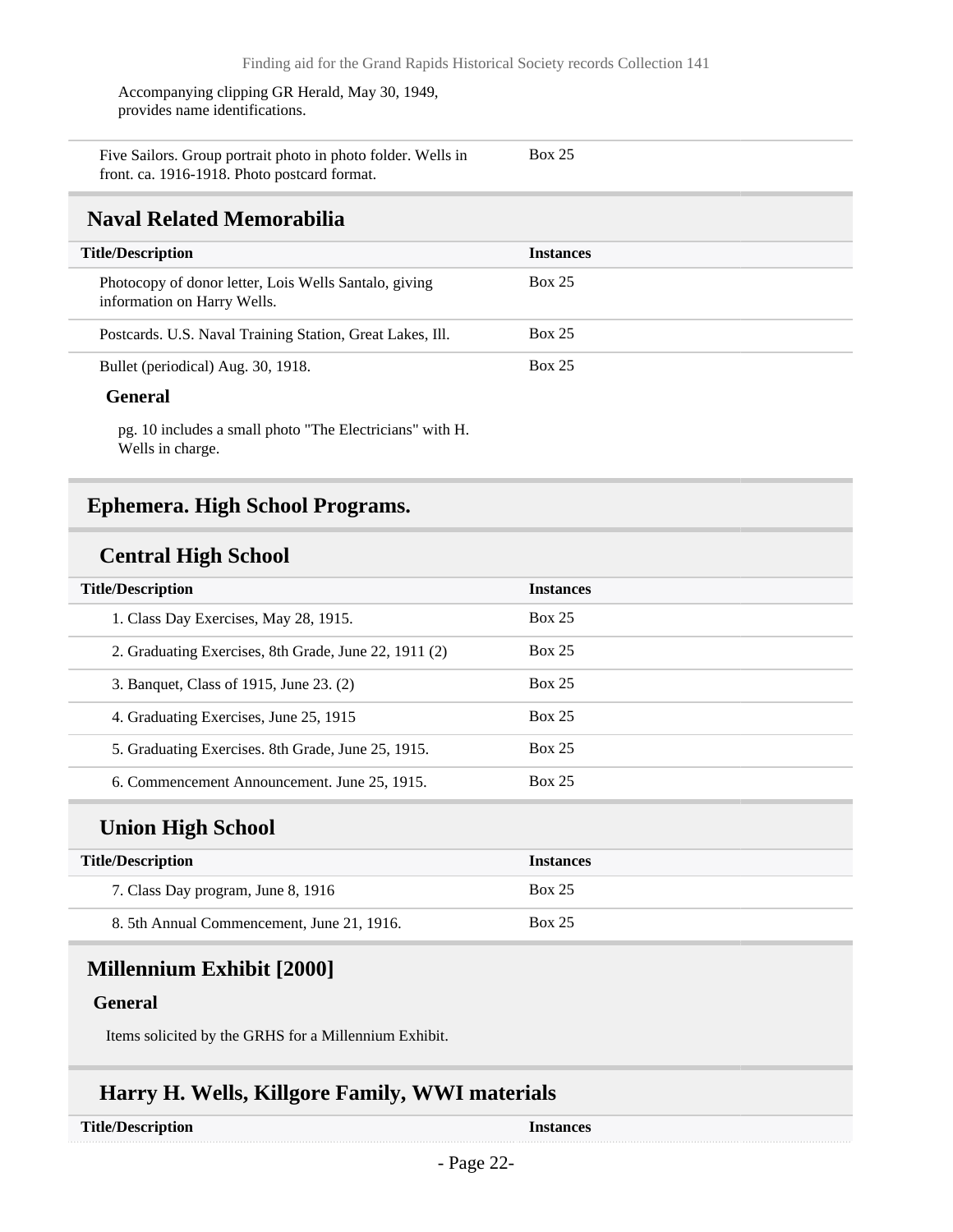| Newspaper clipping.G.R.Herald, May 30, 1949 with same<br>photo & Ids of Nat. Naval Volunteers, 1917, school programs                                                                                                                                                    | <b>Box 25</b>    |
|-------------------------------------------------------------------------------------------------------------------------------------------------------------------------------------------------------------------------------------------------------------------------|------------------|
| The Bulletin with Wells photo, 1918, 4 postcards, Ryerson,<br>Ideal. 1999.108                                                                                                                                                                                           | <b>Box 25</b>    |
| <b>Family Photographs</b>                                                                                                                                                                                                                                               |                  |
| <b>Title/Description</b>                                                                                                                                                                                                                                                | <b>Instances</b> |
| 1. 1911 Eighth Grade Graduating class, school unknown.<br>Includes Wells 3rd from right, rear.                                                                                                                                                                          | <b>Box 25</b>    |
| 2. ca. 1912 Family Group in front of 655 Lydia St. N.E. Grand<br>Rapids. Identifications on back on photo. Photoboard/photo<br>crack across the bottom of the image.                                                                                                    | <b>Box 25</b>    |
| <b>Photo postcards</b>                                                                                                                                                                                                                                                  |                  |
| <b>Title/Description</b>                                                                                                                                                                                                                                                | <b>Instances</b> |
| 1. Ryerson library, Second Floor, with unidentified person<br>seated in lower left corner.                                                                                                                                                                              | <b>Box 25</b>    |
| 2. Man on motorcycle in front of a store with "Ideal Electric"<br>written on the window "Indian" above the screen door. A man<br>looking our from behind the screen door. Three bicycles lined<br>up along the wooden sidewalk in the street, in front of the<br>store. | <b>Box 25</b>    |

## <span id="page-22-0"></span>**Ephemera, Programs, 1892-1893.**

## **Certificates.**

| <b>Title/Description</b> |                                                                                                    | <b>Instances</b> |          |
|--------------------------|----------------------------------------------------------------------------------------------------|------------------|----------|
|                          | Gettysburg Battlefield Preservation Association.                                                   | Box 21           | Folder 3 |
|                          | Grand Rapids Bicentennial Sesquicentennial certificate of<br>participation & correspondence, 1976. | <b>Box 21</b>    | Folder 3 |
|                          | Articles of Association of Historical Society of Michigan.<br>Dec. 18, 1894. Old Coll. H10:BF4.1   | <b>Box 21</b>    | Folder 9 |
|                          | <b>Biographical / Historical</b>                                                                   |                  |          |

According to this document this Michigan organization was originally formed by six Grand Rapids citizens, John W. Champlin, Roger w. Butterfield, Lewis G. Stuart, Willard F. Keeney, George H. White, Harry L. Creswell.

## **Powers Theater program. Originals w handwritten index.**

| <b>Title/Description</b> | tances |           |
|--------------------------|--------|-----------|
| 1892. Index.             | Box    | Folder 15 |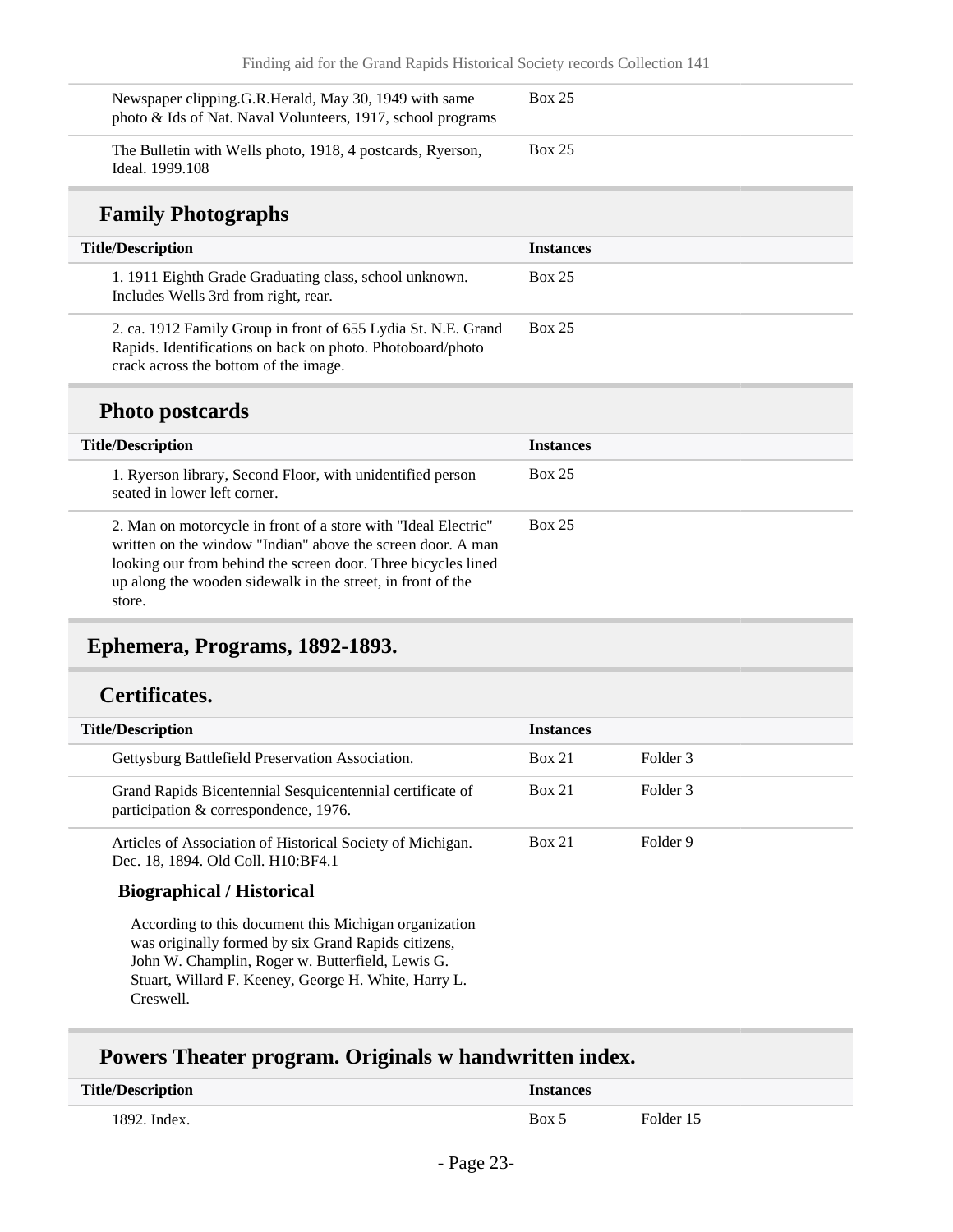| 1893, Jan-May | Box 5 | Folder 16 |  |
|---------------|-------|-----------|--|
|---------------|-------|-----------|--|

## <span id="page-23-0"></span>**Four Architectural Renderings by Alexander McColl. (3 originals, 1 facsimile)**

| <b>Title/Description</b>                                                                                                                                                                  | <b>Instances</b> |
|-------------------------------------------------------------------------------------------------------------------------------------------------------------------------------------------|------------------|
| 1. Facade of a large two story house with a fireplace chimey to<br>the left of the covered entrance. Graphite & watercolor wash on<br>vellum, wrapped around and attached to light board. | <b>Box 25</b>    |
| 2. Facade of a large house with "Spanish or Moorish" style<br>architectural elements and a tile roof. Graphite on vellum,<br>attached to light board.                                     | <b>Box 25</b>    |
| 3. Entrance. Green Res. Door Detail. With measurements.<br>Attached to light board.                                                                                                       | <b>Box 25</b>    |
| 4. Photocopy. House with diamond pane windows on the second<br>level. $00.$ [082].1-4. Previously housed at $224-11$ .                                                                    | <b>Box 25</b>    |

#### **^** [Return to Table of Contents](#page-1-0)

# <span id="page-23-1"></span>**Series XIII. Family Histories, 1969-1972**

| <b>Title/Description</b>                                                                 | <b>Instances</b> |                     |
|------------------------------------------------------------------------------------------|------------------|---------------------|
| Ball, John.                                                                              | Box 3            | Folder 1            |
| Bayne, James.                                                                            | Box 3            | Folder <sub>2</sub> |
| Clingman, Lewis W.                                                                       | Box 3            | Folder 3            |
| Cole, Wilma.                                                                             | Box 3            | Folder 4            |
| Davis, Russell Francis.                                                                  | Box 3            | Folder 5            |
| DeMarsac, Daniel.                                                                        | Box 3            | Folder 6            |
| Gronberg, John.                                                                          | Box 3            | Folder <sub>7</sub> |
| Herkner family.                                                                          | Box 3            | Folder <sub>8</sub> |
| McColl, J. Alexander. Includes original photo.<br><b>Related Materials:</b>              | Box 3            | Folder 9            |
| <b>Related Materials</b>                                                                 |                  |                     |
| See also housed with Coll. 224, Box 11, 4 architectural<br>drawings by Alexander McColl. |                  |                     |

Richards, Glendon. Box 3 Folder 10

#### **^** [Return to Table of Contents](#page-1-0)

## <span id="page-23-2"></span>**Series XIV. Monographs, 1896, 1975-1976.**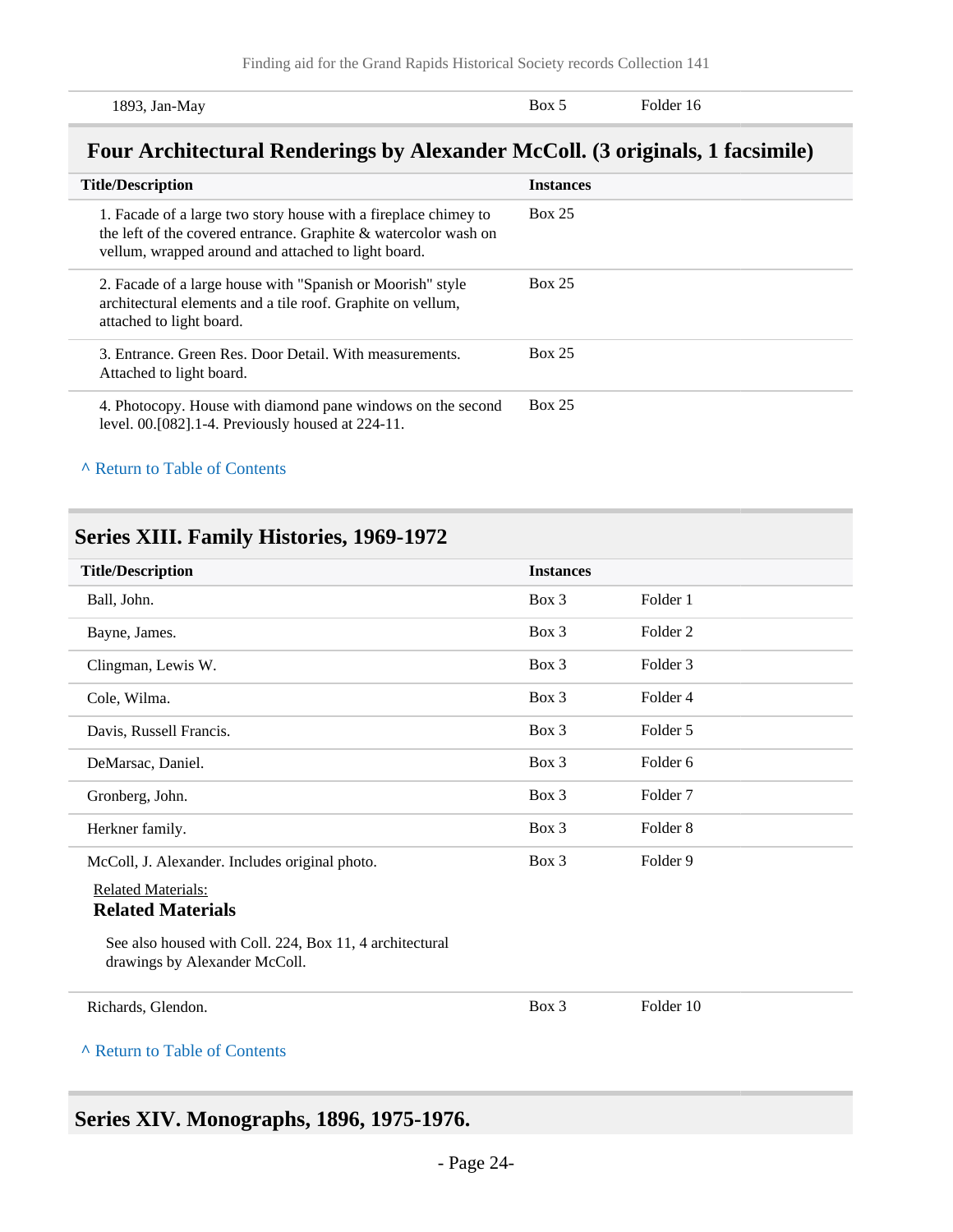| <b>Title/Description</b>                                                                                                                                               | <b>Instances</b> |                      |
|------------------------------------------------------------------------------------------------------------------------------------------------------------------------|------------------|----------------------|
| Architectural Styles. Architecture of Grand Rapids, 1836-1914 /<br>John Beckwith. Mimeographed copy.                                                                   | Box 3            | Folder 11            |
| Belknap Park / Belknap Memorial Park.                                                                                                                                  | Box 3            | Folder 12            |
| Campau's Trading Post.                                                                                                                                                 | Box 3            | Folder 13            |
| Carey Mission.                                                                                                                                                         | Box 3            | Folder 14            |
| Cass County. The Magic That is Cass County / George R. Rox.                                                                                                            | Box 3            | Folder 15            |
| Furniture industry. Notes from Al Steil, Mar. 1975                                                                                                                     | Box 3            | Folder 16            |
| Italians. The Italian Ethnic Group of Grand Rapids : their History<br>and Contribution to the Community / Sister Marie Heyda.                                          | Box 3            | Folder 17            |
| Civil War. Grand Rapids Prepares for War in 1861.                                                                                                                      | Box 3            | Folder 18            |
| Kindergartens. From notes made by mrs. Jessie Wheeler, Miss<br>Susanna Wieland, Mrs. George Murphy, Miss Charlotte Pope. In<br>Oct. 1884, the Kindergarten Association | Box 3            | Folder 19            |
| History found in the Law: paper read at the annual meeting of the<br>Historical Society of Grand Rapids, Jan. 27, 1896 / L.G. Stuart.                                  | Box 3            | Folder <sub>20</sub> |
| Political History of Michigan / prepared Jan. 1897, for the Lansing<br>Republican's Legislative Souvenir Edition. Author unidentified.                                 | Box 3            | Folder 20            |
| Michigan Bell Telephone Co.                                                                                                                                            | Box 3            | Folder 21            |
| North Park School Bell.                                                                                                                                                | Box 3            | Folder <sub>22</sub> |
| Lois Spraker Rocjards, 1888-1976 / written by Mrs. Craig Pitcher,<br>daughter.                                                                                         | Box 3            | Folder <sub>23</sub> |
| Stagecoach routes.                                                                                                                                                     | Box 3            | Folder 24            |
| <b>General</b>                                                                                                                                                         |                  |                      |
| Old Gull Trail  Stagecoach Travel and Routes in Western<br>Michigan, 1830-1860 / Rd. Marie Heyda. Good Intent Line.<br>Bibliography                                    |                  |                      |
| Straight Street School, Grand Rapids, Michigan, 1885-1975.                                                                                                             | Box 3            | Folder <sub>25</sub> |
| <b>General</b>                                                                                                                                                         |                  |                      |
| Mimeographed copy of sheet with illustration, which may<br>have served as the cover for the other materials in this file,<br>poems.                                    |                  |                      |
| Walking Tour. A Grand Rapids Trip / by Frances Wood, 1956.                                                                                                             | Box 3            | Folder 26            |
| A Return to Table of Contents                                                                                                                                          |                  |                      |

## <span id="page-24-0"></span>**Series XV. Student Papers, 1955-1972.**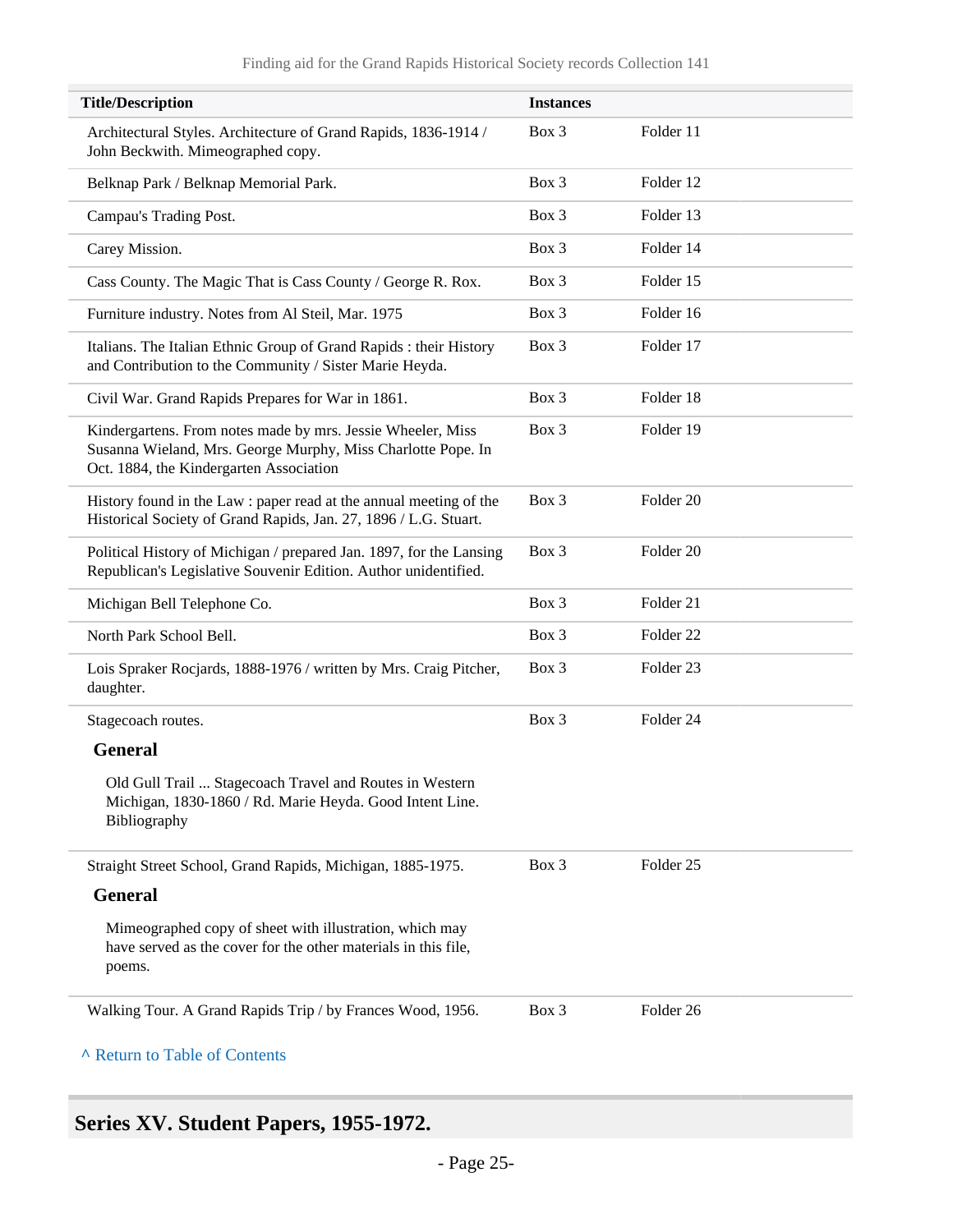| <b>Title/Description</b>                                                                                                 | <b>Instances</b> |                      |
|--------------------------------------------------------------------------------------------------------------------------|------------------|----------------------|
| Auto Manufacturing. Notes from newspapers.                                                                               | Box 3            | Folder 27            |
| Bridges. Bridges / Nancy Ann Potter.                                                                                     | Box 3            | Folder <sub>28</sub> |
| Central Reformed Church. History of Central Reformed Church in<br>Grand Rapids / Marlene Bel, Junior College, GR. 1954.  | Box 3            | Folder 29            |
| Dentistry. Dental history of Grand Rapids, Michigan / Gerald<br>Larsen, Junior College.                                  | Box 3            | Folder 30            |
| Fire Department. History of Grand Rapids Fire Department / Mary<br>Kay Dudley, Grand Rapids Junior College.              | Box 3            | Folder 31            |
| Furniture. Grand Rapids Furniture, 1876-1930 / Leslie Broas, Feb.<br>1975.                                               | Box 3            | Folder 32            |
| Grand Rapids Public Museum. History of the Grand Rapids Public<br>Museum / Nancy Lindeman, Junior College.               | Box 3            | Folder 33            |
| Isabella Indian Reservation. The Isabell County Indian<br>Reservation / by Helen Allison.                                | Box 3            | Folder 34            |
| Lighting. Development of Grand rapids city Lighting from 1857 to<br>1910 and a Brief Comparison with 1955 / Robert Conn. | Box 3            | Folder 35            |
| Lumbering.                                                                                                               | Box 3            | Folder 36            |
| <b>General</b>                                                                                                           |                  |                      |
| Missing 2/2000 and 3/28/2006                                                                                             |                  |                      |
| Mission Covenant Church. The History of the Mission Covenant<br>Church / Karen Anderson, Grand Rapids Junior College.    | Box 3            | Folder 37            |
| Ottawa Hills High School. A Brief History of Ottawa Hills High<br>School, 1925-1957 / Mable C. Tenhaaf.                  | Box 3            | Folder 38            |
| Political History. Political History of Grand Rapids / Virginia<br>Wilson. Junior College.                               | Box 3            | Folder 39            |
| Rivers - Grand Rapids & Muskegon. The History of the Grand and<br>Muskegon River Valleys / Blanche Despres Krenselewski. | Box 3            | Folder 40            |
| Salvation Army. The Salvation Army in Grand Rapids / Sandra<br>Timmer, Apr. 27, 1954. Grand Rapids Junior College.       | Box 3            | Folder 41            |
| Scrip Labor. Grand Rapids Answer to the Challenge of<br>Depression / Margaret Stowe, Aquinas College.                    | Box 3            | Folder 42            |
| Street Railways. The History of Street Railways in Grand Rapids /<br>Edward Mickel, Apr. 1, 1955.                        | Box 3            | Folder 43            |
| Streets. Our City's Streets and How They Were Named / Margaret<br>Longfield.                                             | Box 3            | Folder 44            |
| Telegraph and Telephone. Early Telegraph and Telephone<br>Systems in Grand Rapids / Ellie Whitman, Junior College.       | Box 3            | Folder 45            |
| Theaters. History of Theatres in Grand Rapids / Dolly Coleman.                                                           | Box 3            | Folder 46            |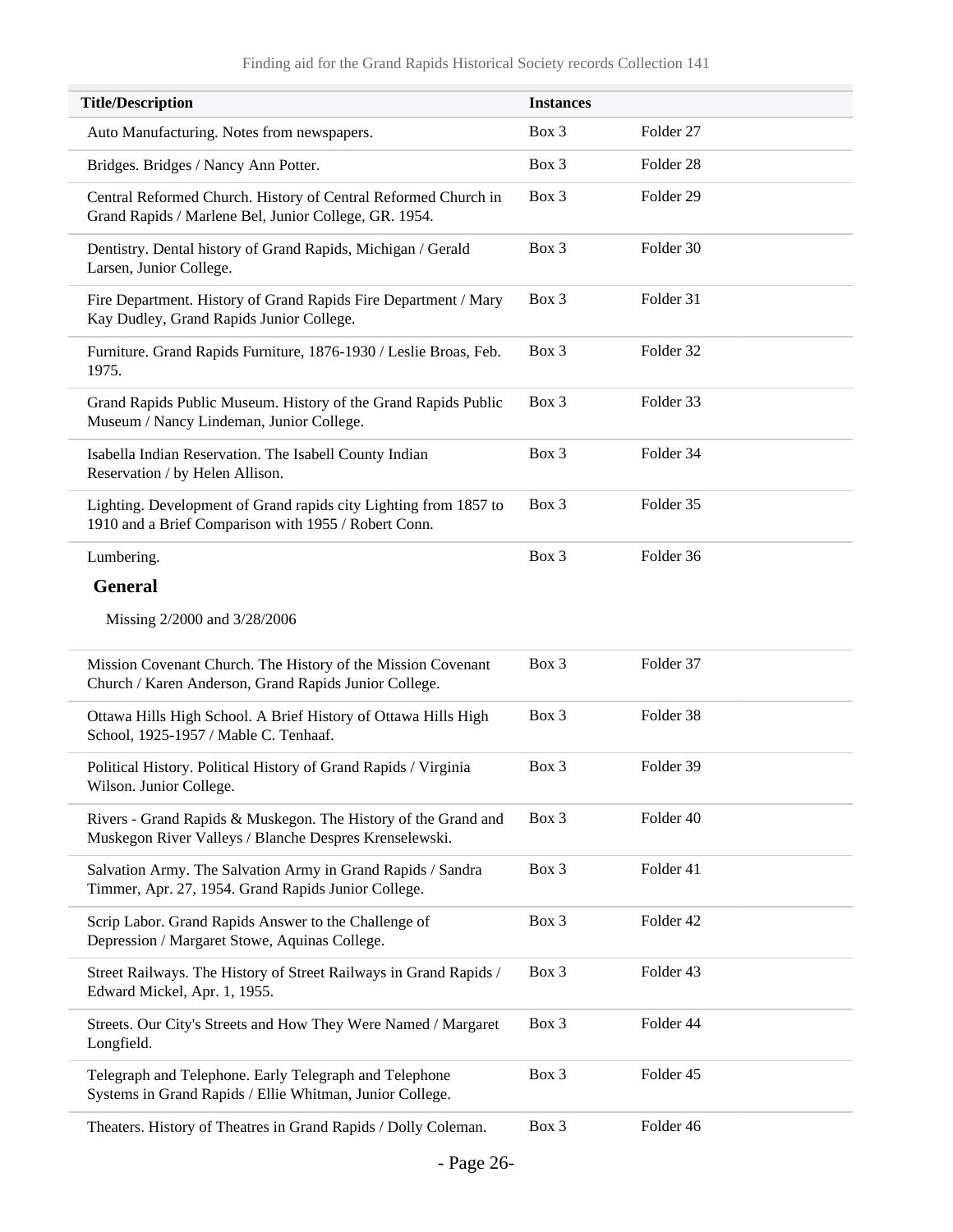| Vocational Education. The History of Manual Training and<br>Vocational Education in Grand Rapids, Michigan / Donna Hale,<br>Junion College. | $Box\ 3$ | Folder 47 |
|---------------------------------------------------------------------------------------------------------------------------------------------|----------|-----------|
| The Woman Suffrage Movement / Mary Jayne Olivier. Feb. 1972.                                                                                | Box 3    | Folder 48 |
| The Voice of Woman Suffrage Heard in Grand Rapids' Papers /<br>Mary Ann Kelly, Aquinas College.                                             | Box 3    | Folder 49 |

### <span id="page-26-0"></span>**Series XVI. Booklets, 1888-1962.**

| <b>Title/Description</b>                                                                                 | <b>Instances</b> |                     |
|----------------------------------------------------------------------------------------------------------|------------------|---------------------|
| "Daughters of Utah Pioneers," 1958.                                                                      | <b>Box 24</b>    | Folder 1            |
| "Detroit's 250th Anniversary," 1951.                                                                     | <b>Box 24</b>    | Folder <sub>2</sub> |
| "From Bull Run to Appamattox," 1961.                                                                     | <b>Box 24</b>    | Folder <sub>3</sub> |
| "Gabriel Richard," 1936.                                                                                 | <b>Box 24</b>    | Folder 4            |
| "City of Grand Rapids Under Commissioner-Manager<br>Government, 1924-1925 Review".                       | <b>Box 24</b>    | Folder 5            |
| "History Along Michigan's Highways," 1957.                                                               | <b>Box 24</b>    | Folder <sub>6</sub> |
| "The Jewish Soldier from Michigan in the Civil War," 1962.                                               | <b>Box 24</b>    | Folder <sub>7</sub> |
| "Malek School of Music," 1916-17.                                                                        | <b>Box 24</b>    | Folder <sub>8</sub> |
| "Michigan in Books," 1956.                                                                               | <b>Box 24</b>    | Folder 9            |
| "New Look for Recreation in Grand Rapids," 1953-1954 Annual<br>Report.                                   | <b>Box 24</b>    | Folder 10           |
| "Opening of the New City Hall," 1888.                                                                    | <b>Box 24</b>    | Folder 11           |
| "75th Anniversary of First Methodist Episcopal Church," May<br>20-21, 1975.                              | <b>Box 24</b>    | Folder 12           |
| "Grand Rapids Street Directory and Map" 1940.                                                            | <b>Box 24</b>    | Folder 13           |
| Physical Location: Map missing.                                                                          |                  |                     |
| <b>Scope and Contents</b>                                                                                |                  |                     |
| Includes Beverly, North Park, Wyoming Park, Comstock<br>Park, East Grand Rapids.                         |                  |                     |
| "Fallasburg Pioneer Village and the Fallasburg Covered Bridge<br>Lowell, Michigan" flyer. ca. 1967/1968. | <b>Box 24</b>    | Folder 14           |
| Scane and Cantents                                                                                       |                  |                     |

**Scope and Contents**

Includes reproductions of 10 pen  $\&$  ink sketches. Images by Oren Frost: Post Office, Hotel, Parsonage. Images by Norton Louis Avery: Covered Bridge, Grist & Flour Mill,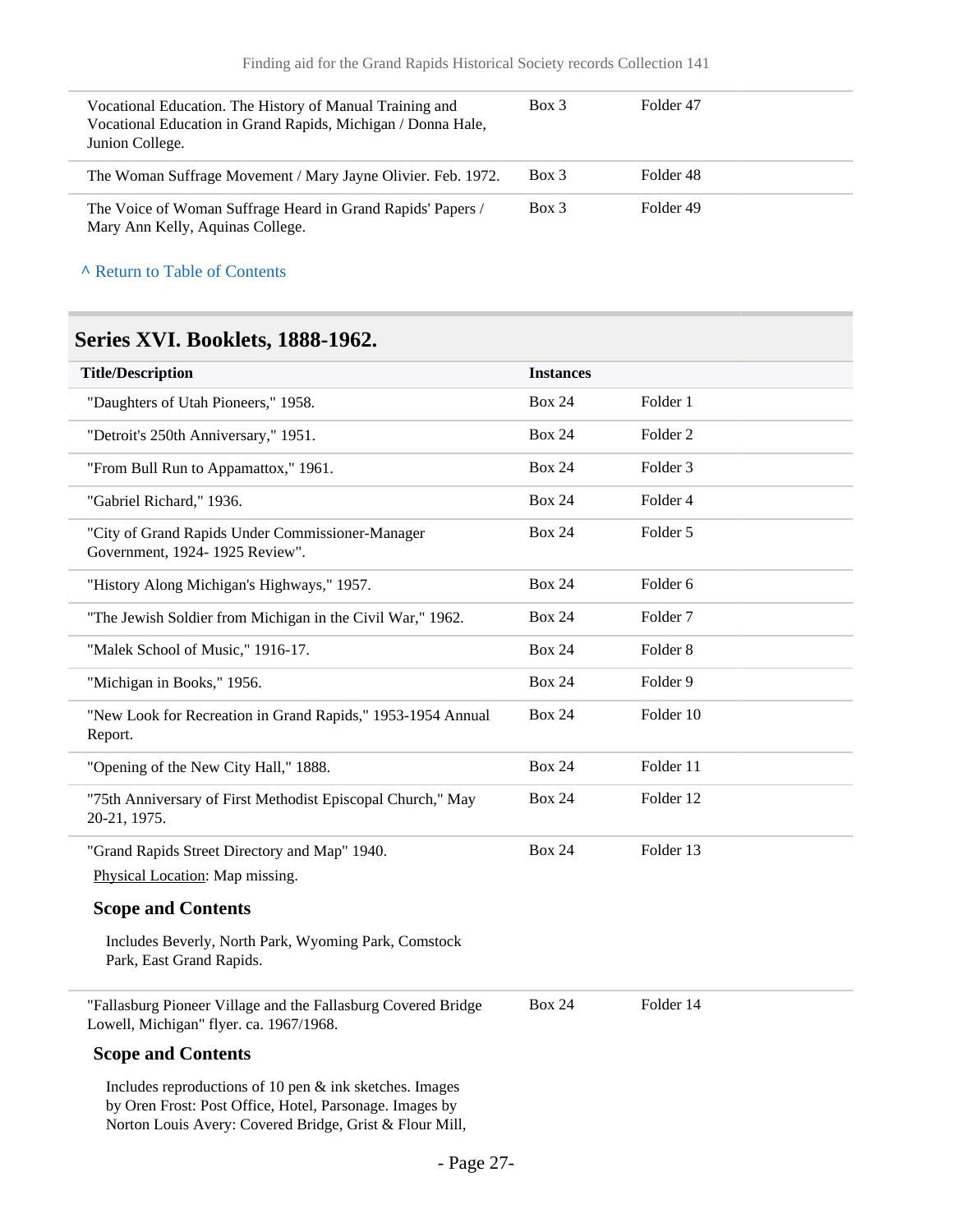General Store, Boarding House, Blacksmith Shop, etc., Fallasburg Inn, Schoolhouse, Home of Pioneer John Wesley Fallas

| Downtown Grand Rapids, 1830-1910.                                                                                                            | Box 24        | Folder 15 |
|----------------------------------------------------------------------------------------------------------------------------------------------|---------------|-----------|
| Walker Tavern [flyer]                                                                                                                        | <b>Box 24</b> | Folder 16 |
| Michigan State Archives [flyer]                                                                                                              | <b>Box 24</b> | Folder 17 |
| Historic Hotels of American, 1991-1992 Membership Directory /<br>National Trust for Historic Preservation. No Michigan inclusions.           | <b>Box 24</b> | Folder 18 |
| Discovering Local history / David Iredale. Aylesbury, Bucks,<br>$IJK:$ Shire Publications Ltd.                                               | <b>Box 24</b> | Folder 19 |
| A Guide to Photographic Resources in the Michigan Department<br>of State Historical Commission Section Archives Unit. Lansing.<br>Feb. 1966. | <b>Box 24</b> | Folder 20 |

#### **^** [Return to Table of Contents](#page-1-0)

## <span id="page-27-0"></span>**Series XVII. Publications of the Society**

### <span id="page-27-1"></span>**Subseries A. General Information**

| <b>Title/Description</b>                                                                                                                                             | <b>Instances</b> |           |
|----------------------------------------------------------------------------------------------------------------------------------------------------------------------|------------------|-----------|
| Letters about the GRHS newsletter, 1978.                                                                                                                             | Box 23           | Folder 52 |
| Newsletter Proposals & misc., 1979/1980. Includes a couple of<br>Grand Rapids Public Library Staff Assoc. Staff news. Includes<br>Baxter book promotional materials. | <b>Box 23</b>    | Folder 51 |
| Program Notes & other information for newsletter, 1978/1979.                                                                                                         | <b>Box 23</b>    | Folder 53 |
| <b>GRHS</b> Newsletter Headlines graphics.                                                                                                                           | <b>Box 23</b>    | Folder 57 |
| Grand River Times original layouts                                                                                                                                   | Box 23           | Folder 54 |
| Grand River Times v. 1, no. 3-4 issues, 1979/1980 references<br>and rough content file.                                                                              | <b>Box 23</b>    | Folder 58 |
| Grand River Times v. 1, no. 5, Apr. 1980 reference materials,<br>including primarily newsletters from other organizations in the<br>area.                            | <b>Box 23</b>    | Folder 59 |
| Grand River Times, 1980/1981 reference materials.                                                                                                                    | <b>Box 23</b>    | Folder 55 |
|                                                                                                                                                                      |                  |           |

## <span id="page-27-2"></span>**Subseries B. Society Newsletters**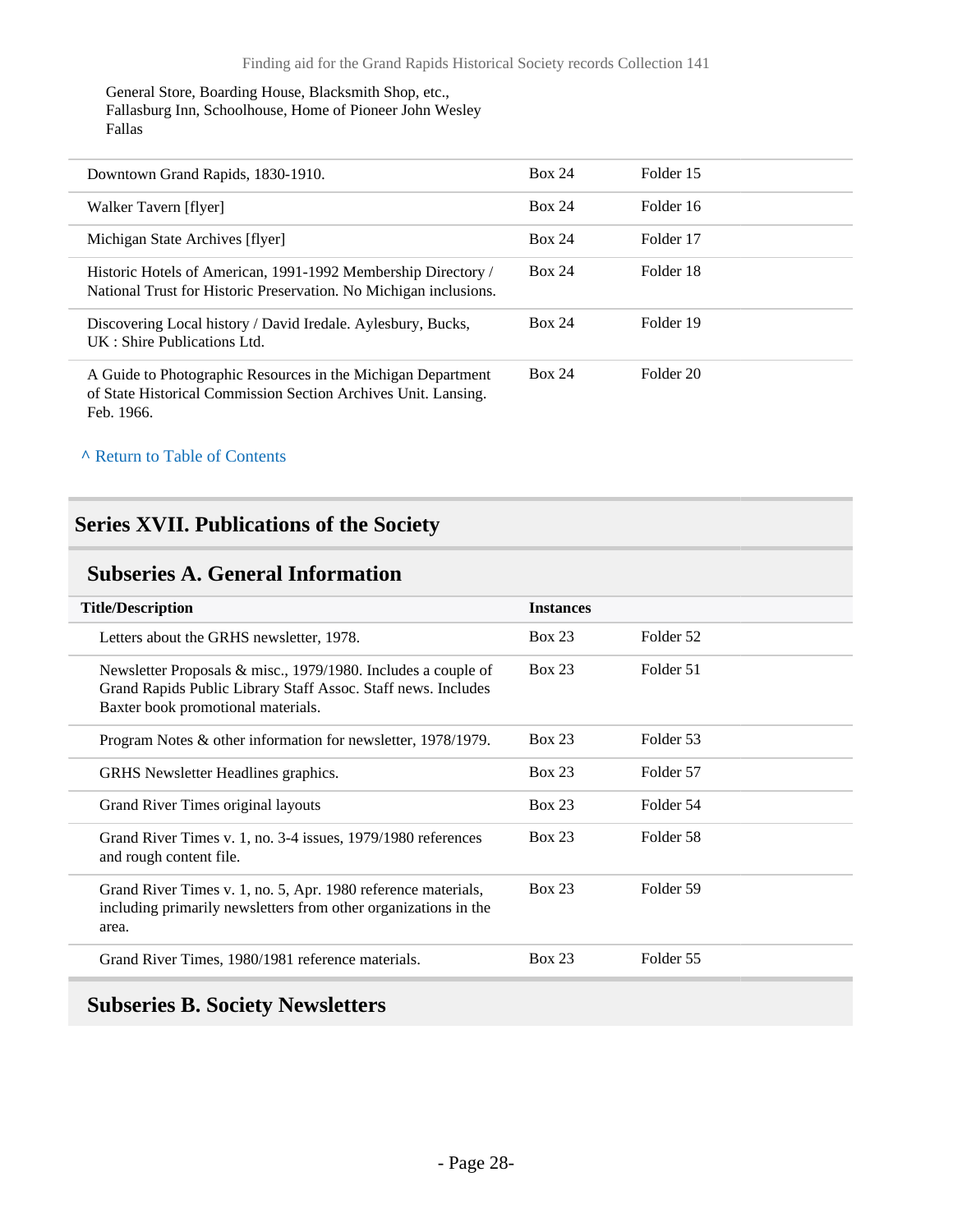### **Scope and Contents**

Arranged chronologically. Details the various activities of the society; the later newsletters include short original monographs, transcriptions from historic, local newspaper stories, and developments at the Grand Rapids Public Library Michigan Room.

## **Grand Rapids Historical Society. Newsletter, 1953-1979.**

| <b>Title/Description</b>                            | <b>Instances</b> |                     |
|-----------------------------------------------------|------------------|---------------------|
|                                                     |                  |                     |
| Newsletter, 1953.                                   | Box 6            | Folder 1            |
| Newsletter, 1954.                                   | Box 6            | Folder <sub>2</sub> |
| Newsletter, 1955.                                   | Box 6            | Folder <sub>3</sub> |
| Newsletter, 1956.                                   | Box 6            | Folder 4            |
| Newsletter, 1957.                                   | Box 6            | Folder 5            |
| Newsletter, 1958.                                   | Box 6            | Folder 6            |
| Newsletter, 1959.                                   | Box 6            | Folder <sub>7</sub> |
| Newsletter, 1960.                                   | Box 6            | Folder 8            |
| Newsletter, 1961.                                   | Box 6            | Folder 9            |
| Newsletter, 1962.                                   | Box 6            | Folder 10           |
| Newsletter, 1963.                                   | Box 6            | Folder 11           |
| Newsletter, 1964.                                   | Box 6            | Folder 12           |
| Newsletter, 1965.                                   | Box 6            | Folder 13           |
| Newsletter, 1966.                                   | Box 6            | Folder 14           |
| Newsletter, 1967.                                   | Box 6            | Folder 15           |
| Newsletter, 1968.                                   | Box 6            | Folder 16           |
| Newsletter, 1969.                                   | Box 6            | Folder 17           |
| Newsletter, 1970.                                   | Box 6            | Folder 18           |
| Newsletter, 1971.                                   | Box 6            | Folder 19           |
| Newsletter, 1972.                                   | Box 6            | Folder 20           |
| Newsletter, 1973.                                   | Box 6            | Folder 21           |
| Newsletter, 1974.                                   | Box 6            | Folder 22           |
| Newsletter, 1975.                                   | Box 6            | Folder 23           |
| Newsletter, 1976.                                   | Box 6            | Folder 24           |
| 1976 c. 2's 2006.049 Feb, Mar, Sept. Oct/Nov., Dec. | Box 6.5          |                     |
| 1977                                                | Box 6            | Folder 25           |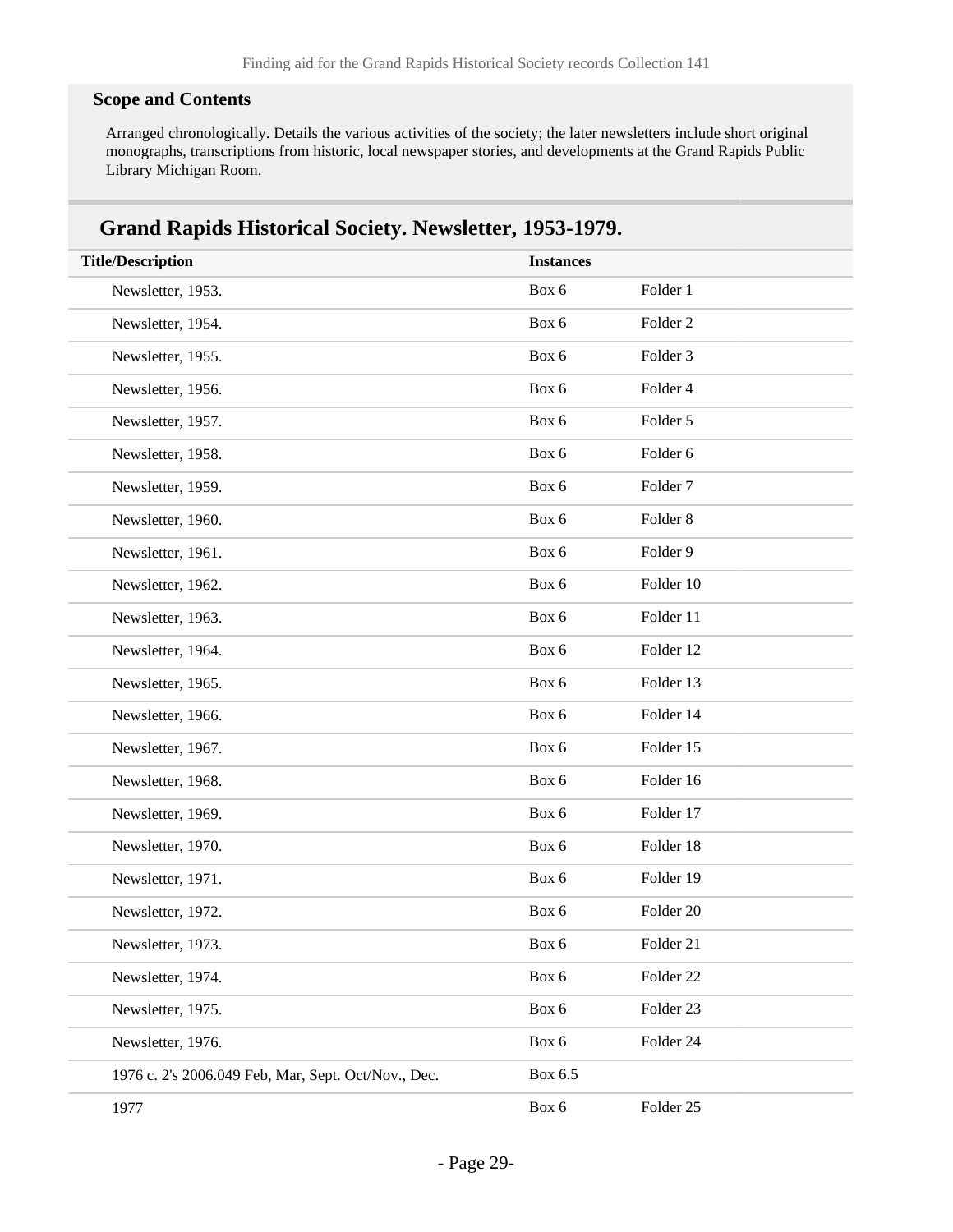| 1977 c.2' 2006.049 Feb., Mar. April                                     | Box 6.5          |                     |
|-------------------------------------------------------------------------|------------------|---------------------|
| 1978                                                                    | Box 6            | Folder 26           |
| 1979                                                                    | Box 6            | Folder 27           |
| <b>Grand River Times</b>                                                |                  |                     |
| <b>Title/Description</b>                                                | <b>Instances</b> |                     |
| v.1, 1979/1980                                                          | Box 7            | Folder 1            |
| v.2, 1980/1981                                                          | Box 7            | Folder <sub>2</sub> |
| v.2, no. 3, c. 2, Dec. 1980. 2006.049                                   | Box 7            | Folder <sub>2</sub> |
| v.3, 1981/1982                                                          | Box 7            | Folder <sub>3</sub> |
| v.3, c. 2's 2006.049                                                    | Box 7            | Folder 3            |
| No. 1, Sept. 1981                                                       | Box 7            | Folder <sub>3</sub> |
| No. 2, Nov. 1981                                                        | Box 7            | Folder <sub>3</sub> |
| no. 6, May 1982                                                         | Box 7            | Folder <sub>3</sub> |
| v.4, 1982/1983                                                          | Box 7            | Folder 4            |
| v. 4, c. 2's 2006.049                                                   | Box 7            | Folder 4            |
| no. 3, Dec. 1982                                                        | Box 7            | Folder 4            |
| no. 4, Mar. 1983                                                        | Box 7            | Folder 4            |
| v.5, 1983/1984                                                          | Box 7            | Folder 5            |
| v. 5, no. 1, Oct. 1983 c. 2 2006.049                                    | Box 7            | Folder 5            |
| v.6, 1984/1985                                                          | Box 7            | Folder 6            |
| v.7, 1985/1986                                                          | Box 7            | Folder <sub>7</sub> |
| v.8, 1986/1987                                                          | Box 7            | Folder 8            |
| v.9, 1987/1988                                                          | Box 7            | Folder 9            |
| v.10, 1988/1989                                                         | Box 7            | Folder 10           |
| V.11, 1989/1990                                                         | Box 7            | Folder 11           |
| V.12, 1990/1991                                                         | Box 7            | Folder 12           |
| V. 14, 1992/1993                                                        | Box 7            | Folder 13           |
| V. 17, 1996 [complete, with 2006.041 additions of issue nos.<br>$1-2]$  | Box 7            | Folder 14           |
| V. 18, 1997 [complete, with 2006.041 additions of issue nos.<br>$1-3$ ] | Box 7            | Folder 15           |
| V. 19, 1997/1998                                                        | Box 7            | Folder 16           |

V. 20, 1998/1999 [complete with 2006.041 additions]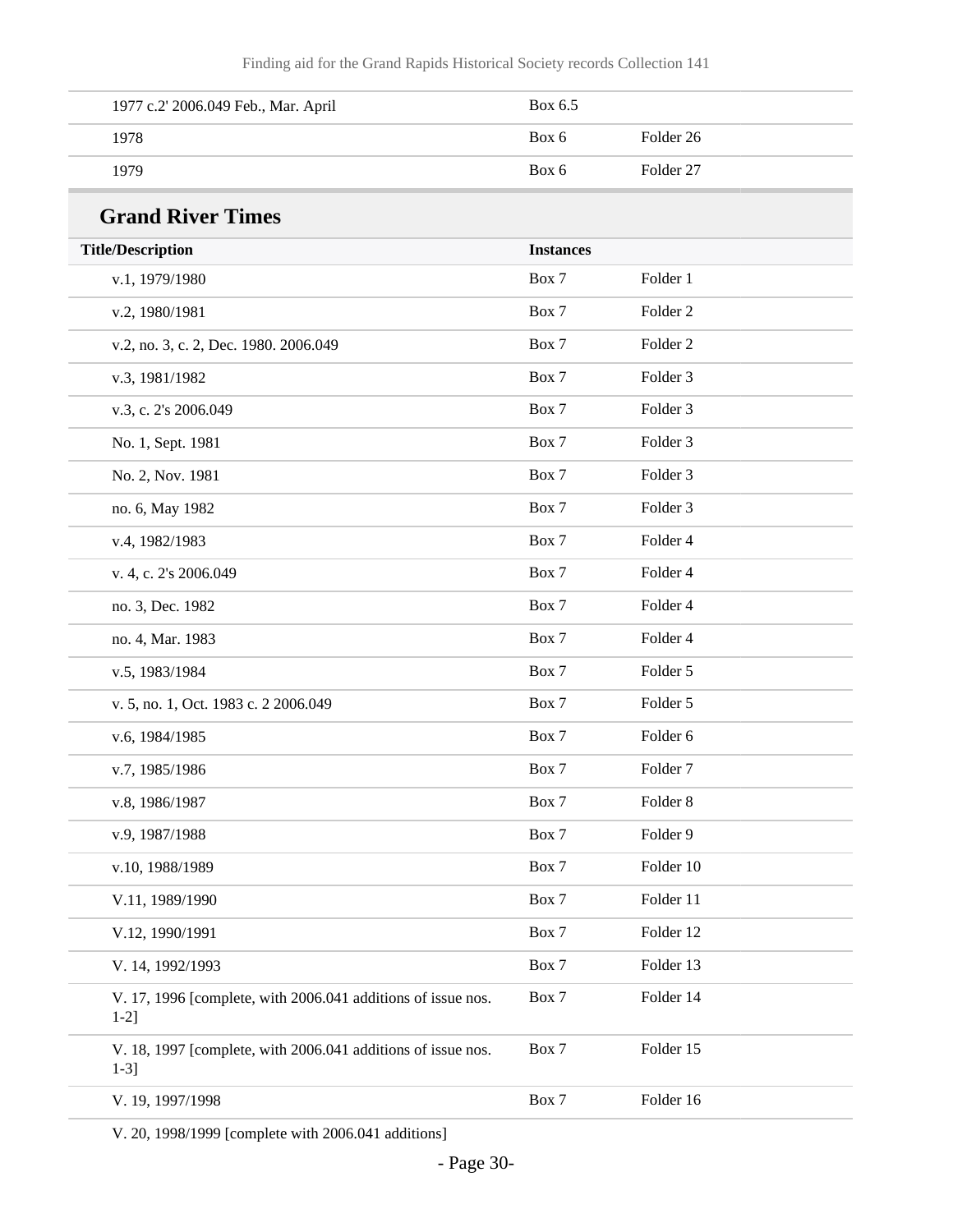|                  | Box 7          | Folder 17           |
|------------------|----------------|---------------------|
| V. 21, 1999-2000 | Box 7.5        | Folder 1            |
| V. 22, 2000-2001 | Box 7.5        | Folder <sub>2</sub> |
| V. 23, 2001-2002 | Box 7.5        | Folder <sub>3</sub> |
| V. 24, 2002-2003 | Box 7.5        | Folder 4            |
| V. 25, 2003-2004 | Box 7.5        | Folder 5            |
| V. 26, 2004-2005 | Box 7.5        | Folder 6            |
| V. 27, 2005-2006 | Box 7.5        | Folder <sub>7</sub> |
| V. 28, 2006-2007 | Box 7.5        | Folder <sub>8</sub> |
| V. 29, 2007-2008 | Box 7.5        | Folder 9            |
| V. 30, 2008-2009 | Box 7.5        | Folder 10           |
| V. 31, 2009-2010 | Box 7.5        | Folder 11           |
| V. 32, 2010-2011 | Box 7.5        | Folder 12           |
| V. 33, 2012      | Box 7.5        | Folder 13           |
| V. 34, 2012-2013 | Box 7.5        | Folder 14           |
| V. 35, 2013-2014 | Box 7.5        | Folder 15           |
| V. 36, 2014-2015 | Box 7.5        | Folder 16           |
| V. 37, 2015-2016 | Box 7.5        | Folder 17           |
| V. 38, 2016-2017 | <b>Box 7.5</b> | Folder 18           |

## <span id="page-30-0"></span>**Subseries C. Society Historical Periodicals.**

#### **Scope and Contents**

Arranged chronologically according to publication. Contains office files on creating the Review, correspondence with authors, advertising and publication correspondence. The earliest, extant copies of manuscripts were retained as well as the final version available in Review itself. Also contains pictorial used to illustrate the articles of the first four numbers.

Box 11.5

#### **Title/Description Instances**

Grand River Valley Review, 1978-1992.

#### **General**

Title changed to Grand River Valley History with V. 10, no.2, Spring 1992-Present [2018].

### **General Files, 1978-1991.**

| <b>Title/Description</b>       | <i><u><b>Instances</b></u></i> |          |
|--------------------------------|--------------------------------|----------|
| Bids and specifications, 1980. | Box 8                          | Folder 1 |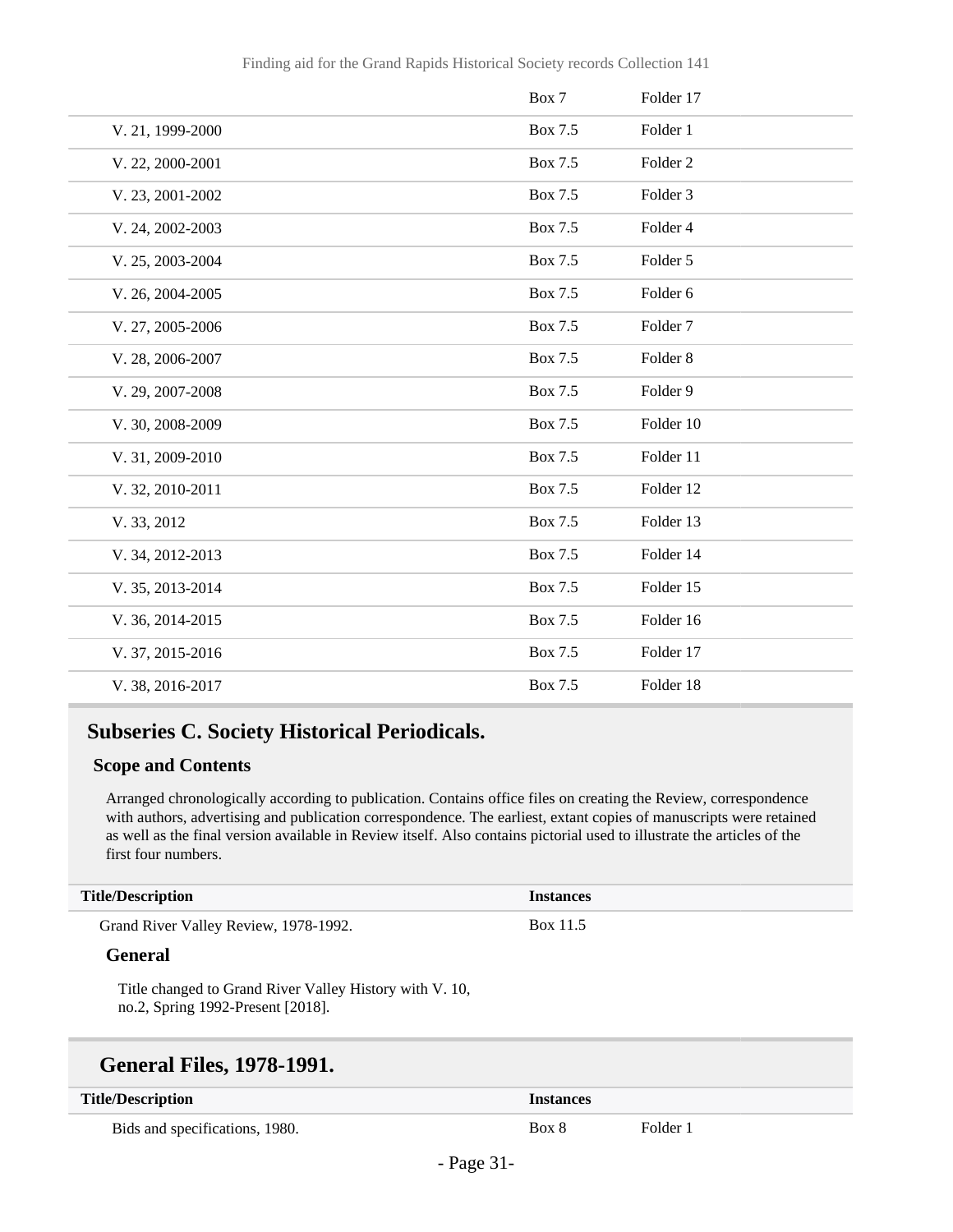| Correspondence, 1978-82.                                                                                                                                                                                                                                                                      | Box 8            | Folder <sub>2</sub> |
|-----------------------------------------------------------------------------------------------------------------------------------------------------------------------------------------------------------------------------------------------------------------------------------------------|------------------|---------------------|
| Correspondence, Frances Rogers, 1986-1988.                                                                                                                                                                                                                                                    | Box 8            | Folder 2.5          |
| Distribution agreements, 1979-1980.                                                                                                                                                                                                                                                           | Box 8            | Folder <sub>3</sub> |
| Inventory sheets, n.d.                                                                                                                                                                                                                                                                        | Box 8            | Folder 4            |
| Advertising rates, 1979-81.                                                                                                                                                                                                                                                                   | Box 8            | Folder 5            |
| Advertisements, n.d.                                                                                                                                                                                                                                                                          | Box 8            | Folder <sub>6</sub> |
| Review proposal, 1991.                                                                                                                                                                                                                                                                        | Box 8            | Folder <sub>8</sub> |
| The Civil War Letters of George W. Miller / by Paul S.<br>Leavenworth, Dec. 20, 1980. (transcribed; photocopy)                                                                                                                                                                                | Box 8            | Folder 9            |
| <b>Biographical / Historical</b>                                                                                                                                                                                                                                                              |                  |                     |
| Miller was in Co. A, 3rd Michigan Infantry; killed May<br>31, 1862 at Fair Oaks, Va.                                                                                                                                                                                                          |                  |                     |
| Womens History issue. Includes: Narrative Report ot Nokomis<br>Foundation for Special Women's History Issues of Grand<br>River Valley History Magazine; Greater Grand Rapids<br>Women's History Council 1996 Marketing Plan / prepared by<br>Strategy Expressions, Nov. 1995; Correspondence. | Box 8            | Folder 9.5          |
| Grand River Valley History. Computer Formats.                                                                                                                                                                                                                                                 | Box 8            | Folder 9.5          |
| <b>General</b>                                                                                                                                                                                                                                                                                |                  |                     |
| There are probably other disks, which may be housed<br>with the manuscripts or with the unprocessed.                                                                                                                                                                                          |                  |                     |
| 25 TBPV. 18, 2001. Zip Disk including content materials for<br>articles in this issue, including digital images.                                                                                                                                                                              | Box 8            | Folder 9.5          |
| <b>Vol. I, No. 1</b>                                                                                                                                                                                                                                                                          |                  |                     |
| <b>Title/Description</b>                                                                                                                                                                                                                                                                      | <b>Instances</b> |                     |
| The Grand Rapids Cookbook, n.d.                                                                                                                                                                                                                                                               | Box 8            | Folder 10           |
| Heritage Hill, [1979].                                                                                                                                                                                                                                                                        | Box 8            | Folder 11           |
| The Old Ironsides Table, [1979].                                                                                                                                                                                                                                                              | Box 8            | Folder 12           |
| In Honor of the Soldiers, [1979].                                                                                                                                                                                                                                                             | Box 8            | Folder 13           |
| The Dutch Boys Stood Firm, 1979.                                                                                                                                                                                                                                                              | Box 8            | Folder 14           |
| The Orphan Wanderer  1976-9.                                                                                                                                                                                                                                                                  | Box 8            | Folder 15           |
| Preussers Jewelry, 1979.                                                                                                                                                                                                                                                                      | Box 8            | Folder 16           |
| Book reviews, [1979].                                                                                                                                                                                                                                                                         | Box 8            | Folder 17           |
|                                                                                                                                                                                                                                                                                               |                  |                     |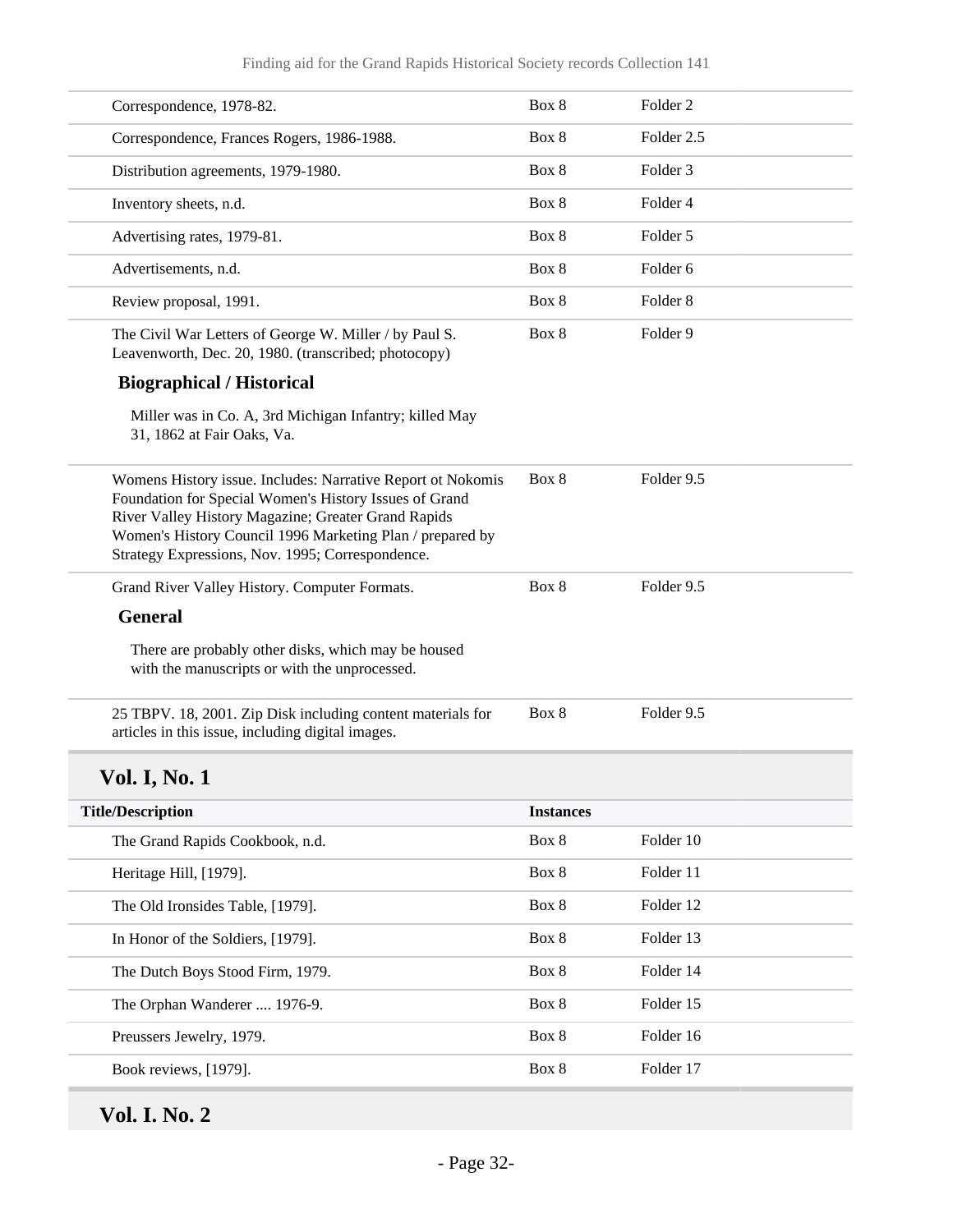| <b>Title/Description</b>                | <b>Instances</b> |                      |
|-----------------------------------------|------------------|----------------------|
| Short History of Powers & Ball, 1978.   | Box 8            | Folder 18            |
| Consumer's Ice Co., 1979.               | Box 8            | Folder 19            |
| Waddell Manufacturing Co., 1980.        | Box 8            | Folder 20            |
| Grand Rapids Cookbook, [1980].          | Box 8            | Folder 21            |
| Cyrus Shigley and his Multiphone, 1979. | Box 8            | Folder <sub>22</sub> |
| Coit school, 1980.                      | Box 8            | Folder 23            |
| Book reviews, [1980].                   | Box 8            | Folder <sub>24</sub> |
|                                         |                  |                      |

# **Vol. II, No. 1**

| <b>Title/Description</b>                | <b>Instances</b> |           |
|-----------------------------------------|------------------|-----------|
| Clubs, Concerts, Social Issues, 1980.   | Box 8            | Folder 25 |
| Grand Rapids vs. the Red Baron, [1980]. | Box 8            | Folder 26 |
| A Whole New Ball Game, [1980].          | Box 8            | Folder 27 |
| Rowing Not Drifting, [1980].            | Box 8            | Folder 28 |
| Stow/Davis Furniture Co., 1980.         | Box 8            | Folder 29 |
| Notes and comments, 1980.               | Box 8            | Folder 30 |

# **Vol. II, No. 2**

| <b>Title/Description</b>                      | <b>Instances</b> |           |
|-----------------------------------------------|------------------|-----------|
| The American Letters, [1981].                 | Box 8            | Folder 31 |
| A Sampler of Heritage Hill Wallpaper, [1981]. | Box 8            | Folder 32 |
| Recollections of Hannah Floral, 1981.         | Box 8            | Folder 33 |
| Book review, $[1981]$ .                       | Box 8            | Folder 34 |
| Notes and comments, 1981.                     | Box 8            | Folder 35 |

## **Vol. III, No. I**

| <b>Title/Description</b>                  | <b>Instances</b> |                     |  |
|-------------------------------------------|------------------|---------------------|--|
| From Soup to Sadlers, 1981.               | Box 9            | Folder 1            |  |
| The Restoration of a Landmark, 1981.      | Box 9            | Folder <sub>2</sub> |  |
| Yankee Lewis, Prince of Innkeepers, 1980. | Box 9            | Folder 3            |  |
| Number 1223 Finds a Home, [1980].         | Box 9            | Folder 4            |  |
| Landmark Furniture Buildings, [1980].     | Box 9            | Folder 5            |  |
| Monarch Road Machinery Co., 1981.         | Box 9            | Folder 6            |  |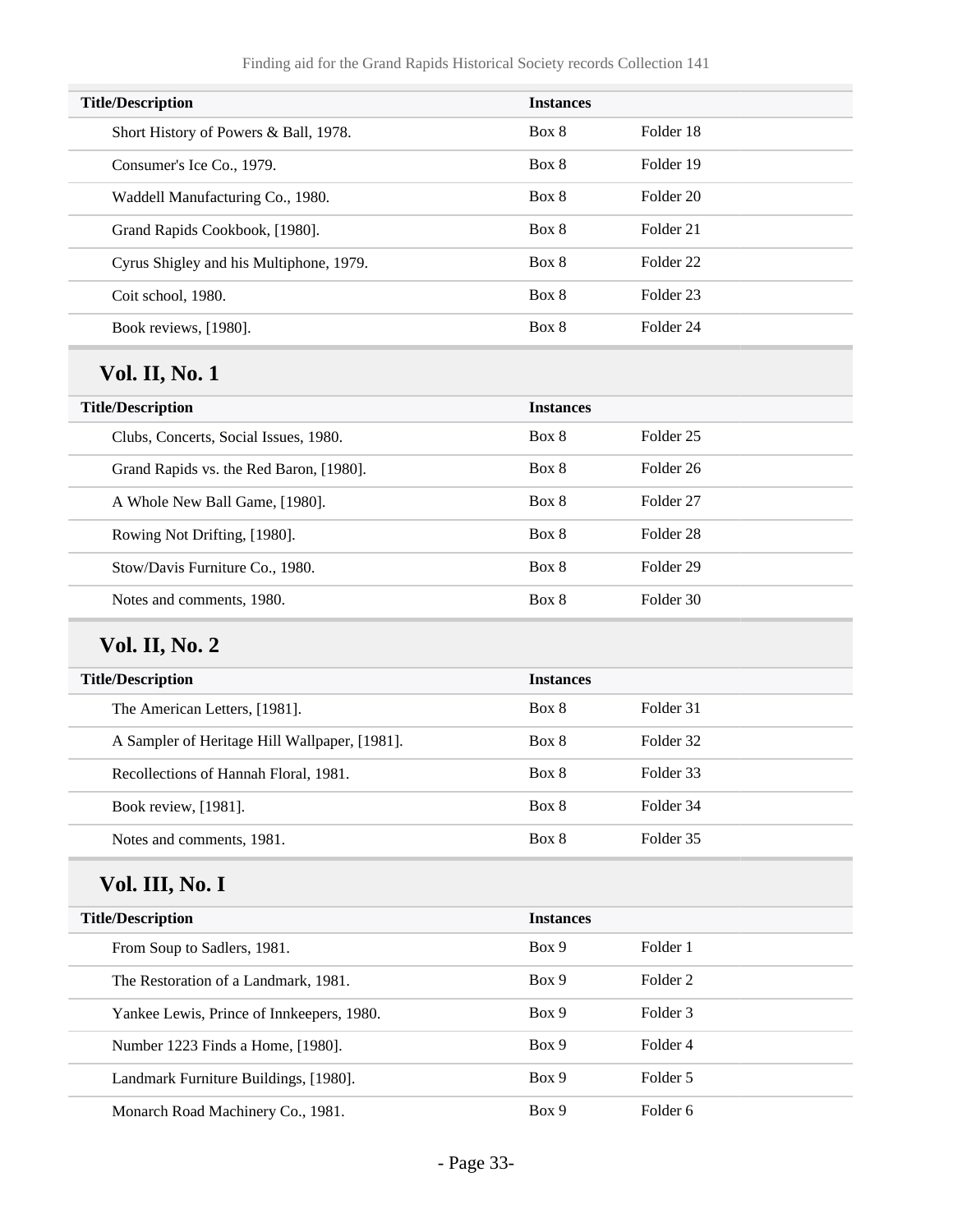| Book Reviews, 1981.                                 | Box 9            | Folder <sub>7</sub>  |
|-----------------------------------------------------|------------------|----------------------|
| <b>Vol. III, No. 2</b>                              |                  |                      |
| <b>Title/Description</b>                            | <b>Instances</b> |                      |
| The Mills of Mill Creek, [1981].                    | Box 9            | Folder <sub>8</sub>  |
| William Clark, Comedian, 1981.                      | Box 9            | Folder 9             |
| Reds Roadrunners, [1981].                           | Box 9            | Folder 10            |
| Book Reviews, 1981.                                 | Box 9            | Folder 11            |
| Blue Line proofs, 1982.                             | Box 9            | Folder 12            |
| <b>Vol. IV, No. 1</b>                               |                  |                      |
| <b>Title/Description</b>                            | <b>Instances</b> |                      |
| The Polar Bears, [1981].                            | Box 9            | Folder 13            |
| Wizard of Grand Rapids, [1982].                     | Box 9            | Folder 14            |
| The Happiness of Signing Birds, (1982].             | Box 9            | Folder 15            |
| Dummy proof, [1982).                                | Box 9            | Folder 16            |
| <b>Vol. IV, No. 2</b>                               |                  |                      |
| <b>Title/Description</b>                            | <b>Instances</b> |                      |
| The Polanders, 1982.                                | Box 9            | Folder 17            |
| The Great Log Jam of 1883, [1982].                  | Box 9            | Folder 18            |
| Gardens of Sepulture, [1982].                       | Box 9            | Folder 19            |
| Book Reviews, [1982].                               | Box 9            | Folder <sub>20</sub> |
| Layout copy, [1982].                                | Box 9            | Folder 21            |
| <b>Vol. V, No. 1</b>                                |                  |                      |
| <b>Title/Description</b>                            | <b>Instances</b> |                      |
| An Ancient and Honorable Game, [1982].              | Box 9            | Folder 22            |
| The Community on the Bluff, 1982.                   | Box 9            | Folder 23            |
| Images of West Michigan Railroad History, [1982].   | Box 9            | Folder 24            |
| <b>Vol. V, No. 2</b>                                |                  |                      |
| <b>Title/Description</b>                            | <b>Instances</b> |                      |
| Steamboats and River Landings, [1982].              | Box 9            | Folder 25            |
| The Mound Builders of the Grand River Valley, 1984. | Box 9            | Folder 26            |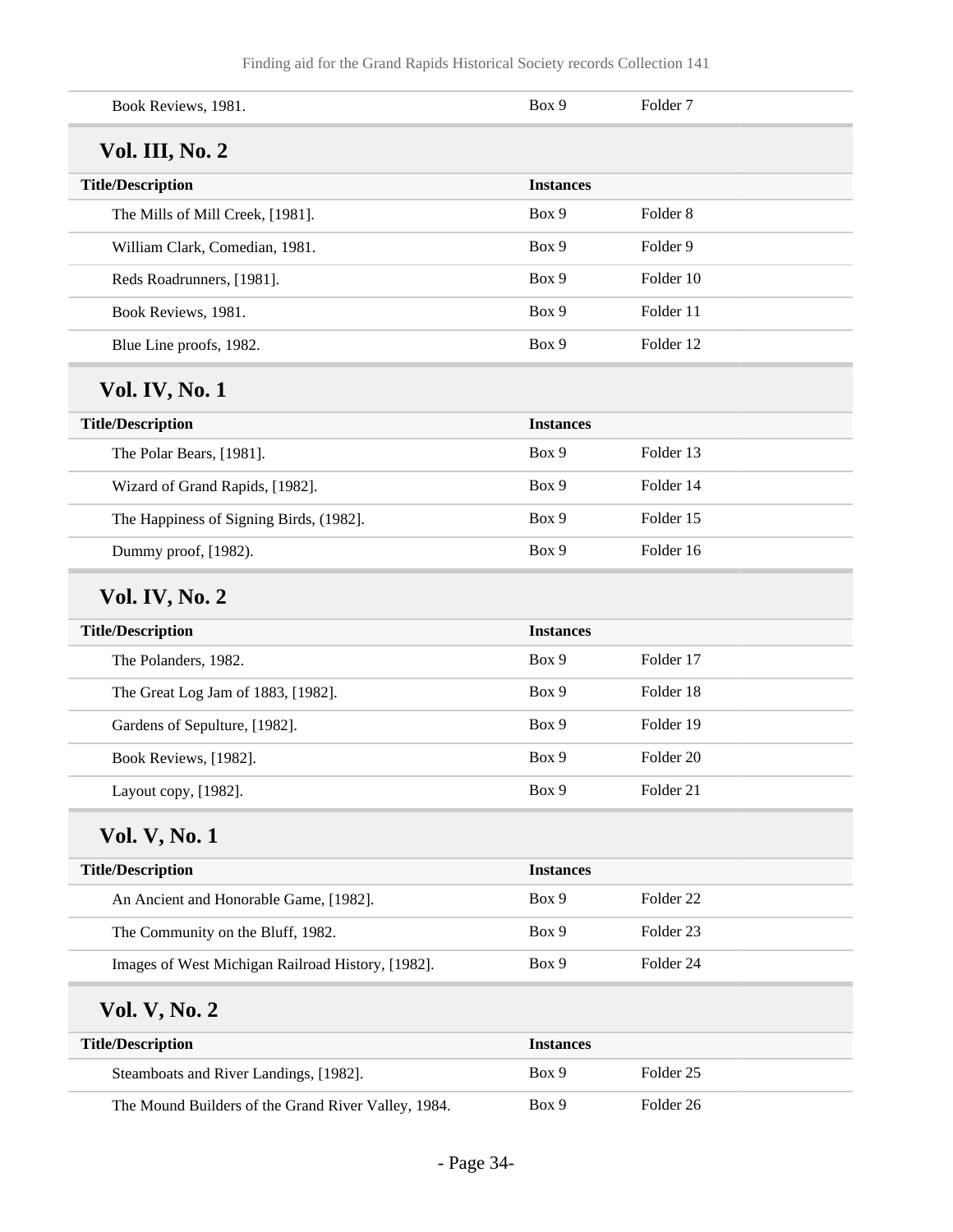| Weathermen in Khaki, [1983].                         | Box 9            | Folder <sub>27</sub> |
|------------------------------------------------------|------------------|----------------------|
| <b>Vol. VI, No.1</b>                                 |                  |                      |
| <b>Title/Description</b>                             | <b>Instances</b> |                      |
| Strangers in Their Own Land, [1982].                 | Box 9            | Folder 28            |
| Book reviews, [1982].                                | Box 9            | Folder 29            |
| <b>Vol. VI, No.2</b>                                 |                  |                      |
| <b>Title/Description</b>                             | <b>Instances</b> |                      |
| Images from Life, [1983]. Vol. V, No. 2              | Box 9            | Folder 30            |
| Dearest Friend, 1985.                                | Box 9            | Folder 31            |
| <b>Vol. VII, No. 1</b>                               |                  |                      |
| <b>Title/Description</b>                             | <b>Instances</b> |                      |
| A Few Idle Moments, Floating on the Grand, (1984].   | Box 10           | Folder 1             |
| Childhood Memories of the Grand, 1986.               | <b>Box 10</b>    | Folder <sub>2</sub>  |
| Wildflower Recollections  1984.                      | <b>Box 10</b>    | Folder <sub>3</sub>  |
| <b>Vol. VII, No. 2</b>                               |                  |                      |
| <b>Title/Description</b>                             | <b>Instances</b> |                      |
| A Full, Appreciative, and Delightful Audience, 1987. | Box 10           | Folder 4             |
| First Light Nibbles, , 1981.                         | Box 10           | Folder 5             |
| Fallasburg at 150, [1986].                           | Box 10           | Folder 6             |
| Vol. VIII, No. 1                                     |                  |                      |
| <b>Title/Description</b>                             | <b>Instances</b> |                      |
| The Braumeisters of Old Grand Rapids, [1987].        | <b>Box 10</b>    | Folder <sub>7</sub>  |
| The University of Grand Rapids, 1979.                | <b>Box 10</b>    | Folder 8             |
| Vol. VIII, No. 2                                     |                  |                      |
| <b>Title/Description</b>                             | <b>Instances</b> |                      |
| Grand Rapids Theater, , 1986.                        | Box 10           | Folder 9             |
| <b>Vol. IX, Nos. 1&amp;2</b>                         |                  |                      |
| <b>Title/Description</b>                             | <b>Instances</b> |                      |
| Handmade in Grand Rapids, 1990.                      | Box 10           | Folder 10            |
| Above and Beyond, [1990].                            | <b>Box 10</b>    | Folder 11            |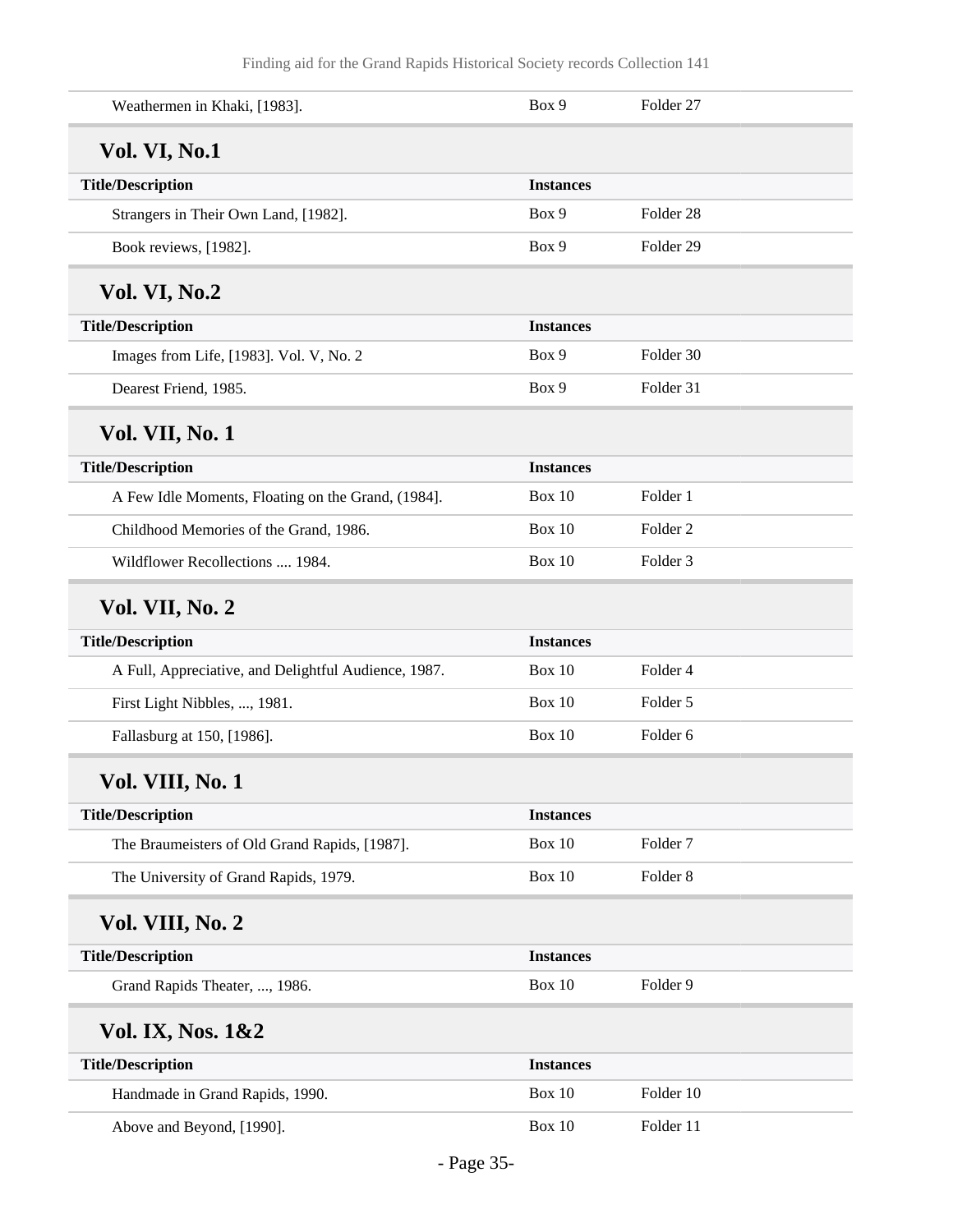| <b>Title/Description</b>                                                | <b>Instances</b> |                     |
|-------------------------------------------------------------------------|------------------|---------------------|
| Churches, Temples, , 1988.                                              | Box $10$         | Folder 12           |
| Summer in the Park, 1991.                                               | Box 10           | Folder 13           |
| Lincoln Landscapes, book review, 1991. These may be in<br>18-3/4 before | Box 10           | Folder 14           |
| Vol. X, no. 2,                                                          |                  |                     |
| <b>Title/Description</b>                                                | <b>Instances</b> |                     |
| Mme. Lipczynski, Queen of the Poles, 1992.                              | Box 18           | Folder 1            |
| Dear Parents, 1992.                                                     | <b>Box 18</b>    | Folder <sub>2</sub> |
| Lincoln, Landscapes, 1992.                                              | Box 18           | Folder <sub>3</sub> |
| Books Reviews, 1992                                                     | <b>Box 18</b>    | Folder 4            |
| Vol. XI                                                                 |                  |                     |
| <b>Title/Description</b>                                                | <b>Instances</b> |                     |
| A Century of Baseball in Grand Rapids, 1993                             | Box 18           | Folder 5            |
| Bolden vs Keith Theater, 1993.                                          | Box 18           | Folder <sub>6</sub> |
| A contest for control, 1993.                                            | Box 18           | Folder <sub>7</sub> |
| Vol. XII                                                                |                  |                     |
| <b>Title/Description</b>                                                | <b>Instances</b> |                     |
| A Conversation with Helen Jackson Claytor, 1995                         | <b>Box 18</b>    | Folder <sub>8</sub> |
| Invisible Journeys. Legacy '94                                          | Box 18           | Folder 9            |
| Arab Women: Dispelling the Myth, 1995                                   | Box 18           | Folder 10           |
| Sources for Women's History at the GR Public Library.                   | Box 18           | Folder 11           |
| Vol. XIII                                                               |                  |                     |
| <b>Title/Description</b>                                                | <b>Instances</b> |                     |
| Grand River Valley History Vol. XIII                                    | Box 18           | Folder 12           |
| The Game of Bat, Ball & Wicket, 1996                                    | <b>Box 18</b>    | Folder 13           |
| A Marne Veteran Remembers Korea, 1996                                   | Box 18           | Folder 14           |
| A Marne Veteran Remembers Korea, 1996                                   | Box 18           | Folder 15           |
| Early Days in Wyoming Twp., 1996                                        | Box 18           | Folder 16           |
| Another Link in the Great Interurban Chain, 1996.                       | Box 18           | Folder 17           |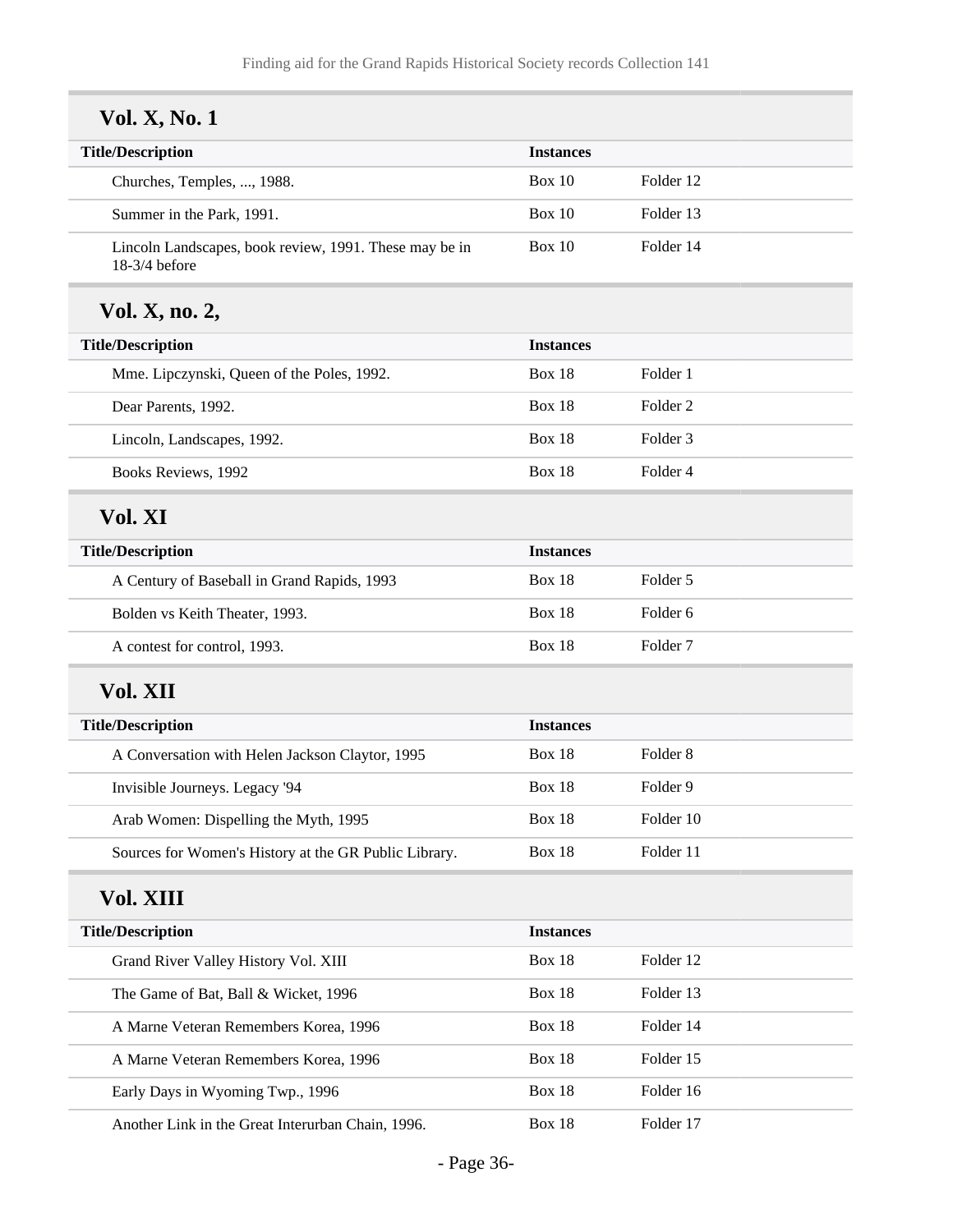| Book Review, 1996.                               | <b>Box 18</b>    | Folder 18           |  |
|--------------------------------------------------|------------------|---------------------|--|
| Vol. XIV                                         |                  |                     |  |
| <b>Title/Description</b>                         | <b>Instances</b> |                     |  |
| Grand Rapids Boy  1997                           | <b>Box 19</b>    | Folder 1            |  |
| University of the People, 1997                   | <b>Box 19</b>    | Folder <sub>2</sub> |  |
| Carl Forslund, Jr.: Army Artist, 1997.           | <b>Box 19</b>    | Folder <sub>3</sub> |  |
| Down on the Farm: a memoir, 1997                 | <b>Box 19</b>    | Folder 4            |  |
| Book Review & Baxter Award, 1997                 | <b>Box 19</b>    | Folder 5            |  |
| Vol. XV                                          |                  |                     |  |
| <b>Title/Description</b>                         | <b>Instances</b> |                     |  |
| Grand River Valley History Vol. XV               | <b>Box 19</b>    | Folder 6            |  |
| William Glenn: African American Activist, 1998.  | <b>Box 19</b>    | Folder <sub>7</sub> |  |
| Mary Cady: a women's role in World War II, 1998. | <b>Box 19</b>    | Folder <sub>8</sub> |  |
| Better Prospects for Work, 1998                  | <b>Box 19</b>    | Folder 9            |  |
| Vol. XVI                                         |                  |                     |  |
| <b>Title/Description</b>                         | <b>Instances</b> |                     |  |
| Grand River Valley History Vol. XVI              | <b>Box 19</b>    | Folder 10           |  |
| Lithuanian Roots, 1999                           | <b>Box 19</b>    | Folder 11           |  |
| The Sweetest Store in Michigan, 1999             | <b>Box 19</b>    | Folder 12           |  |
| Escaping "a Miseria", 1999.                      | <b>Box 19</b>    | Folder 13           |  |
| Beans Risinger, 1999                             | <b>Box 19</b>    | Folder 14           |  |

## <span id="page-36-0"></span>**Subseries D. Photographs Used in Society Publications.**

## **Grand River Valley Review. Photographs**

| <b>Title/Description</b> | <b>Instances</b> |           |
|--------------------------|------------------|-----------|
| Vol. I, No. 1 (29)       | Box 10           | Folder 15 |
| Vol. I, No. $2(15)$      | Box 10           | Folder 16 |
| Vol. II, No. 1 (46)      | Box 10           | Folder 17 |
| Vol. II, No. 2 (38)      | Box 10           | Folder 18 |
| Vol. III, No. 1. (15)    | Box 11           | Folder 1  |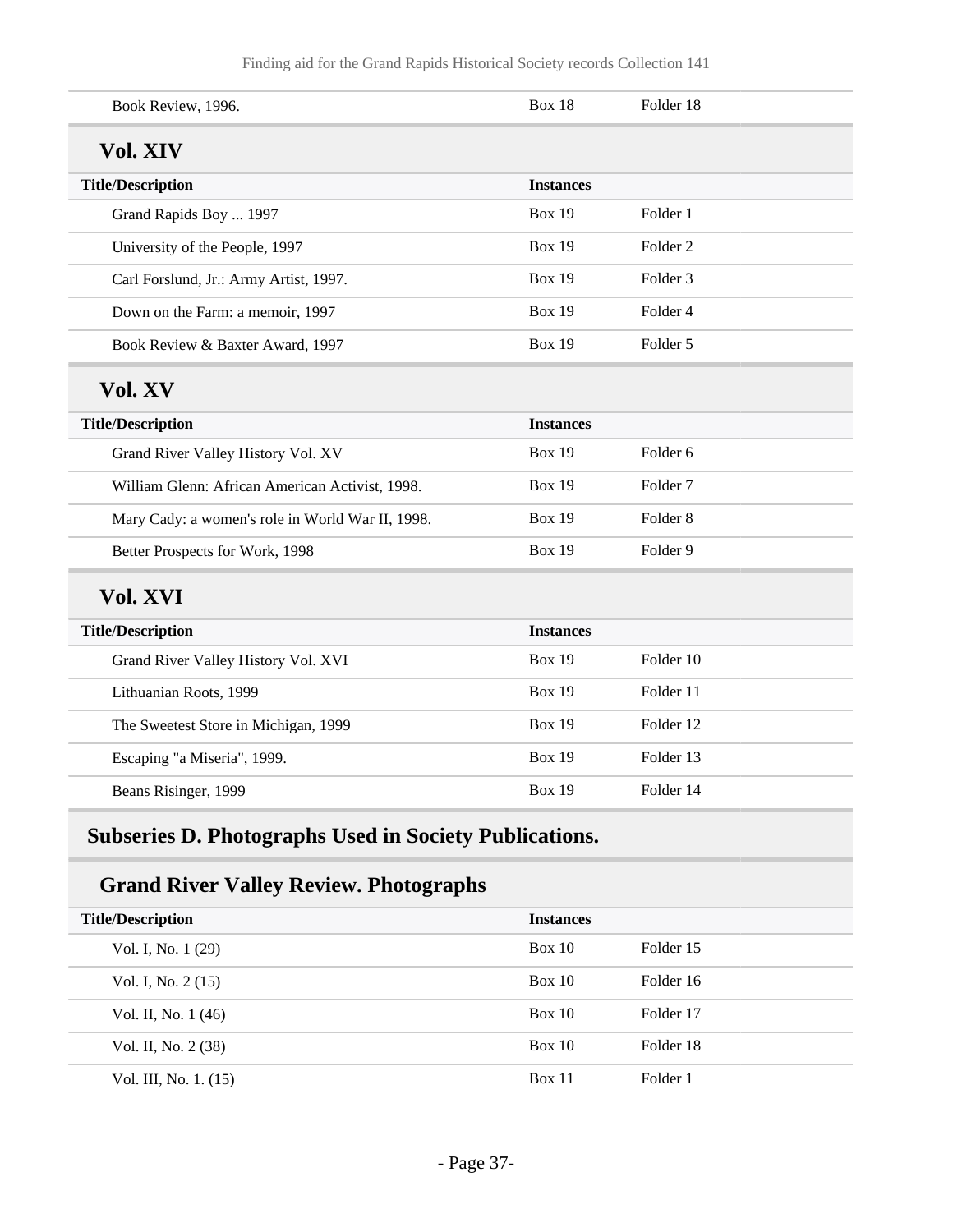#### **General**

Includes Amway Grand Plaza Hotel renovations, including interior & exterior views, 3 renderings, an aerial; Yankee Springs map.

| Vol. III, No. 2. (12)                                              | Box 11<br>Folder 1                   |
|--------------------------------------------------------------------|--------------------------------------|
| Earl Spielmacher photos of Red Simmons                             | Box 11<br>Folder 2                   |
| Hayes Body. Spielmacher negatives                                  | Box 11<br>Folder 2                   |
| Minstrel Billy Clark advertising                                   | Folder 2<br>Box 11                   |
| Vol. IV, No. $1. (3)$                                              | Folder <sub>3</sub><br><b>Box 11</b> |
| Vol. VII, No. 1 / VIII, no. 2, (4 photo + 6 photocopies,<br>1/2000 | Box 11<br>Folder 4                   |
| Vol. VII, No. 2, (19)                                              | Box 11<br>Folder 5                   |

### **Grand River Valley History photographs**

| <b>Title/Description</b>                                                                   | <b>Instances</b> |            |
|--------------------------------------------------------------------------------------------|------------------|------------|
| Vol. X, no. $1(8 \text{ b/w} + 1 \text{ color copy print of postcard}, 6/2000)$            | <b>Box 11</b>    | Folder 6   |
| Vol. X, no. 2, $(6, 6/2000)$                                                               | Box 11           | Folder 7   |
| Vol. XII $(5\ 4/5 + 10\ 8x10$ copy prints, 6/2000)                                         | Box 11           | Folder 8   |
| Vol. XIV $(29 8x10$ copy prints, $6/2000$ )                                                | Box 11           | Folder 9   |
| Vol. XVI (1 digital scan to print, edited, from GR Herald<br>microfilm positive $1/2000$ ) | Box 11           | Folder 9.5 |

## **Negatives**

| <b>Title/Description</b> | <b>Instances</b> |           |
|--------------------------|------------------|-----------|
| <b>Negatives</b>         | Box 11           | Folder 10 |

### **Custodial History**

Moved to new Box 10.5. Housed with the general copy negatives. These negatives were removed to a new box separate from the prints, and now sit with the GRPL Copy Negatives.

#### Custodial History: **Custodial History**

Moved to new Box 10.5. Housed with the general copy negatives. These negatives were removed to a new box separate from the prints, and now sit with the GRPL Copy Negatives.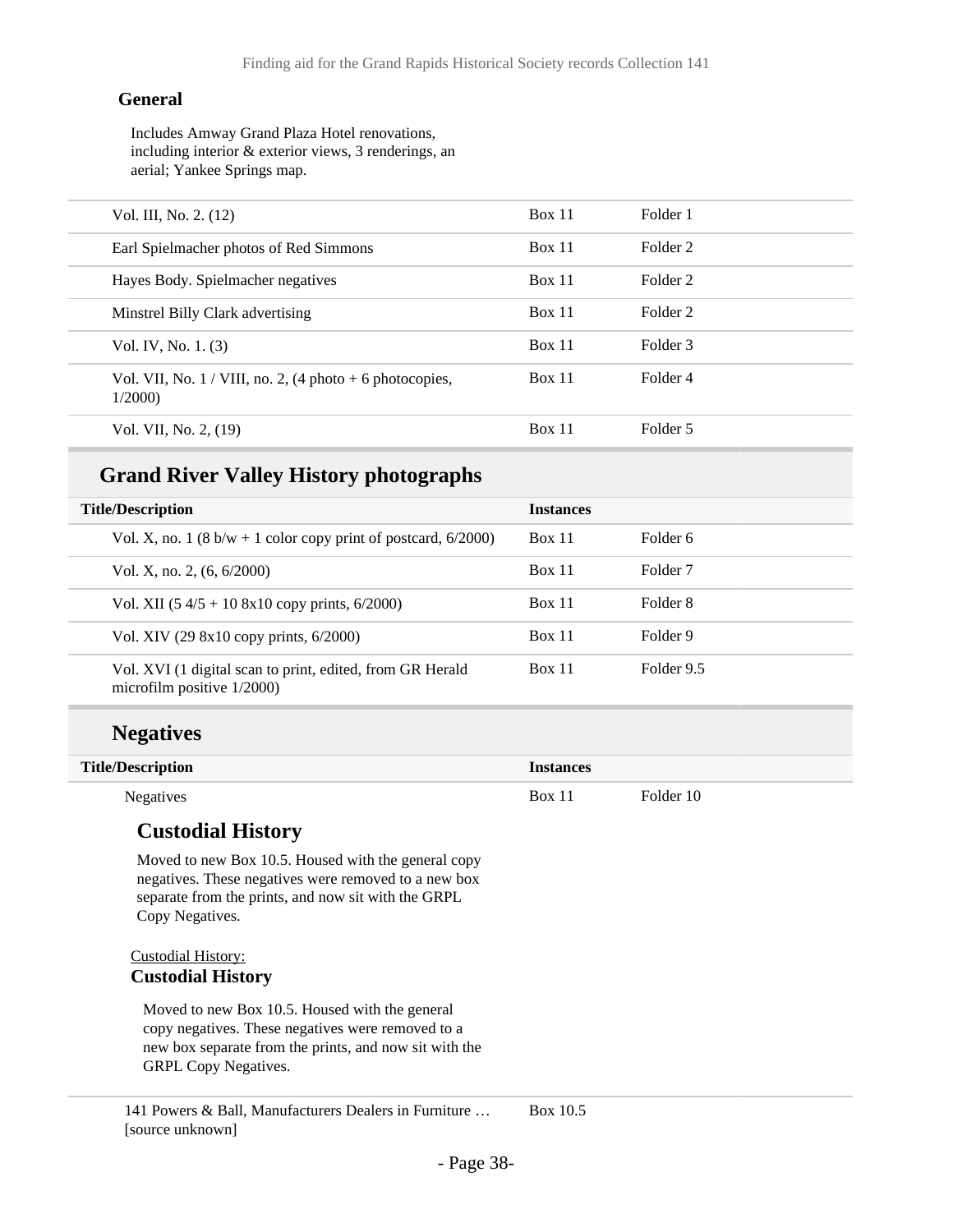| 142 "Mills, trestle & river folk" [source unknown]                                       | Box 10.5 |           |
|------------------------------------------------------------------------------------------|----------|-----------|
| 143 Plaster bed [source unknown  see Fitch]                                              | Box 10.5 |           |
| 144 River men and women                                                                  | Box 10.5 |           |
| 145 Lady in Bowler, with parasol                                                         | Box 10.5 |           |
| 141.5b Village and hills                                                                 | Box 10.5 |           |
| 146 Bridges and small sailboat                                                           | Box 10.5 |           |
| 147 Pilings (?)                                                                          | Box 10.5 |           |
| 148 Churches and steeples                                                                | Box 10.5 |           |
| 149 Cottage                                                                              | Box 10.5 |           |
| 150 Lake Michigan                                                                        | Box 10.5 |           |
| 151 Small sailboat                                                                       | Box 10.5 |           |
| 152 Sketch of small stream                                                               | Box 10.5 |           |
| 153 Constance Rourke from GR Mirror                                                      | Box 10.5 |           |
| 154 Constance Rourke portrait photo, she seated in her(?)<br>living room                 | Box 10.5 |           |
| 155 Constance Rourke, seated in living interior, take from<br>unidentified publication.  | Box 10.5 |           |
| 156 Miss Lucy Ball. An early photo by Hamilton Studio.<br>From unidentified publication. | Box 10.5 |           |
| Laser copies or photo process prints on plain paper (5,<br>6/2000                        | Box 11   | Folder 11 |

## <span id="page-38-0"></span>**Subseries E. Master "Review" Copies of Grand Rivers Valley Review, 1979-1992, Grand River Valley History, 1992-2009**

| <b>Title/Description</b>                                                                                           | <b>Instances</b> |          |
|--------------------------------------------------------------------------------------------------------------------|------------------|----------|
| v. 1, #1, Fall 1979 (3) c. 1 00. [5514] $\cdot$ l $\cdot$ ( $\cdot$ 2 P2004. 031 / c. 3<br>P <sub>2008.034.1</sub> | Box 11.5         | Folder 1 |
| v. 1, #2, Spr./Sum, 1980 (2) c. 1 00. [5514]. $2 / c$ . 2 P2008.034. 2                                             | Box 11.5         | Folder 1 |
| v. 2, #1, Fall/Wnt., 1980 $(1)$                                                                                    | Box 11.5         | Folder 1 |
| v. 2, #2, Spr./Sum, 1981 $(1)$                                                                                     | Box 11.5         | Folder 1 |
| Vols. 3-4, 1981-1983.                                                                                              | Box 11.5         | Folder 2 |
| Vols. 5-6, 1984-1986.                                                                                              | Box 11.5         | Folder 3 |
| Vols. 7-8, 1987-1989.                                                                                              | Box 11.5         | Folder 4 |
| Vols. 9-10, 1990-1992.                                                                                             | Box 11.5         | Folder 5 |
| Vols. 11-12, 1993-1995                                                                                             | Box 11.5         | Folder 6 |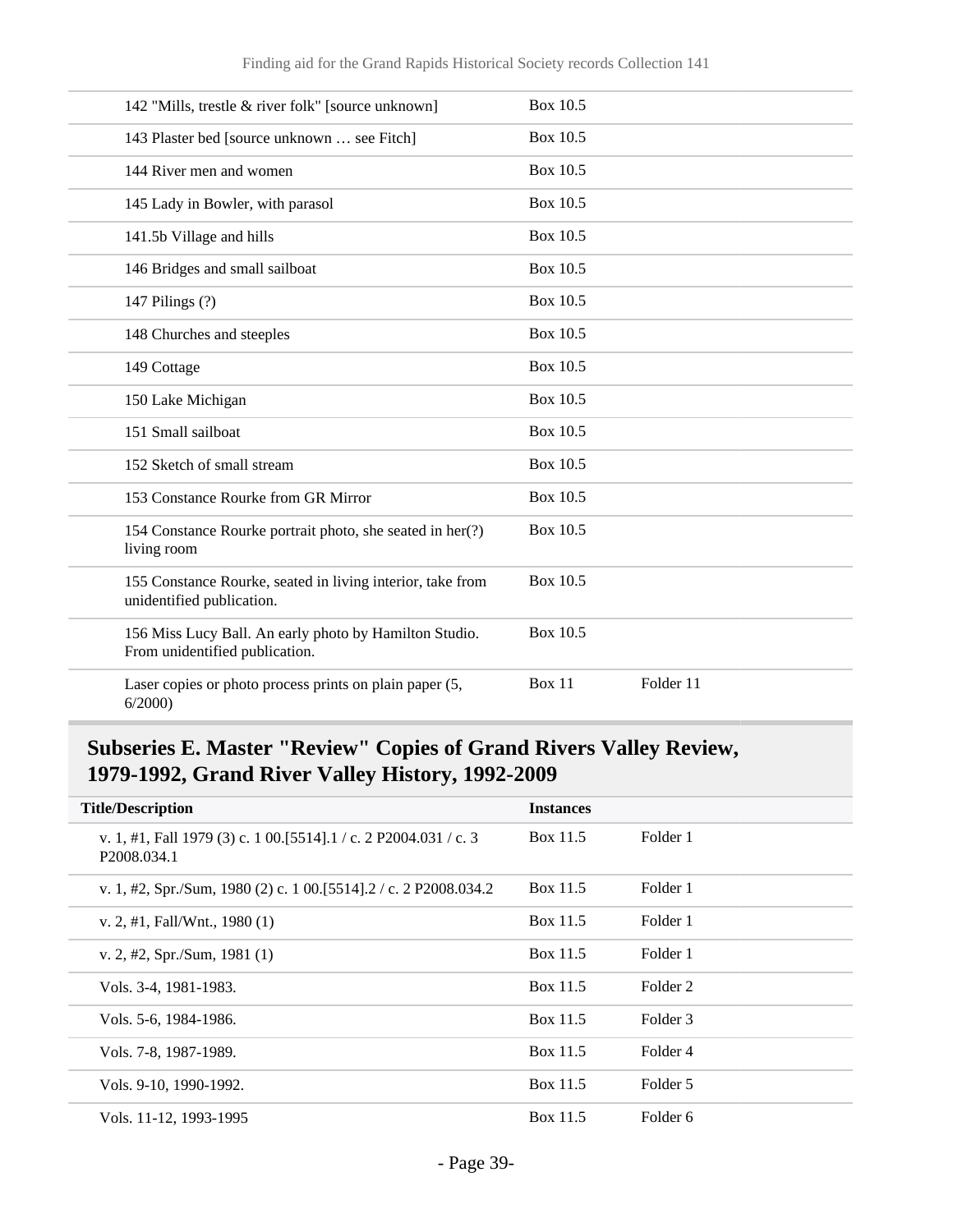| Vols. 13-14, 1996-1997         | Box 11.5 | Folder <sub>7</sub> |
|--------------------------------|----------|---------------------|
| Vols. 15-16, 1998-1999         | Box 11.5 | Folder 8            |
| Vols. 17-18, 2001              | Box 11.5 | Folder 9            |
| Vols. 19-20, 2002-2003         | Box 11.5 | Folder 10           |
| Vols. 21-22, 2004, 2005 & 2006 | Box 11.5 | Folder 11           |
| Vols. 23, 2008                 | Box 11.5 | Folder 12           |
| Vols. 24, 2009                 | Box 11.5 | Folder 13           |

## <span id="page-39-0"></span>**Subseries F. Publications of the Historical Society of Grand Rapids [Reprinted from The Michigan Tradesman].**

### **Vol. 1, 1906 to 1909 (5 loose issues)**

| <b>Title/Description</b>                | <b>Instances</b> |          |
|-----------------------------------------|------------------|----------|
| No. 1, Vol. 1, pt. 1, Dec. 13, 1906.(2) | Box 20           | Folder 1 |
| No. 2, Vol. 1, Pt. 2, Mar. 4, 1907 (1)  | <b>Box 20</b>    | Folder 1 |
| No. 3, Vol. 1, Pt. 3, Dec. 20, 1907 (1) | Box 20           | Folder 1 |
| No. 4, Vol. 1, Pt. 4, Jan 5, 1909 (1)   | <b>Box 20</b>    | Folder 1 |

### **Vol. 1, pts. 1-4, Dec. 13, 1906 to Jan. 5, 1909.**

## **Acquisition Information Gift of GR Historical Society**

#### Immediate Source of Acquisition: **Immediate Source of Acquisition**

Gift of GR Historical Society

| <b>Title/Description</b>                                                                                                                                                                              | <b>Instances</b> |          |
|-------------------------------------------------------------------------------------------------------------------------------------------------------------------------------------------------------|------------------|----------|
| No. 1. Michigan as a Province, Territory and State / Lewis G.<br>Stuart, and The Published Material Relating to the History of<br>Grand Rapids  / Dwight Goss. Formerly MKG9 .H62 v. 1,<br>pts. $1-4$ | Box 20           | Folder 2 |
| No. 2. John Ball and Early Grand Rapids / Lucy Ball.<br>Formerly MKG9 .H62 v. 1, pts. 1-4                                                                                                             | Box 20           | Folder 2 |
| No. 3. The Fur Traders of the Grand River Valley / by Miss<br>Rebecca L. Richmond. Formerly MKG9 .H62 v. 1, pts. 1-4                                                                                  | Box 20           | Folder 2 |
| No. 4. Daniel Ball as a Banker / by Mr. Harvey J. Hollister.<br>Formerly MKG9 .H62 v. 1, pts. 1-4                                                                                                     | Box 20           | Folder 2 |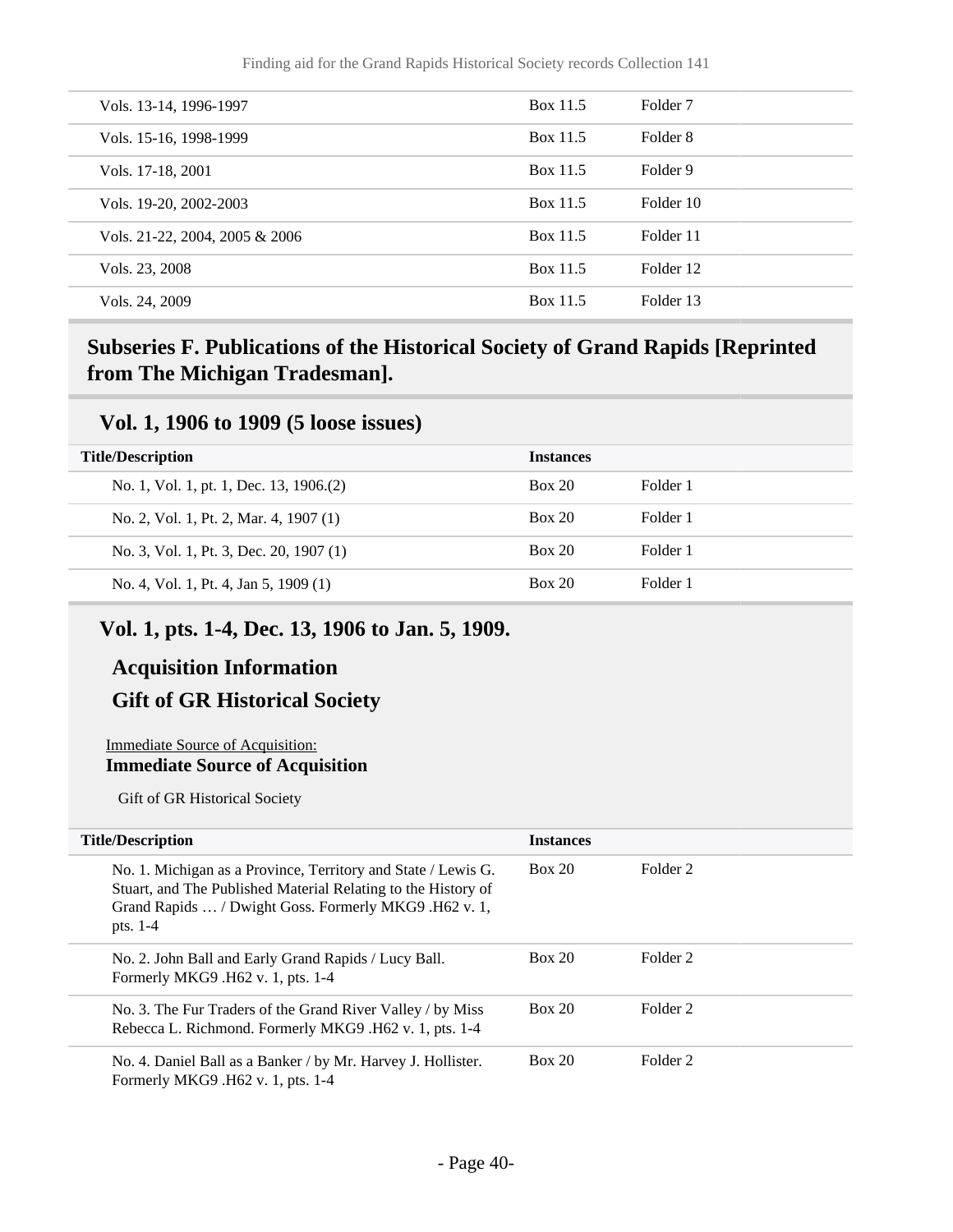## **Vol. 1, pt. 5-6, no. 5-6. Apr. 21, 1909-Jan. 10, 1911. c. 1, 2 loose issues, never cataloged / c. 2 Pam bound. Formerly MKG 9 .H62 v. 1, pt. 5-6.**

| <b>Title/Description</b>                                                                                                            | <b>Instances</b> |          |
|-------------------------------------------------------------------------------------------------------------------------------------|------------------|----------|
| No. 5. The Early History of the Furniture Industry in Grand<br>Rapids / by Mr. William Widdicomb                                    | Box 20           | Folder 3 |
| No. 6. The Overland Journey to Oregon of John Ball, in 1832 /<br>by Miss Lucy Ball.                                                 | Box 20           | Folder 3 |
| Vol. 1, pt. 7, no. 7. Jan. 1912. c. 1, loose issue, never<br>cataloged. / c. 2, pam bound. Formerly MKG 9 .H62 v. 1, pt.<br>7, c. 2 | Box 20           | Folder 4 |
| No. 7. The Armenians and Their Colony in Grand Rapids and<br>Western Michigan / by Dr. Nushan H. Kassabian.                         | Box 20           | Folder 4 |

### <span id="page-40-0"></span>**Subseries G. Production files for Grand River Valley History**

| <b>Title/Description</b>                                      | <i>Instances</i> |
|---------------------------------------------------------------|------------------|
| Working files and production files for the Grand River Valley | $Box\ 30$        |
| History magazine, 2012-2014                                   |                  |

#### **^** [Return to Table of Contents](#page-1-0)

### <span id="page-40-1"></span>**Series VI. Reports**

| <b>Title/Description</b>                         | <b>Instances</b> |          |
|--------------------------------------------------|------------------|----------|
| President's Report, 1900 / Champlin. 00.[2311].1 | Box 1.5          | Folder 4 |
| Secretary's Reports, 1955-7.                     | Box 2            | Folder 8 |
| Annual Report of the Secretary, 1911             | <b>Box 21</b>    | Folder 1 |
| Annual Report of the Secretary, 1933             | <b>Box 21</b>    | Folder 1 |
| Annual Report of the Secretary, 1938             | <b>Box 21</b>    | Folder 1 |
| Jan. 20, 1931. Samuel Ranck, Secretary           | Box 1.5          | Folder 5 |

#### **^** [Return to Table of Contents](#page-1-0)

### <span id="page-40-2"></span>**Series XVIII. Photographs, 1885-1909, n.d., 1978**

| Title/Description                                                                             | <i>Instances</i> |           |
|-----------------------------------------------------------------------------------------------|------------------|-----------|
| Dedication of Belknap Statue. Robinson studio print. Has scotch<br>tape damage. $(1, 1/2000)$ | <b>Box 11</b>    | Folder 12 |

### <span id="page-40-3"></span>**East Bridge St. School, 1908-1909**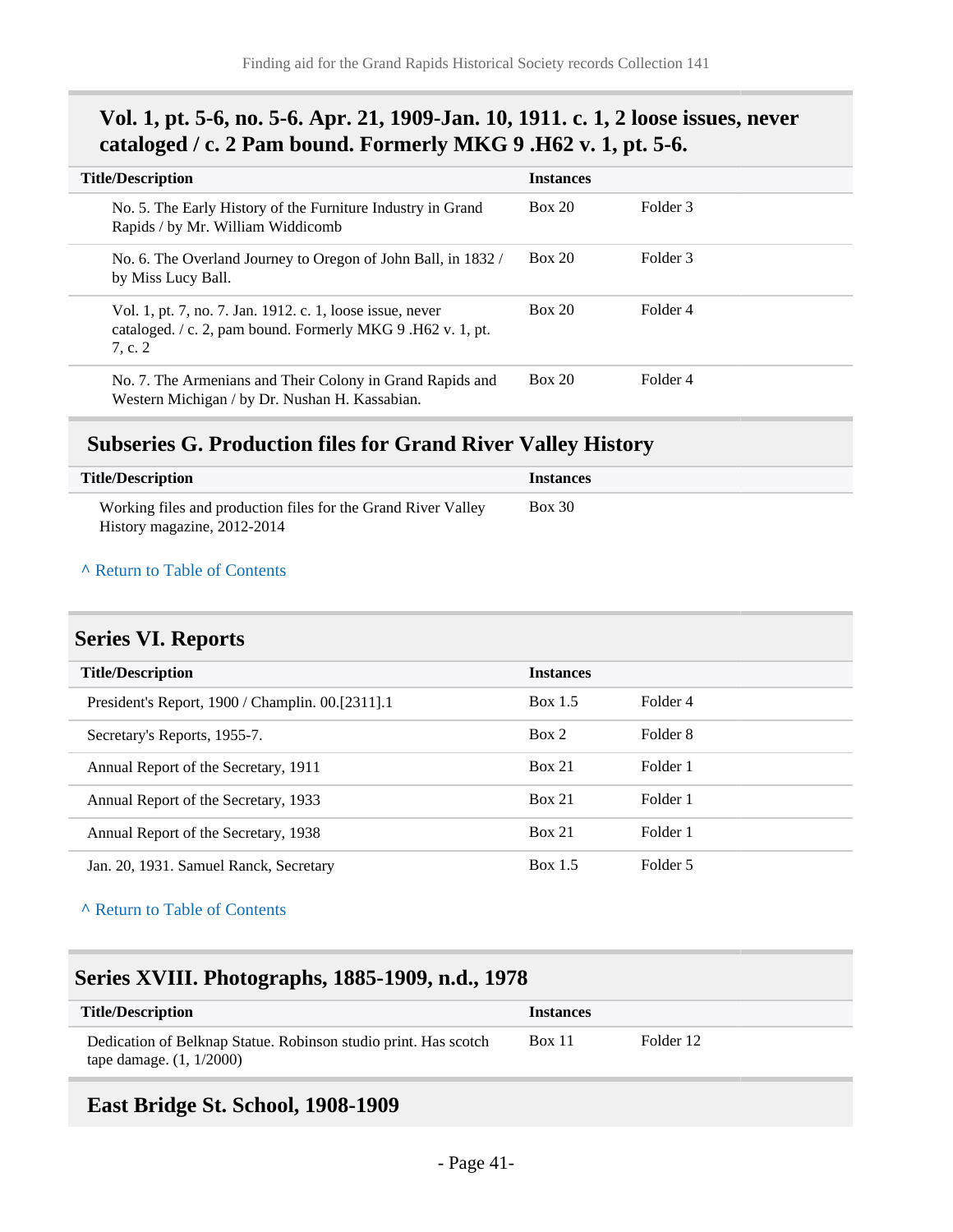### **General**

Patron information Sept. 2006 identifies this as the N. Division School, which was called the E. Bridge School briefly. There was also a different E. Bridge St. school.

| <b>Title/Description</b>                                                                                                                             | <b>Instances</b> |           |
|------------------------------------------------------------------------------------------------------------------------------------------------------|------------------|-----------|
| 1. Interior. Group. "Christmas 1909" on blackboard. Images are<br>numbered with identifications on the back of the photo.                            | Box 11           | Folder 13 |
| 2. Summer School, 1908. Boys Whittling group                                                                                                         | Box 11           | Folder 13 |
| 3. Group image. Exterior, at entrance(?)                                                                                                             | Box 11           | Folder 13 |
| 4. Summer School, 1908. Group image. Exterior. Girls only (2)<br>copies)                                                                             | Box 11           | Folder 13 |
| Fulton Street Park. (1 printed item with 3 images of statuary,<br>perhaps all donated by Immen)                                                      | Box 11           | Folder 14 |
| Furniture, in room settings (3 Photos)                                                                                                               | Box 11           | Folder 15 |
| <b>General</b>                                                                                                                                       |                  |           |
| 2 have note on verso: Assembled by Art Department of<br>Dean Hicks for advertising purpose. Signature                                                |                  |           |
| A.O. Currier House, 224 (earlier 168) Barclay St,. 1876. Built ca.<br>1854. (1 stereocard, from Mr. & Mrs. Wm. P. Putnam)                            | Box 11           | Folder 16 |
| Abbie H. Campau. "The Wolfe" studio. "In Memoriam, died June<br>2, 1889 at 15 years.                                                                 | Box 11           | Folder 17 |
| John G. Gronberg. Originator of several publications in<br>connection with the furniture industry. The Furniture Record,<br>Good Furniture magazine. | Box 11           | Folder 18 |
| J. Alexander McColl, architect, 1891-1967. (1 original portrait<br>photo, source unknown)                                                            | Box 11           | Folder 19 |
| Mr. Sackett, "The Yankee Newsman" Arthur & Philbric, studios,<br>Detroit. (1 photo from Mr. & Mrs. Wm. P. Putnam)                                    | Box 11           | Folder 20 |

## <span id="page-41-0"></span>**Henry Spring.**

| <b>Title/Description</b>                                                                                                       | <b>Instances</b> |           |
|--------------------------------------------------------------------------------------------------------------------------------|------------------|-----------|
| 1 sheet, torn in half, with image of Henry Spring on one half,<br>and "Yours Sincerely, Henry Spring" signature on other half. | <b>Box 11</b>    | Folder 21 |
| Printed Invitation in verse, with images of the 3 birthday<br>honorees. Feb. 7, 1901.                                          | <b>Box 11</b>    | Folder 21 |
| Charles Holden, 1800                                                                                                           | Box 11           | Folder 21 |
| Henry Spring, 1830                                                                                                             | <b>Box 11</b>    | Folder 21 |
| Willis B. Perkins, 1861.                                                                                                       | <b>Box 11</b>    | Folder 21 |
| 1956 Tornado (2 Discs)                                                                                                         | <b>Box 11</b>    | Folder 25 |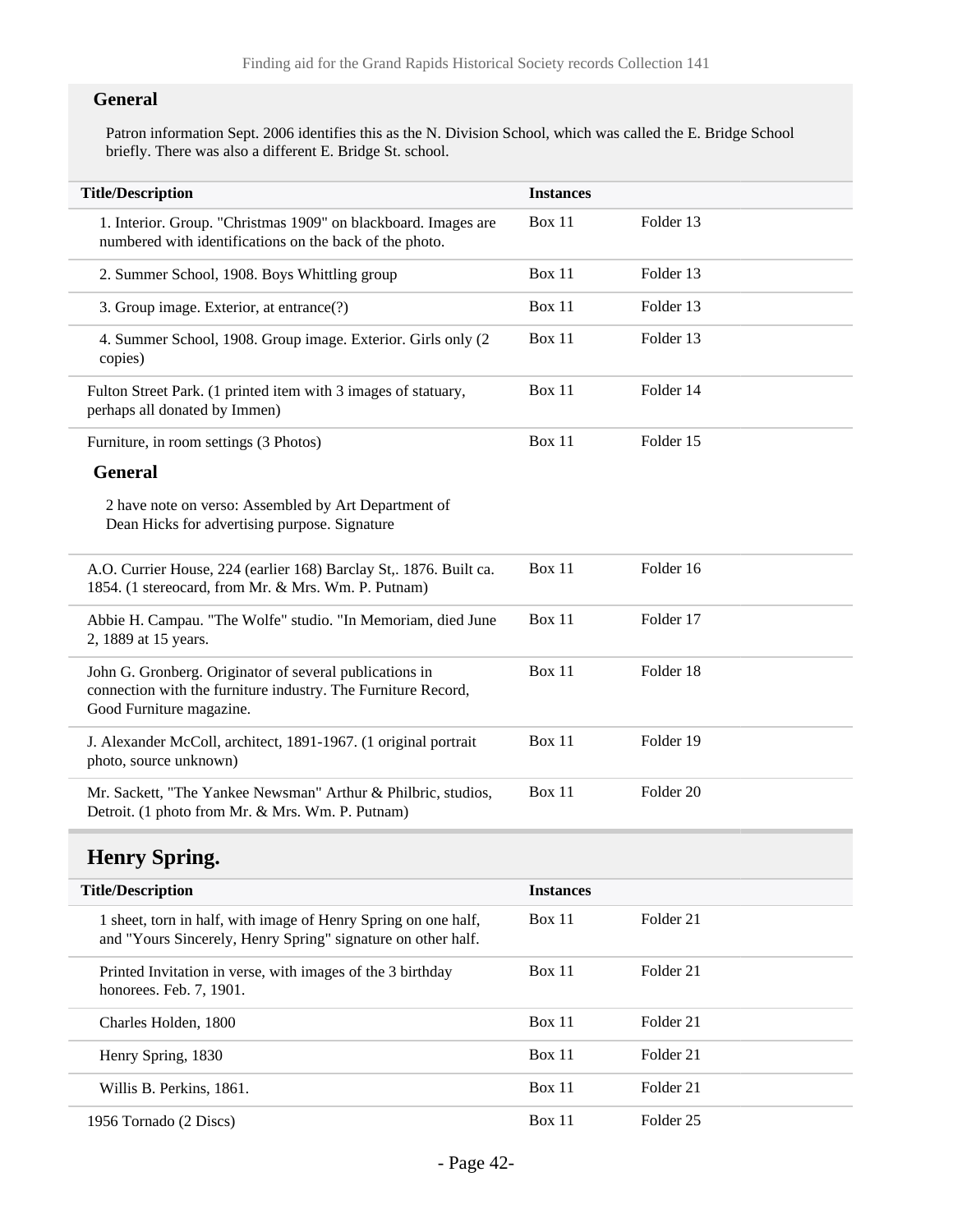## <span id="page-42-0"></span>**Frances Broene Rogers**

| <b>Title/Description</b>                                                                                                                                                           | <b>Instances</b> |                      |
|------------------------------------------------------------------------------------------------------------------------------------------------------------------------------------|------------------|----------------------|
| Central High School, 1914                                                                                                                                                          | Box 11           | Folder <sub>22</sub> |
| Six young women from Central High class of 1914                                                                                                                                    | Box 11           | Folder <sub>22</sub> |
| Andina Harmen Broene, 1839-1921 (Mrs. Geert)                                                                                                                                       | Box 11           | Folder <sub>22</sub> |
| Rev. Gerrt Broene, 1838-1919, at almost 70                                                                                                                                         | Box 11           | Folder <sub>22</sub> |
| 4 oldest children of Geert (George) and Andina Broene, ca. 1880<br>[all boys]                                                                                                      | Box 11           | Folder <sub>22</sub> |
| 3 women with backs to camera walking along shore. Verso:<br>1914 high school graduates dressed for a 10 mile hike! Written<br>on image: Margaret Robinson Rosanne ? & Frances M. ? | Box 11           | Folder <sub>22</sub> |
| Israel Canton Smith (3 copy prints, include cover of Baxter's<br>history book, and two copies of pages with Smith)                                                                 | Box 11           | Folder 23            |
| Grand Rapids Historical Society Annual Banquet, 1978 (15 fading<br>color Photos)                                                                                                   | Box 11           | Folder 24            |

#### **^** [Return to Table of Contents](#page-1-0)

### <span id="page-42-1"></span>**Series XIX. Scrapbooks, 1952-66, n.d.**

#### Related Materials: **Related Materials**

See also Howard C. Sherman Scrapbooks Housed in Coll. 239-17, GRPL Scrapbook Collection

### <span id="page-42-2"></span>**Card indexes, n.d.**

| <b>Title/Description</b> | <b>Instances</b> |
|--------------------------|------------------|
| Vols. I, III, IV, V.     | Box 12           |
| Vols. V (contd.), VI     | <b>Box 13</b>    |
| Vols. VI (contd.), V     | Box 14           |

## <span id="page-42-3"></span>**Scrapbooks**

| <b>Title/Description</b>                      | <b>Instances</b> |
|-----------------------------------------------|------------------|
| Scrapbook I, 1952-1957. Typed index in folder | <b>Box 15</b>    |
| Scrapbook III, 1956-7.                        | <b>Box 15</b>    |
| Scrapbook IV, 1960-1.                         | <b>Box 16</b>    |
| Scrapbook V, $1961-2$ .                       | <b>Box 16</b>    |
| Scrapbook VI, 1962-4.                         | <b>Box 17</b>    |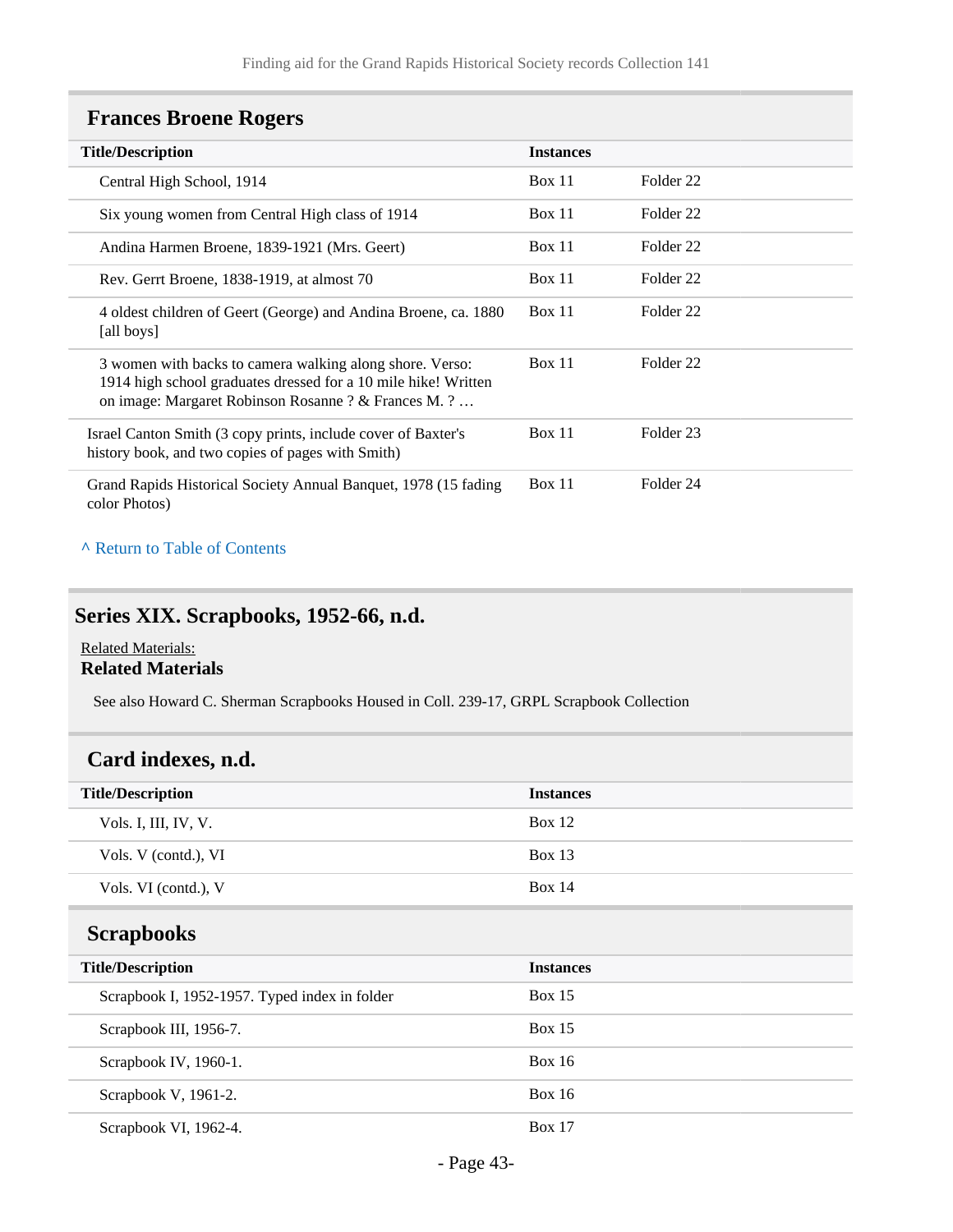| Scrapbook VIII, 1965-6.                                                                                                                                                           | <b>Box 17</b> |
|-----------------------------------------------------------------------------------------------------------------------------------------------------------------------------------|---------------|
| Unprocessed material (Found in Mich. Rm. At 141 location<br>2/99                                                                                                                  | <b>Box 18</b> |
| Publications. See listing above                                                                                                                                                   | <b>Box 20</b> |
| Unprocessed material – Some folder labeling                                                                                                                                       | Box 21        |
| Unprocessed material (one box contains old collection items)<br>G18:BF12.1 to 3, and H10: BF4.1; one box is partially<br>processed. Found on 3rd floor 1/99) [G18:A10.1 Edward L. | <b>Box 22</b> |

Judd Scrapbook, found with Old Col. materials]

#### **^** [Return to Table of Contents](#page-1-0)

## <span id="page-43-0"></span>**Series XX. Graphics Series.**

## <span id="page-43-1"></span>**Maps**

| <b>Title/Description</b>                                   | <b>Instances</b>  |
|------------------------------------------------------------|-------------------|
| Grand Rapids birdseye view. Chicago Lithography Co., 1868. | Drawer<br>FF.V.A  |
| Plat of the city of Grand Rapids"  n.d.                    | Drawer<br>FF.IV.A |

# <span id="page-43-2"></span>**Prints/Copy prints sold through the GRHS**

| <b>Title/Description</b>                                                                                                                                                                                                            | <b>Instances</b>  |          |
|-------------------------------------------------------------------------------------------------------------------------------------------------------------------------------------------------------------------------------------|-------------------|----------|
| Grand Rapids in 1831" / by Rev. John Booth.                                                                                                                                                                                         | Collection<br>224 | Box 10.5 |
| Grand Rapids in 1856 / Sarah Nelson [Ballard]                                                                                                                                                                                       | Collection<br>224 | Box 10   |
| Orphan Wanderer / Samuel Pope, 1979. Information Sheet<br>1985. Graphic sold through the Grand Rapids Historical Society,<br>and part of Coll. 241. This print is a framed copy from Library<br>Administrative Offices. 00.[5178].1 | Collection<br>241 |          |
| Physical Location: See archivist. Aisle 17, Bay D, Shelf 7/<br>Aisle 18, Bay D, Shelf 7                                                                                                                                             |                   |          |
| <b>Related Materials:</b><br><b>Related Materials</b>                                                                                                                                                                               |                   |          |

See publication "Pathways and Clearings : pioneer living in the Grand River Valley, 1825-1850 / Mary Ashman"